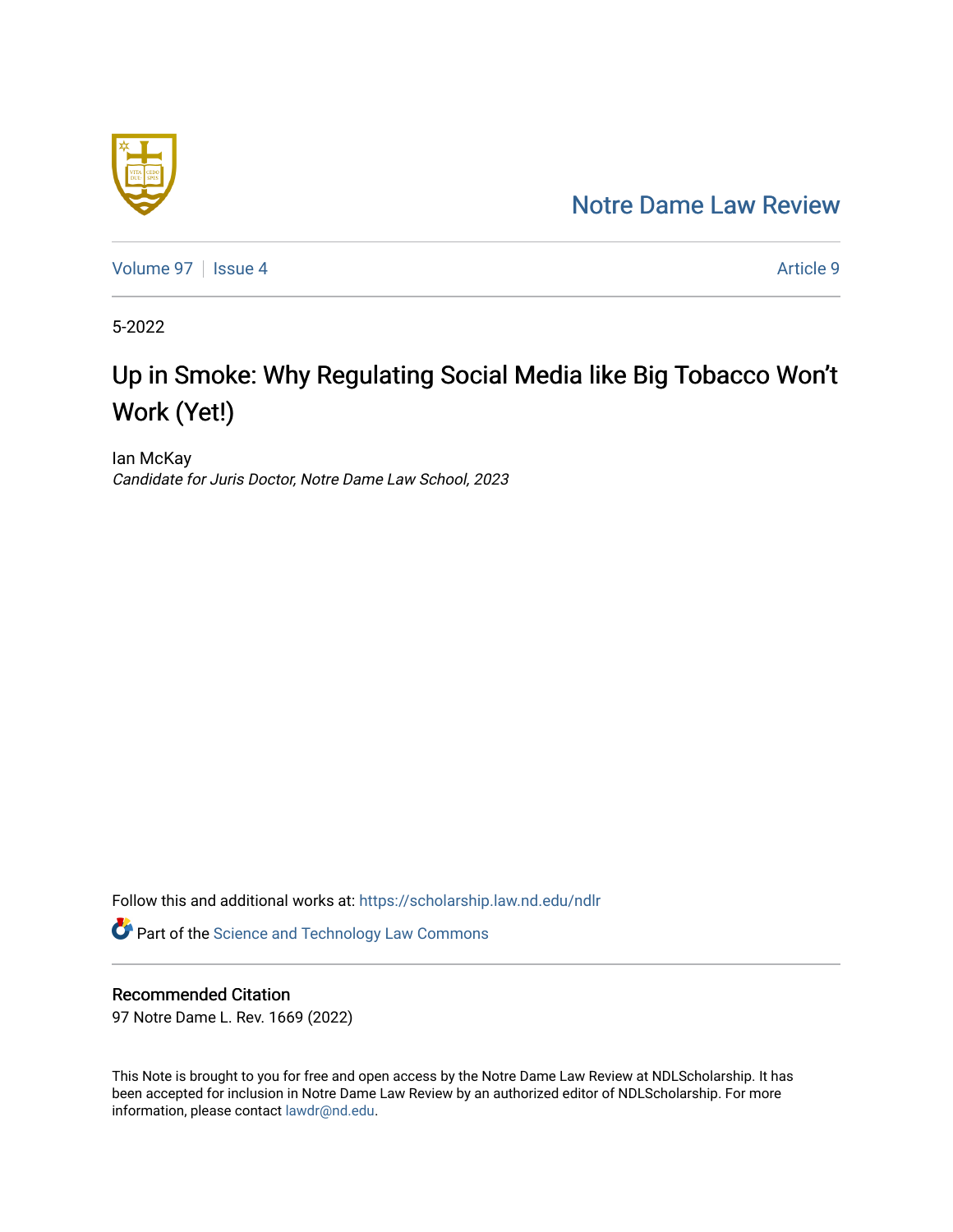# UP IN SMOKE: WHY REGULATING SOCIAL MEDIA LIKE BIG TOBACCO WON'T WORK (YET!)

# *Ian McKay*[\\*](#page-0-0)

### **INTRODUCTION**

In May of 2021, Frances Haugen resigned from her job at Facebook.<sup>[1](#page-0-1)</sup> Her resignation was not newsworthy. But what she did after she resigned ignited a firestorm of news articles<sup>[2](#page-0-2)</sup> and numerous Senate hearings.[3](#page-0-3) Before leaving Facebook, Ms. Haugen had collected hundreds of internal documents demonstrating Facebook knew its products could be harmful to users.<sup>4</sup> Upon leaving the company, she leaked the files to the *Wall Street Journal* (*WSJ*) to be

3 *See infra* notes 9–10, 138.

Candidate for Juris Doctor, Notre Dame Law School, 2023; Bachelor of Arts in Political Science, Point Loma Nazarene University, 2013. This Note would not be possible without my incredible family, who unwaveringly supports my academic pursuits, and my friend Michael Kineman who made me a better writer through his thoughtful critiques of past prose. A special thanks to Professor Patricia L. Bellia for her thoughtful suggestions on this topic. Lastly, I would like to thank my colleagues on the *Notre Dame Law Review* for their tireless attention to detail and dedication to excellence. All errors are mine.

<span id="page-1-0"></span><sup>1</sup> *See* Cat Zakrzewski & Cristiano Lima, *Former Facebook Employee Frances Haugen Revealed as 'Whistleblower' Behind Leaked Documents that Plunged the Company into Scandal*, WASH. POST (Oct. 4, 2021), https://www.washingtonpost.com/technology/2021/10/03 /facebook-whistleblower-frances-haugen-revealed/ [https://perma.cc/TF9Q-B89S].

<span id="page-1-2"></span><span id="page-1-1"></span><sup>2</sup> *See* Keach Hagey & Jeff Horwitz, *Facebook Tried to Make Its Platform a Healthier Place. It Got Angrier Instead.*, WALL ST. J. (Sept. 15, 2021), https://www.wsj.com/articles /facebook-algorithm-change-zuckerberg-11631654215?mod=article\_inline [https:// perma.cc/Z5KJ-RFPN]; Jeff Horwitz, *Facebook Says Its Rules Apply to All. Company Documents Reveal a Secret Elite That's Exempt*, WALL ST. J. (Sept. 13, 2021), https://www.wsj.com /articles/facebook-files-xcheck-zuckerberg-elite-rules-11631541353?mod=article\_inline [https://perma.cc/N3SJ-RTTD]; Kevin Roose, *Facebook Is Weaker than We Knew*, N.Y. TIMES (Nov. 12, 2021), https://www.nytimes.com/2021/10/04/technology/facebook-files.html [https://perma.cc/WHY5-8BFB].

<span id="page-1-4"></span><span id="page-1-3"></span><sup>4</sup> *See* Adam Satariano & Mike Isaac, *Facebook Whistle-Blower Brings Campaign to Europe After Disclosures*, N.Y. TIMES (Oct. 28, 2021), https://www.nytimes.com/2021/10/25 /business/frances-haugen-facebook.html [https://perma.cc/QM7P-LB9V].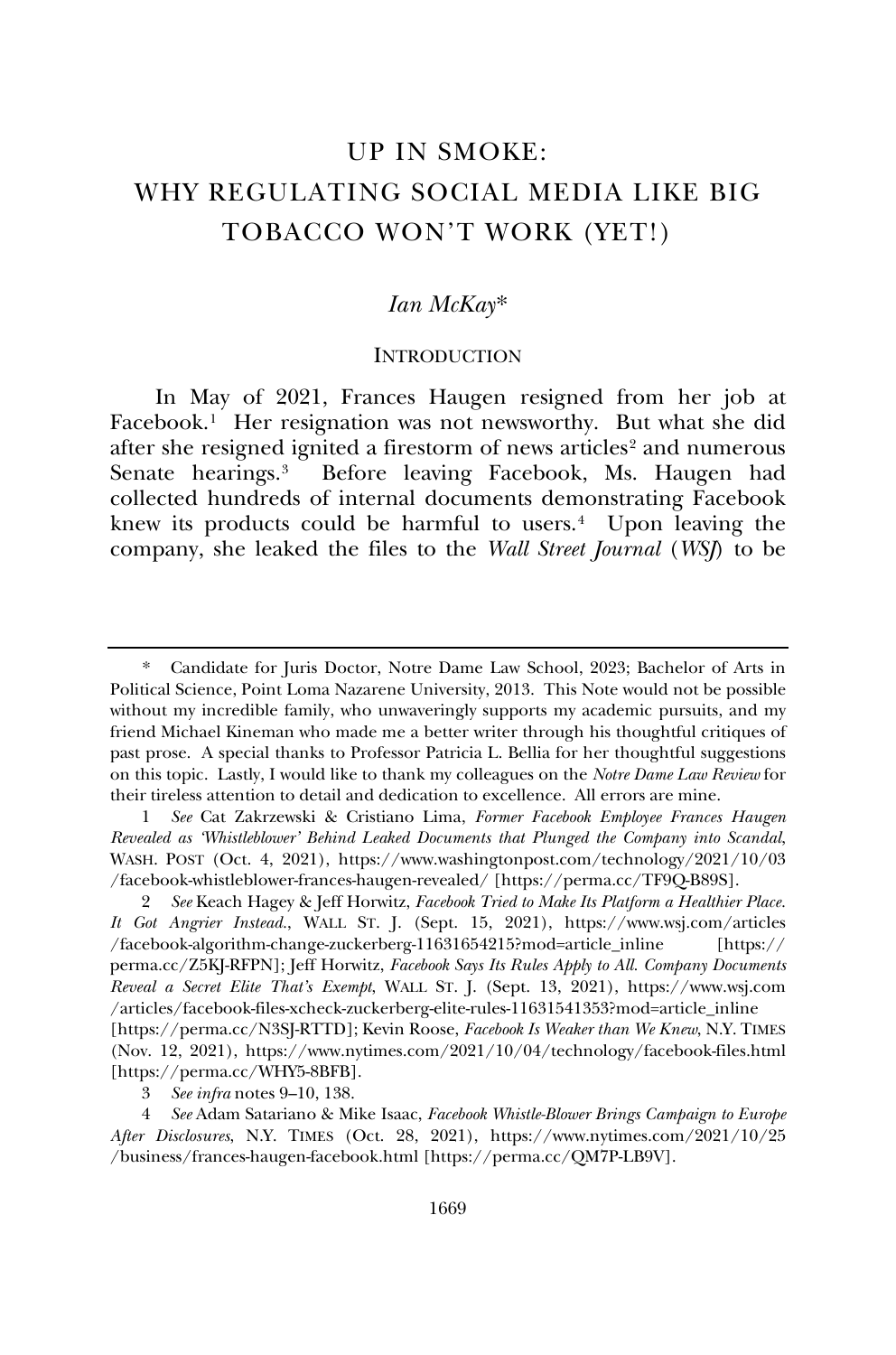published.[5](#page-1-0) Five months after her quiet resignation from Facebook, Ms. Haugen, who earned the title the "Facebook whistleblower," was asked to testify before Congress[.6](#page-1-1)

During her testimony before the Senate Commerce Subcommittee on Consumer Protection, Product Safety, and Data Security, Ms. Haugen urged lawmakers to regulate social media companies like tobacco: "When we realized tobacco companies were hiding the harms it caused, the government took action. . . . I implore you to do the same here."[7](#page-1-2) Ms. Haugen was not the first critic of social media companies to compare the social media industry to the tobacco industry.

In recent years, lawmakers, academics, and tech executives have likened social media companies to tobacco companies. In an email to the *WSJ*, United States Senator Richard Blumenthal wrote, "Facebook seems to be taking a page from the textbook of Big Tobacco—targeting teens with potentially dangerous products while masking the science in public."[8](#page-1-3) In a recent Senate hearing, Senator Blumenthal said, "Facebook has taken Big Tobacco's playbook, it has hidden its own research on addiction, and the toxic effects of its products . . . and it has weaponized childhood vulnerability against children themselves."[9](#page-1-4) At the same hearing, Senator Edward Markey also likened social media to tobacco products, saying that "Instagram is that first childhood cigarette, meant to get teens hooked early . . .

<span id="page-2-0"></span>8 Georgia Wells, Jeff Horwitz & Deepa Seetharaman, *Facebook Knows Instagram Is Toxic for Teen Girls, Company Documents Show*, WALL ST. J. (Sep. 14, 2021), https:// www.wsj.com/articles/facebook-knows-instagram-is-toxic-for-teen-girls-companydocuments-show-11631620739?mod=hp\_lead\_pos7&mod=article\_inline [https://perma .cc/PQW2-2942].

<span id="page-2-4"></span><span id="page-2-3"></span><span id="page-2-2"></span><span id="page-2-1"></span>9 *Hearing Before the Subcomm. on Consumer Prot., Product Safety & Data Sec. of the S. Comm. on Com., Sci. & Transp.*, 117th Cong. (Sept. 30. 2021) (Statement of Sen. Richard Blumenthal, Chairman, Subcomm. on Consumer Prot., Product Safety & Data Sec.) (this hearing has not been officially published yet, but the video recording of Senator Blumenthal's statement, can be viewed at https://www.commerce.senate.gov/2021/9 /protecting-kids-online-facebook-instagram-and-mental-health-harms [https://perma.cc /R3QP-9Q7F] starting at 50:53).

<sup>5</sup> *See* Zakrzewski & Lima, *supra* note 1. The *Journal*'s series of articles based on the documents Haugen leaked are now known as "The Facebook Files." *See generally The Facebook Files*, WALL ST. J., https://www.wsj.com/articles/the-facebook-files-11631713039 [https://perma.cc/Y9XF-U87W].

<sup>6</sup> *See* Zakrzewski & Lima, *supra* note 1.

<sup>7</sup> *Hearing Before the Subcomm. on Consumer Prot., Product Safety & Data Sec. of the S. Comm. on Com., Sci. & Transp.*, 117th Cong. (Oct. 4, 2021) (statement of Frances Haugen, Former Facebook Emp.) [hereinafter Written Statement of Frances Haugen] (this hearing has not been officially published yet, but both the video recording of the hearing and Ms. Haugen's written statement can be found at https://www.commerce.senate.gov /2021/10/protecting%20kids%20online:%20testimony%20from%20a%20facebook %20whistleblower [https://perma.cc/WZ2F-PS8E]).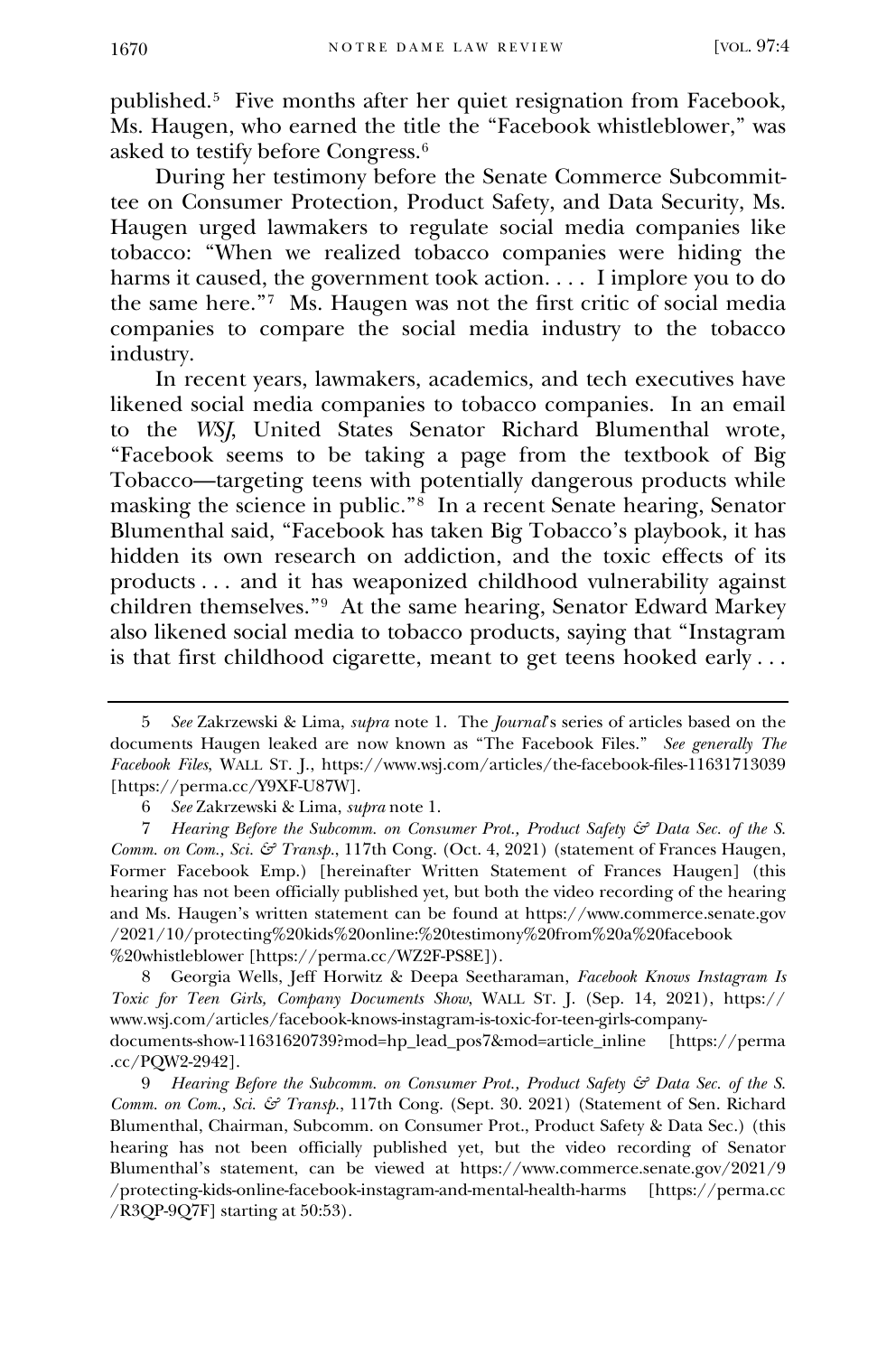and ultimately endangering their health. Facebook is just like Big Tobacco, pushing a product that they know is harmful to the health of young people . . . so Facebook can make money."[10](#page-2-0)

Academics have also likened the harms of social media to the harms of tobacco. In an opinion piece, Joan Donovan and Jennifer Nilsen—who are researchers at Harvard's Shorenstein Center on Media, Politics, and Public Policy—likened the harms of vaccine misinformation on social media to the harms of second-hand smoke.[11](#page-2-1) Writing for the *Harvard Business Review*, professors from MIT and Harvard argued that social media companies should follow the path of tobacco companies and begin self-regulating.[12](#page-2-2)

Even tech executives and venture capitalists have posited that social media and tobacco companies are similar. During an interview in 2018, Marc Benioff—the CEO of Salesforce—argued that social media companies should be regulated like cigarette companies.[13](#page-2-3) Benioff said, "I think that you do it exactly the same way that you regulated the cigarette industry. Here's a product: Cigarettes. They're addictive, they're not good for you."[14](#page-2-4) Roger McNamee—an early investor in Facebook—urged that, "[t]he challenges posed by internet platform monopolies require new approaches beyond antitrust enforcement. We must recognise and address these challenges as a threat to public health. One possibility is to treat

<sup>10</sup> *See* , *Hearing Before the Subcomm. on Consumer Prot., Product Safety & Data Sec. of the S. Comm. on Com., Sci. & Transp.*, 117th Cong. (Sept. 30. 2021) (statement of Sen. Edward Markey, Member, Subcomm. on Consumer Prot., Product Safety & Data Sec.) (this hearing has not been officially published yet, but the video recording of Senator Markey's statement, can be viewed at https://www.commerce.senate.gov/2021/9/protecting-kidsonline-facebook-instagram-and-mental-health-harms [https://perma.cc/R3QP-9Q7F] starting at 1:37:14).

<sup>11</sup> Joan Donovan & Jennifer Nilsen, *Facebook, Twitter and Other Social Media Companies Need to Be Treated like Big Tobacco*, NBCNEWS (July 15, 2021), https://www.nbcnews.com /think/opinion/facebook-twitter-other-social-media-companies-need-be-treated-big-

ncna1274000 [https://perma.cc/XZ8M-972E] (noting that the ubiquitous spread of misinformation on social media, especially as it pertains to the COVID-19 vaccine, is "like secondhand smoke . . . [i]t causes harm to the public's health").

<sup>12</sup> *See* Michael A. Cusumano, Annabelle Gawer & David B. Yoffie, *Social Media Companies Should Self-Regulate. Now.*, HARV. BUS. REV. (Jan. 15, 2021), https://hbr.org /2021/01/social-media-companies-should-self-regulate-now [https://perma.cc/PMZ5- V38E].

<span id="page-3-2"></span><span id="page-3-1"></span><span id="page-3-0"></span><sup>13</sup> *See* Anita Balakrishnan, *Facebook Should Be Regulated like a Cigarette Company, Says Salesforce CEO*, CNBC (Jan. 23, 2018), https://www.cnbc.com/2018/01/23/salesforce-ceomarc-benioff-says-regulate-facebook-like-tobacco.html [https://perma.cc/N3ED-TCT2].

<sup>14</sup> *Id.*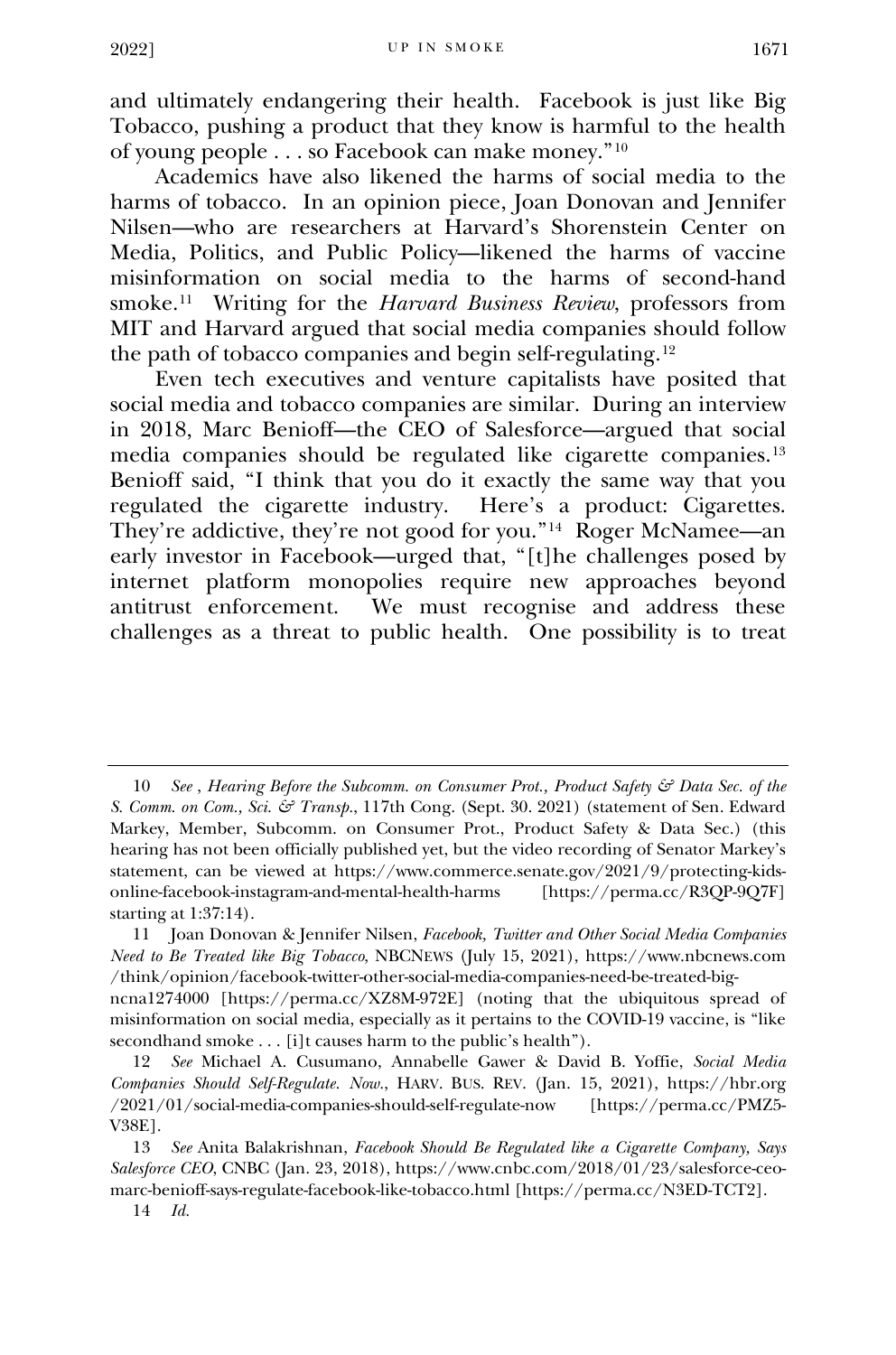social media in a manner analogous to tobacco and alcohol, combining education and regulation."[15](#page-3-0)

Lawmakers, pundits, and tech executives' assertion that social media should be regulated like tobacco in order to protect American teenagers is oversimplistic. While the comparison makes for a good sound bite for the press, the argument disregards the inherent differences between regulating a physical product that has no constitutional protection and a virtual product that can implicate both users' and social media companies' First Amendment rights. This paper will identify and analyze some of the main pillars of the tobacco regulatory scheme and apply them to social media products. In Part I, I will define social media and provide a summary of documented harms, or lack thereof, that are correlated to teenage social media use. I will then make an argument for why the federal government would be interested in regulating the industry as opposed to encouraging teenagers to remove themselves from the platforms. In Part II, I will provide a brief summary of the tobacco regulatory scheme, both past and present. I will demonstrate how the tobacco regulatory scheme developed over decades and how it has been constitutionally challenged. In Part III, I will analyze two pillars of the tobacco regulatory scheme—age restrictions on access and mandated health warnings—and apply them to social media products. In doing so, I will demonstrate that there will likely be constitutional challenges if either of these provisions were adopted. Finally, in Part IV, I will offer a brief legislative recommendation in order to avoid future constitutional challenges to a potential social media regulatory scheme.

## I. SOCIAL MEDIA, TEENAGE USE, AND WHY QUITTING IS HARD

<span id="page-4-2"></span><span id="page-4-1"></span><span id="page-4-0"></span>A thorough analysis of the philosophical (and frankly, esoteric) debate surrounding social media definitions is beyond the scope of this paper.<sup>[16](#page-3-1)</sup> Like the statutory definition of cigarettes,<sup>[17](#page-3-2)</sup> a definition of social media should draw upon the common features of popular social media platforms without listing the actual platform themselves. For the purposes of this paper, I will rely on a definition of a single

<span id="page-4-4"></span><span id="page-4-3"></span><sup>15</sup> *See* Roger McNamee, *Why Not Regulate Social Media like Tobacco or Alcohol?*, GUARDIAN (Jan. 29, 2018), https://www.theguardian.com/media/2018/jan/29/socialmedia-tobacco-facebook-google [https://perma.cc/BB7W-23LW].

<span id="page-4-6"></span><span id="page-4-5"></span><sup>16</sup> I note the definition challenge because it presents the first challenge for regulators who are trying to regulate "social media." It is likely that different stakeholders will arrive at different conclusions regarding what qualifies as social media.

<sup>17</sup> *See* 15 U.S.C. § 1332(1) (2018).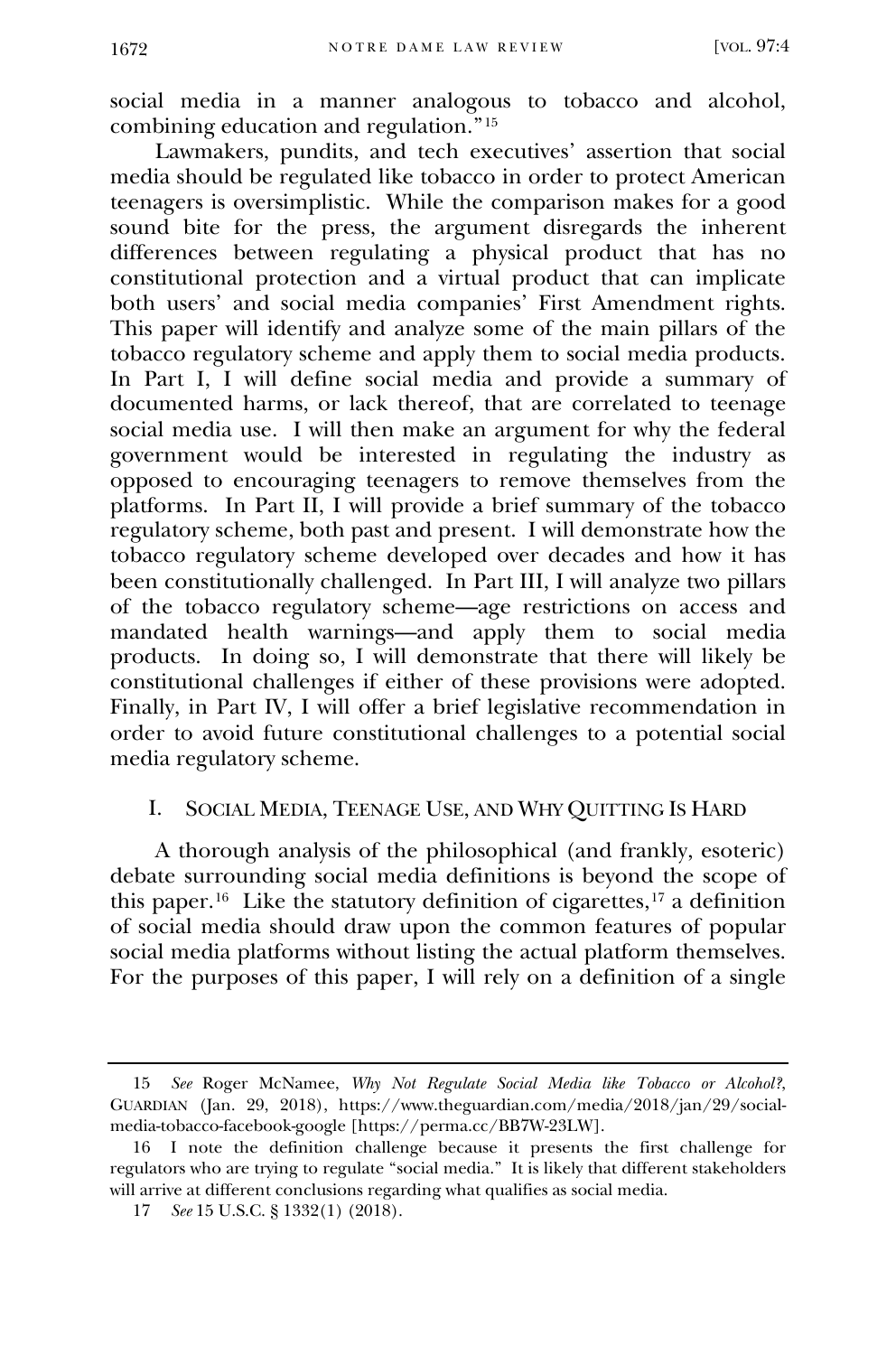$2022$ ] UP IN SMOKE 1673

category of social media: social networking sites.[18](#page-4-0) danah boyd[19](#page-4-1) and Nicole Ellison's foundational work, *Social Network Sites: Definition, History, and Scholarship*, offers a clear and operative definition for the purpose of this paper.[20](#page-4-2) They define social networking sites as "webbased services that allow individuals to (1) construct a public or semipublic profile within a bounded system, (2) articulate a list of other users with whom they share a connection, and (3) view and traverse their list of connections and those made by others within the system."[21](#page-4-3) Moreover, boyd and Ellison's definition encapsulates the major social media platforms that American teenagers overwhelmingly use.[22](#page-4-4) Without exception, these platforms allow for users to create profiles, follow other users, and view other users' content.[23](#page-4-5)

# *A. The Harms of Teenage Social Media Use*

A concerted and comprehensive effort to regulate tobacco did not emerge in the United States until after the Surgeon General's landmark 1964 report, *Smoking and Health*, demonstrated that smoking caused a plethora of diseases and teenage tobacco use was especially dangerous.[24](#page-4-6) Unlike the government's research on tobacco, there is not a definitive report assessing the harms of social

<sup>18</sup> I will use "social networking sites" and "social media" interchangeably. However, it is imperative to note that social media can encapsulate a broader spectrum of platforms.

<sup>19</sup> The author purposefully de-capitalizes her name.

<span id="page-5-0"></span><sup>20</sup> danah m. boyd & Nicole B. Ellison, *Social Network Sites: Definition, History, and Scholarship*, 13 J. COMPUT.-MEDIATED COMMC'N 210 (2008). danah boyd has been called "[t]he clear pioneer in the study of social media" and *Social Network Sites: Definition, History, and Scholarship* has been considered "the most influential paper to date" on the subject. DANIEL MILLER, ELISABETTA COSTA, NELL HAYNES, TOM MCDONALD, RAZVAN NICOLESCU, JOLYNNA SINANAN, JULIANO SPYER, SHRIRAM VENKATRAMAN & XINYUAN WANG, HOW THE WORLD CHANGED SOCIAL MEDIA 9–10 (2016) (footnote omitted).

<span id="page-5-1"></span><sup>21</sup> boyd & Ellison, *supra* note 20, at 211. boyd and Ellison also note that "[t]he nature and nomenclature of these connections may vary from site to site." *Id.*

<sup>22</sup> *See* MONICA ANDERSON & JINGJING JIANG, PEW RSCH. CTR., TEENS, SOCIAL MEDIA AND TECHNOLOGY 2018 at 2 (2018); Felix Richter, *7 in 10 American Teens Use TikTok*, STATISTA (Nov. 6, 2020), https://www.statista.com/chart/22446/most-used-social-mediaplatforms-by-us-teens/ [https://perma.cc/RR5Z-Q7JC] (demonstrating the dramatic rise of TikTok use by teenagers since 2018).

<sup>23</sup> *See* FACEBOOK, https://www.facebook.com/ [https://perma.cc/48EX-9XEM]; INSTAGRAM, https://www.instagram.com/ [https://perma.cc/RPZ2-7V5V]; SNAPCHAT, https://www.snapchat.com/ [https://perma.cc/UF9Z-YB3V]; TIKTOK, https://www .tiktok.com [https://perma.cc/AHX9-4HR3]; TWITTER, https://twitter.com/ [https:// perma.cc/25BP-BZMF]; YOUTUBE, youtube.com [https://perma.cc/3GEP-WWJB]. There are additional social media platforms that have similar features, but the above-mentioned platforms are the sites most frequently used by American teenagers.

<span id="page-5-4"></span><span id="page-5-3"></span><span id="page-5-2"></span><sup>24</sup> *See infra* notes 81–85 and accompanying text.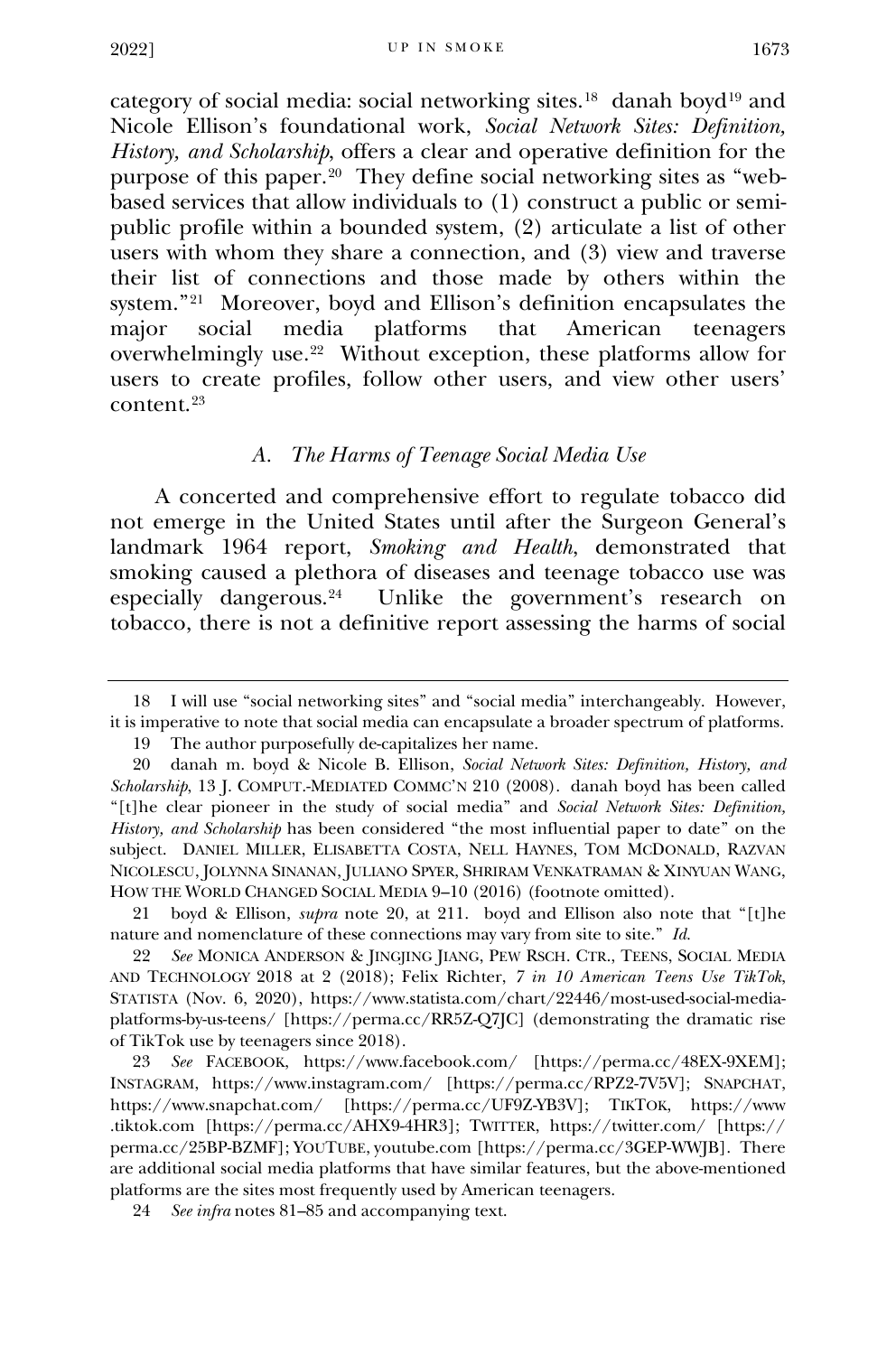media on teenagers. Current studies of social media and its harmful effects can only demonstrate correlative relationships. However, while there may be spurious factors that impact the relationship between social media and its alleged harmful effects,<sup>[25](#page-5-0)</sup> researchers are finding that social media use likely has some negative impact on teenagers' mental and physical well-being.[26](#page-5-1)

Teenage social media use has been tied to increased feelings of inferiority. Internal Facebook research published by the *WSJ* has demonstrated that Facebook found that forty percent of teens who used Instagram said they began to feel "unattractive" after using the app.[27](#page-5-2) The internal research also found that roughly twenty-five percent of teenage users who stated that they felt "not good enough" trace that feeling back to Instagram.[28](#page-5-3) Greg Lukianoff and Jonathan Haidt, in their seminal book, *The Coddling of the American Mind*, argue that another one of social media's consequences is that teenage girls are now "bombarded with images of girls and women whose beauty is artificially enhanced, making girls ever more insecure about their own appearance."[29](#page-5-4) Indeed, research has found that females may suffer more from the negative effects of social media use than

27 *See* Wells et al., *supra* note 8.

28 *See id.*

<sup>25</sup> *See* Hayeon Song, Anne Zmyslinski-Seelig, Jinyoung Kim, Adam Drent, Angela Victor, Kikuko Omori & Mike Allen, *Does Facebook Make You Lonely? A Meta Analysis*, 36 COMPUTS. HUM. BEHAV. 446, 451 (2014) (finding that a correlation between loneliness and Facebook use did not necessarily demonstrate that Facebook caused loneliness but instead suggested Facebook might attract people who are already lonely).

<span id="page-6-0"></span><sup>26</sup> *See* Hunt Allcott, Luca Braghieri, Sarah Eichmeyer & Matthew Gentzkow, *The Welfare Effects of Social Media,* 110 AM. ECON. REV. 629, 672 (2020) (finding that spending four weeks away from Facebook "improves subjective well-being and substantially reduces post-experiment demand, suggesting that forces such as addiction . . . may cause people to use Facebook more than they otherwise would"); Holly B. Shakya & Nicholas A. Christakis, *Association of Facebook Use with Compromised Well-Being: A Longitudinal Study*, 185 AM. J. EPIDEMIOLOGY 203, 203 (finding that "Facebook was negatively associated with wellbeing" after compiling data on 5208 subjects' self-reported physical health, mental health, life satisfaction, and body mass index); Morten Tromholt, *The Facebook Experiment: Quitting Facebook Leads to Higher Levels of Well-Being*, 19 CYBERPSYCH., BEHAV. & SOC. NETWORKING 661, 661 (2016) (finding that participants who took a break from Facebook experienced an increase in life satisfaction and positive emotions); Jean M. Twenge, Thomas E. Joiner, Megan L. Rogers & Gabrielle N. Martin, *Increases in Depressive Symptoms, Suicide-Related Outcomes, and Suicide Rates Among U.S. Adolescents After 2010 and Links to Increased New Media Screen Time*, 6 CLINICAL PSYCH. SCI. 3, 3 (2017) ("Adolescents who spent more time on new media (including social media and electronic devices such as smartphones) were more likely to report mental health issues . . . .").

<span id="page-6-6"></span><span id="page-6-5"></span><span id="page-6-4"></span><span id="page-6-3"></span><span id="page-6-2"></span><span id="page-6-1"></span><sup>29</sup> GREG LUKIANOFF & JONATHAN HAIDT, THE CODDLING OF THE AMERICAN MIND 155 (2018).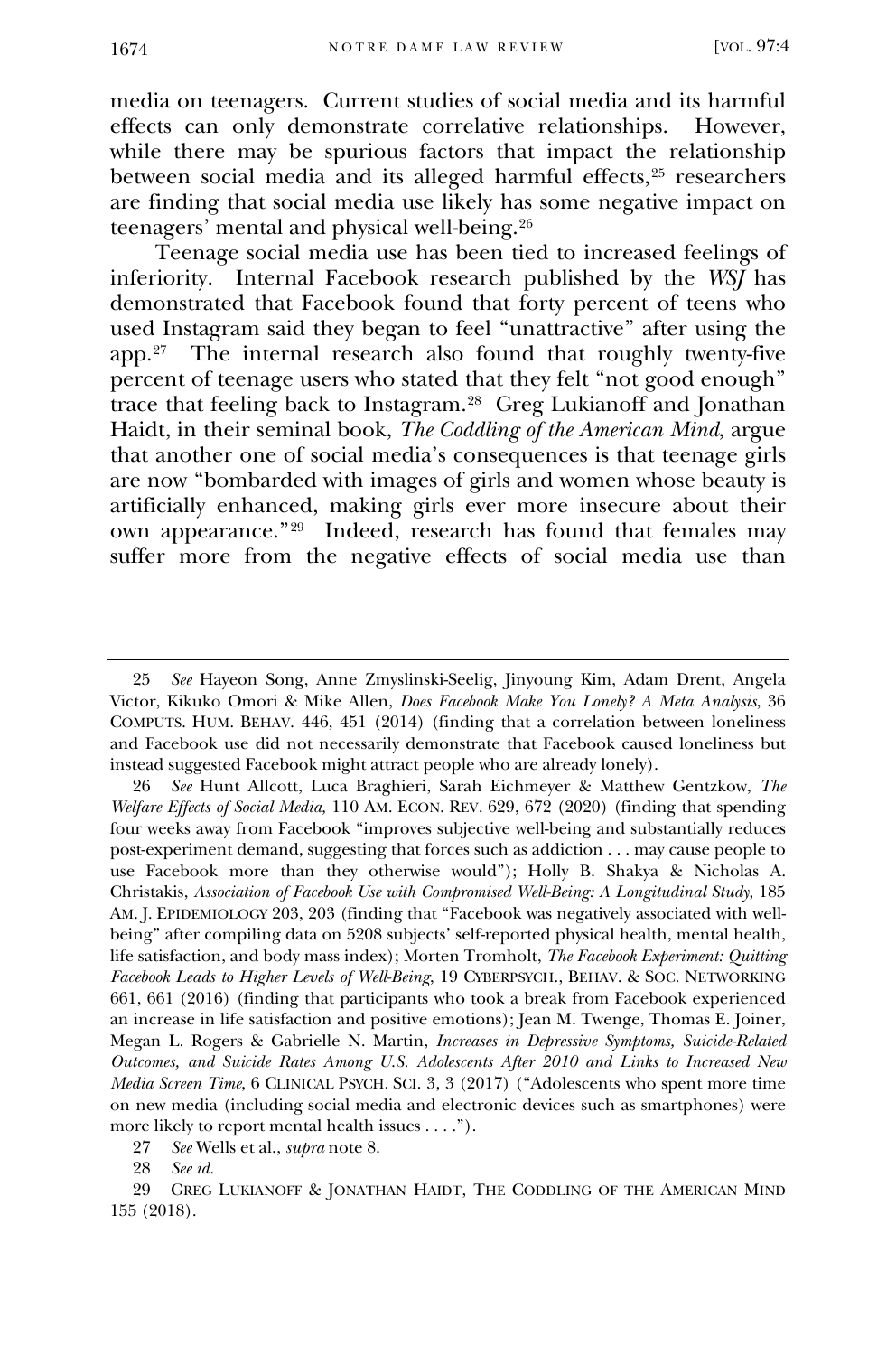males.[30](#page-6-0) However, for both males and females, the negative impact of social media use on self-esteem is worse than the effects of other media.[31](#page-6-1) Researchers have found that adolescents who spend an hour on social media suffer from a greater decrease in self-esteem than those who spend an hour playing video games or general computer use.<sup>[32](#page-6-2)</sup>

More concerning than increased feelings of inferiority is the rise of depression in American teenagers. After decades of declining rates of depression and suicide among American adolescents, there was an increase in "depressive symptoms, suicide-related outcomes, and suicide deaths" between 2010 and 2015.[33](#page-6-3) These "iGen adolescents" report more mental health issues and experience higher rates of suicide than either Millennials or Gen X'ers did at their age.[34](#page-6-4) 2010 also marked an increase in adolescent use of social media and electronic devices and a decrease in "nonscreen activities such as in-person social interaction, print media, sports/exercise, and attending religious services, activities negatively correlated with depressive symptoms."[35](#page-6-5) Researchers concluded that this increase in screen time on new media beginning in 2010 impacted adolescents' mental well-being.<sup>36</sup> Jean M. Twenge, who led the previously cited study, further argued in her book, *iGen*, that:

 The sudden, sharp rise in depressive symptoms occurred at almost exactly the same time that smartphones became ubiquitous

<sup>30</sup> *See id.* at 154–55 (suggesting that the accelerated deterioration of mental health among younger women may be the result of their increased negative psychological response to feelings of being left out after constantly seeing people having fun on social media and their own reliance on "'relationally' aggressive" tactics to intentionally remind other girls that that they are being excluded on purpose (quoting Nicki R. Crick & Jennifer K. Grotpeter, *Relational Aggression, Gender, and Social-Psychological Adjustment*, 66 CHILD DEV. 710, 710 (1995))); Twenge et al., *supra* note 26, at 8–13 (suggesting that female middle and high school students experienced higher rates of depressive symptoms associated with social media use than their male counterparts).

<span id="page-7-1"></span><span id="page-7-0"></span><sup>31</sup> *See* Elroy Boers, Mohammad H. Afzali, Nicola Newton & Patricia Conrod, *Association of Screen Time and Depression in Adolescence*, 173 JAMA PEDIATRICS 853, 857 (2019).

<span id="page-7-2"></span><sup>32</sup> *See id.* at 856–57. This study also found that an hour spent watching television led to an *increase* in self-esteem for teenagers. *Id.*

<sup>33</sup> Twenge et al., *supra* note 26, at 13.

<sup>34</sup> *Id.*

<sup>35</sup> *Id.*

<span id="page-7-5"></span><span id="page-7-4"></span><span id="page-7-3"></span><sup>36</sup> *See id.* at 15. "New media screen time is both associated with mental health issues and increased over this time period. Thus, it seems likely that the concomitant rise of screen time and adolescent depression and suicide is *not* coincidental." *Id.* (emphasis added). These researchers also accounted for economic recession indicators, a cause of depression, and found that these indicators were "not positively correlated" while "smartphone adoption and social media use . . . were positively correlated" with mental health issues. *Id.* at 13.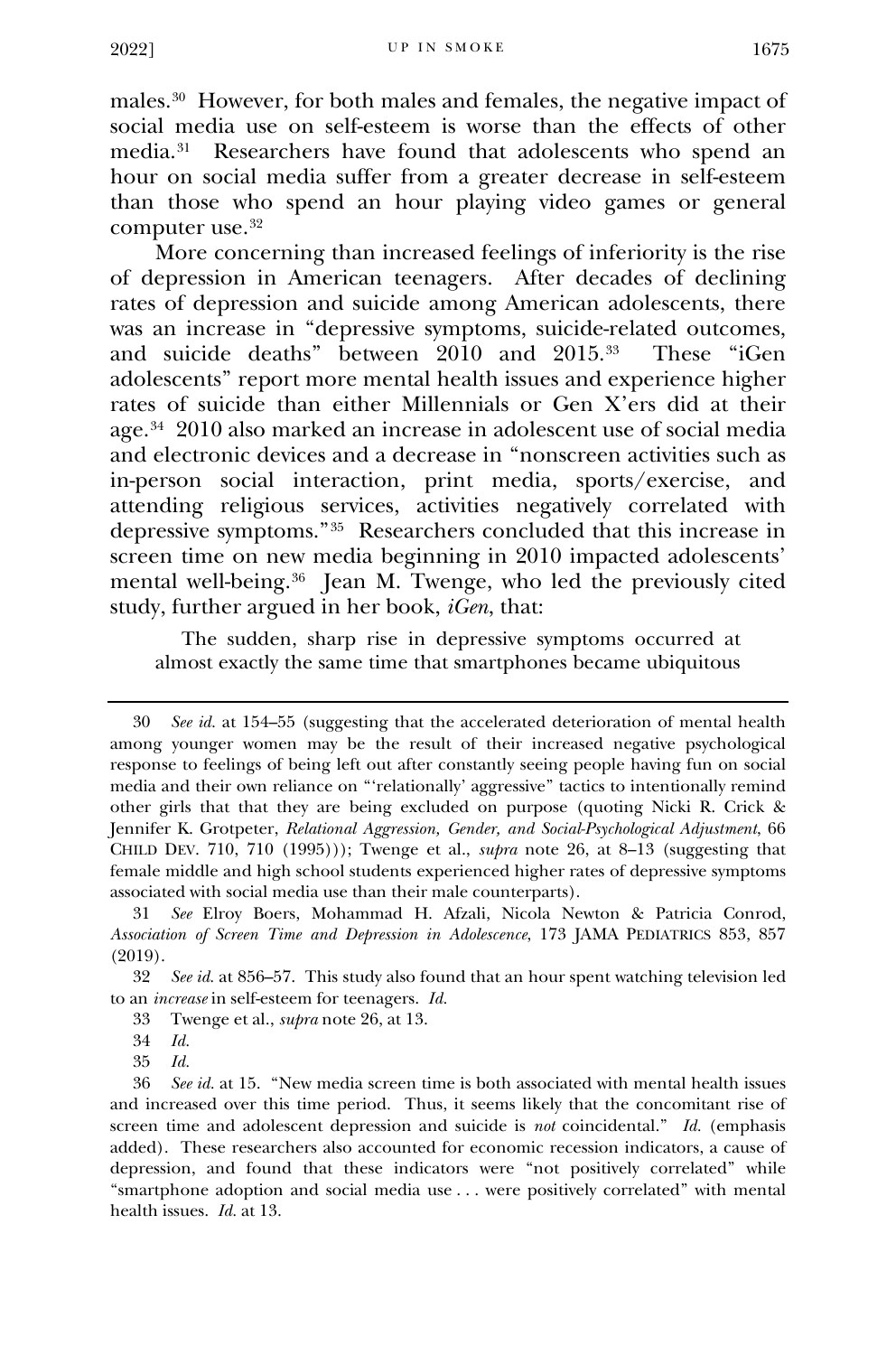and in-person interaction plummeted. That seems like too much of a coincidence for the trends not to be connected, especially because spending more time on social media and less time on inperson social interaction is correlated with depression.[37](#page-7-0)

Again, teenage females seem to be suffering more than teenage males. Twenge notes that between 2012 and 2015 the rise in depression increased by twenty-one percent in males whereas depression in females increased by fifty percent—more than double that of males.[38](#page-7-1) Additionally, social media platforms are a conduit for cyberbullying which has been shown to have more deleterious effects on the mental well-being of young people than traditional bullying.[39](#page-7-2)

Social media use may also have a negative effect on users' nutritional habits, cognitive efficiency, and sleep patterns. One study found that using Instagram had a significant relationship to symptoms of Orthorexia Nervosa, a type of eating disorder in which a person becomes so obsessed with eating healthy that it can lead to "significant dietary restrictions [and] malnutrition."[40](#page-7-3) The study's researchers posited that social media "encourages selective exposure, as users choose which accounts they wish to follow, and so are then continually exposed to the type of content these accounts produce. This limited exposure in turn may lead to users believing a behaviour is more prevalent or normal than is actually the case . . . ."[41](#page-7-4) Social media use may also impact a person's memory,<sup>[42](#page-7-5)</sup> and addictive-like social media use by teenagers also correlates to increased attention

<span id="page-8-1"></span>40 Pixie G. Turner & Carmen E. Lefevre, *Instagram Use is Linked to Increased Symptoms of Orthorexia Nervosa*, 22 EATING & WEIGHT DISORDERS 277, 279, 281 (2017).

41 *Id.* at 282.

<sup>37</sup> JEAN M. TWENGE, IGEN 104 (2017).

<sup>38</sup> *Id.* at 102–03.

<span id="page-8-0"></span><sup>39</sup> *See* Mitch van Geel, Paul Vedder & Jenny Tanilon, *Relationship Between Peer Victimization, Cyberbullying, and Suicide in Children and Adolescents: A Meta-Analysis*, 168 JAMA PEDIATRICS 435, 438 (2014) (finding that young victims of cyberbullying were three times as likely to entertain suicidal ideations as compared to traditional bullying victims who were only two times as likely); George Kritsotakis, Maria Papanikolaou, Emmanouil Androulakis & Anastas E. Philalithis, *Associations of Bullying and Cyberbullying with Substance Use and Sexual Risk Taking in Young Adults*, 49 J. NURSING SCHOLARSHIP 360, 364 (2017) (finding that females who were victims of cyberbullying in middle or high school had higher odds for drug use and males who were cyberbully victims were more prone to smoke).

<span id="page-8-8"></span><span id="page-8-7"></span><span id="page-8-6"></span><span id="page-8-5"></span><span id="page-8-4"></span><span id="page-8-3"></span><span id="page-8-2"></span><sup>42</sup> *See* Neika Sharifian & Laura B. Zahodne, *Social Media Bytes: Daily Associations Between Social Media Use and Everyday Memory Failures Across the Adult Life Span*, 75 J. GERONTOLOGY, SERIES B: PSYCH. SCIS. & SOC. SCIS. 540, 540 (2020) (finding that on days when a user's "social media use was high, individuals reported more memory failures" and "higher previous-day social media use was associated with more memory failures on the subsequent day").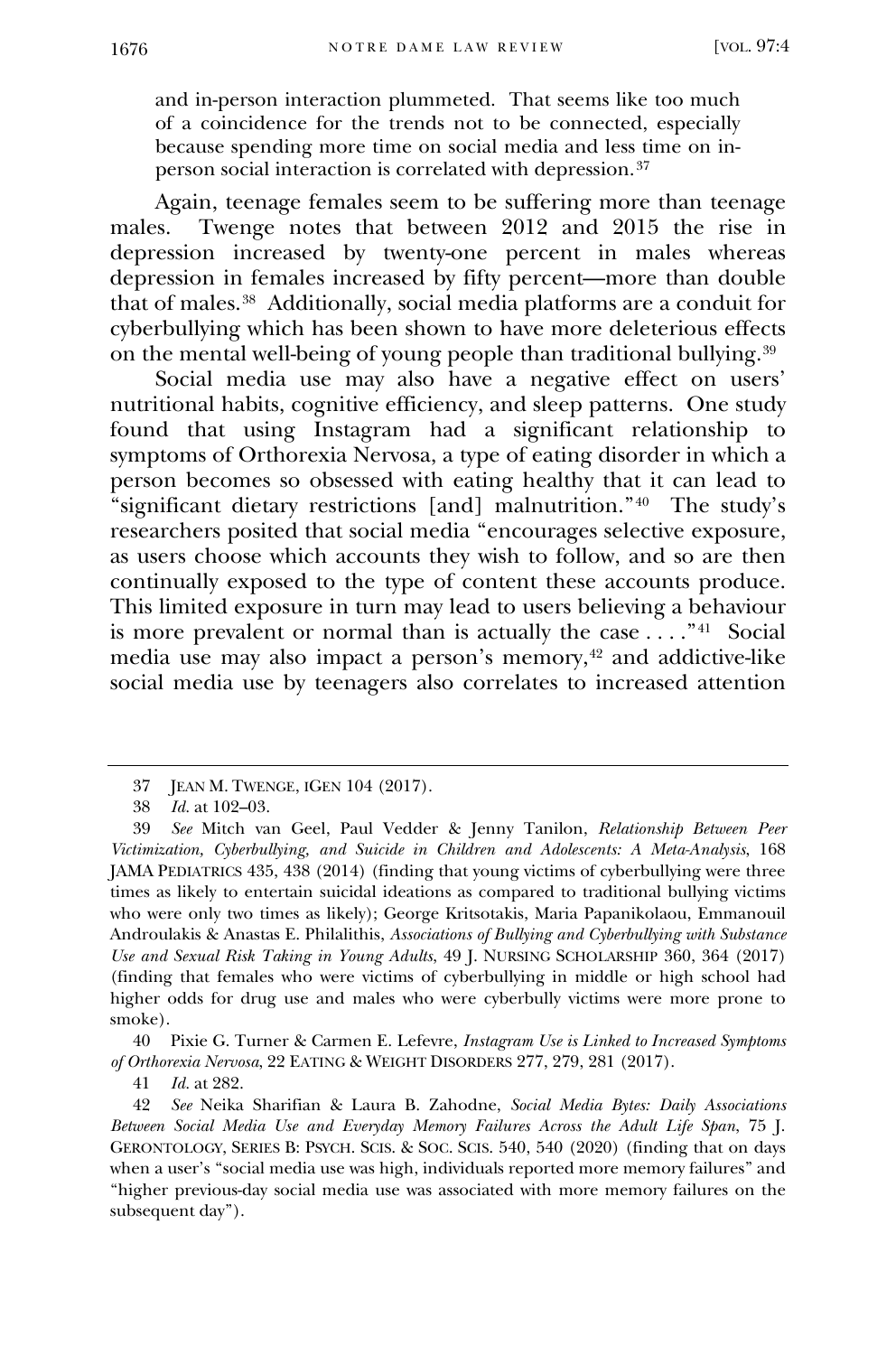deficits later on.[43](#page-8-0) Excessive social media use can also negatively impact a teenager's sleep habits.<sup>44</sup> A study found that teenagers who used social media daily were nineteen percent more likely to not get the proper amount of sleep for their age.<sup>[45](#page-8-2)</sup>

Beyond the serious effects social media use might have on mental and physical health, social media platforms also expose teenagers to mature and explicit content. The degree of exposure to mature content is amplified by social media companies' sophisticated, interest-based algorithms that predict and deliver related content to the user.<sup>[46](#page-8-3)</sup> The *WSJ* found that "TikTok can quickly drive minors—among the biggest users of the app—into endless spools of content about sex and drugs."[47](#page-8-4) Albeit not scientific, the *WSJ* conducted an experiment on TikTok to test how the algorithms curated adult content for teenage users.[48](#page-8-5) For the experiment, the *WSJ* created dozens of automated accounts that were registered as thirteen-to-fifteen-year-olds and searched different adult material on the app to see what TikTok's "powerful algorithms" curated for a hypothetical teenage user.<sup>[49](#page-8-6)</sup> The results were troubling. One thirteen-year-old's account was shown "569 videos about drug use, references to cocaine and meth addiction, and promotional videos for online sales of drug products and paraphernalia."[50](#page-8-7) The algorithm also displayed more than "100 videos from accounts recommending paid pornography sites and sex shops. *Thousands* of [other videos] were from creators who labeled their content as for adults only."[51](#page-8-8) A study published in 2020 found that adolescents who spent an hour on social media generated more positive social views of

<span id="page-9-0"></span><sup>43</sup> *See* Maartje Boer, Gonneke Stevens, Catrin Finkenauer & Regina van den Eijnden, *Attention Deficit Hyperactivity Disorder-Symptoms, Social Media Use Intensity, and Social Media Use Problems in Adolescents: Investigating Directionality*, 91 CHILD DEV. e853, e854, e860, e864 (2020). This longitudinal study of eleven-to-fifteen-year-old adolescents also found that this correlation was "unidirectional" in that increased attention deficits did not lead to an increase in social media use problems. *See id.* at e863–64.

<span id="page-9-1"></span><sup>44</sup> *See* TWENGE, *supra* note 37, at 113 ("Many iGen'ers are so addicted to social media that they find it difficult to put down their phones and go to sleep when they should.").

<sup>45</sup> *See id.* at 115.

<span id="page-9-2"></span><sup>46</sup> *See* Sang Ah Kim, Note, *Social Media Algorithms: Why You See What You See*, 2 GEO. L. TECH. REV. 147, 148–151 (2017) (explaining generally how social media algorithms work and their purpose within social media platforms' business models).

<span id="page-9-4"></span><span id="page-9-3"></span><sup>47</sup> Rob Barry, Georgia Wells, John West, Joanna Stern & Jason French, *How TikTok Serves up Sex and Drug Videos to Minors*, WALL ST. J. (Sept. 8, 2021), https://www.wsj.com /articles/tiktok-algorithm-sex-drugs-minors-11631052944 [https://perma.cc/7HZ4- C3V5].

<sup>48</sup> *See id.*

<sup>49</sup> *Id.*

<sup>50</sup> *Id.*

<span id="page-9-6"></span><span id="page-9-5"></span><sup>51</sup> *Id.* (emphasis added).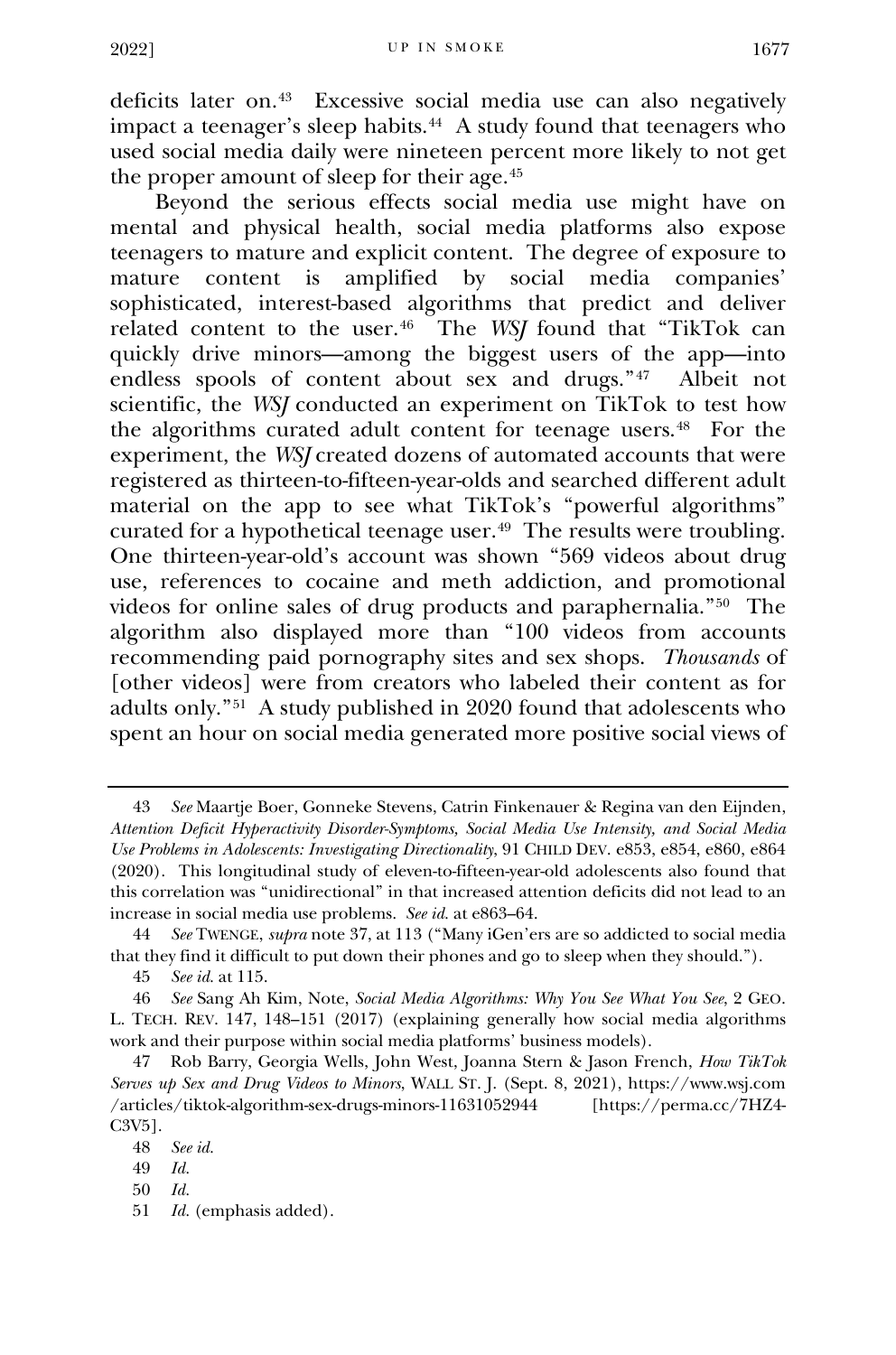alcohol consumption and subsequently used alcohol more than adolescents who watched an hour of television.[52](#page-9-0) Moreover, social media posts of young people with alcohol are overwhelmingly displayed in a positive manner.<sup>[53](#page-9-1)</sup>

Although this Section has outlined some of the most serious documented harms tied to teenage social media use, it is unfair to hold that social media is entirely destructive. Like many technologies in the modern world, social media can provide benefits to users as well. Social media can leave teenagers feeling more connected to friends, catalyze interactions with diverse people, and provide a sense of support in difficult times.<sup>[54](#page-9-2)</sup> A survey found that twenty-four percent of teenage girls who participate in online groups find that these groups play a "major role in helping them get through tough times" compared to only fourteen percent of males.<sup>55</sup> Teenagers have also leveraged social media to grow their own businesses,<sup>[56](#page-9-4)</sup> and have utilized platforms to organize global advocacy movements.<sup>[57](#page-9-5)</sup> However, it is still contested whether these benefits outweigh the harms<sup>[58](#page-9-6)</sup>

54 *See* MONICA ANDERSON & JINGJING JIANG, PEW RSCH. CTR., TEENS' SOCIAL MEDIA HABITS AND EXPERIENCES 2–3 (2018) (finding that, of teenagers ages thirteen-toseventeen-years-old, 81% feel social media makes them "more connected to their friends," 69% think social media helps them "interact with a more diverse group of people," and 68% "feel as if they have people who will support them through tough times").

55 *See id.* at 18.

56 *See* Savannah Sicurella, *When Second Hand Becomes Vintage: Gen Z Has Made Thrifting a Big Business*, NPR (June 18, 2021), https://www.npr.org/2021/06/18 /1006207991/when-second-hand-becomes-vintage-gen-z-has-made-thrifting-a-big-business [https://perma.cc/BA6D-RATE] (highlighting how teenagers and early twentysomethings are using social media and other apps to promote and sell thrifted clothes).

<span id="page-10-4"></span><span id="page-10-3"></span><span id="page-10-2"></span><span id="page-10-1"></span><span id="page-10-0"></span>58 *See* Cal Newport, *The Question We've Stopped Asking About Teen-Agers and Social Media*, NEW YORKER (Nov. 9, 2021), https://newyorker.com/culture/office-space/thequestion-weve-stopped-asking-about-teen-agers-and-social-media [https://perma.cc/B4AV-NFU5] (highlighting the division among scholars and pundits about research on social media and its harms on teenagers).

<sup>52</sup> *See* Elroy Boers, Mohammad H. Afzali & Patricia Conrod, *A Longitudinal Study on the Relationship Between Screen Time and Adolescent Alcohol Use: The Mediating Role of Social Norms*, PREVENTATIVE MED., Mar. 2020, at 1, 4–5.

<sup>53</sup> *See* Hanneke Hendricks, Bas Van den Putte, Winifred A. Gebhardt & Megan A. Moreno, *Social Drinking on Social Media: Content Analysis of the Social Aspects of Alcohol-Related Posts on Facebook and Instagram*, J. MED. INTERNET RSCH., June 2018, at 206, 206 (finding in one study that ninety-seven percent of alcohol posts "depict alcohol in a positive social context").

<sup>57</sup> *See* Greta Thunberg (@gretathunberg), INSTAGRAM (Nov. 12, 2021), http:// www.instagram.com/p/CWKtsTZMOZt [https://perma.cc/X3WZ-XCVU].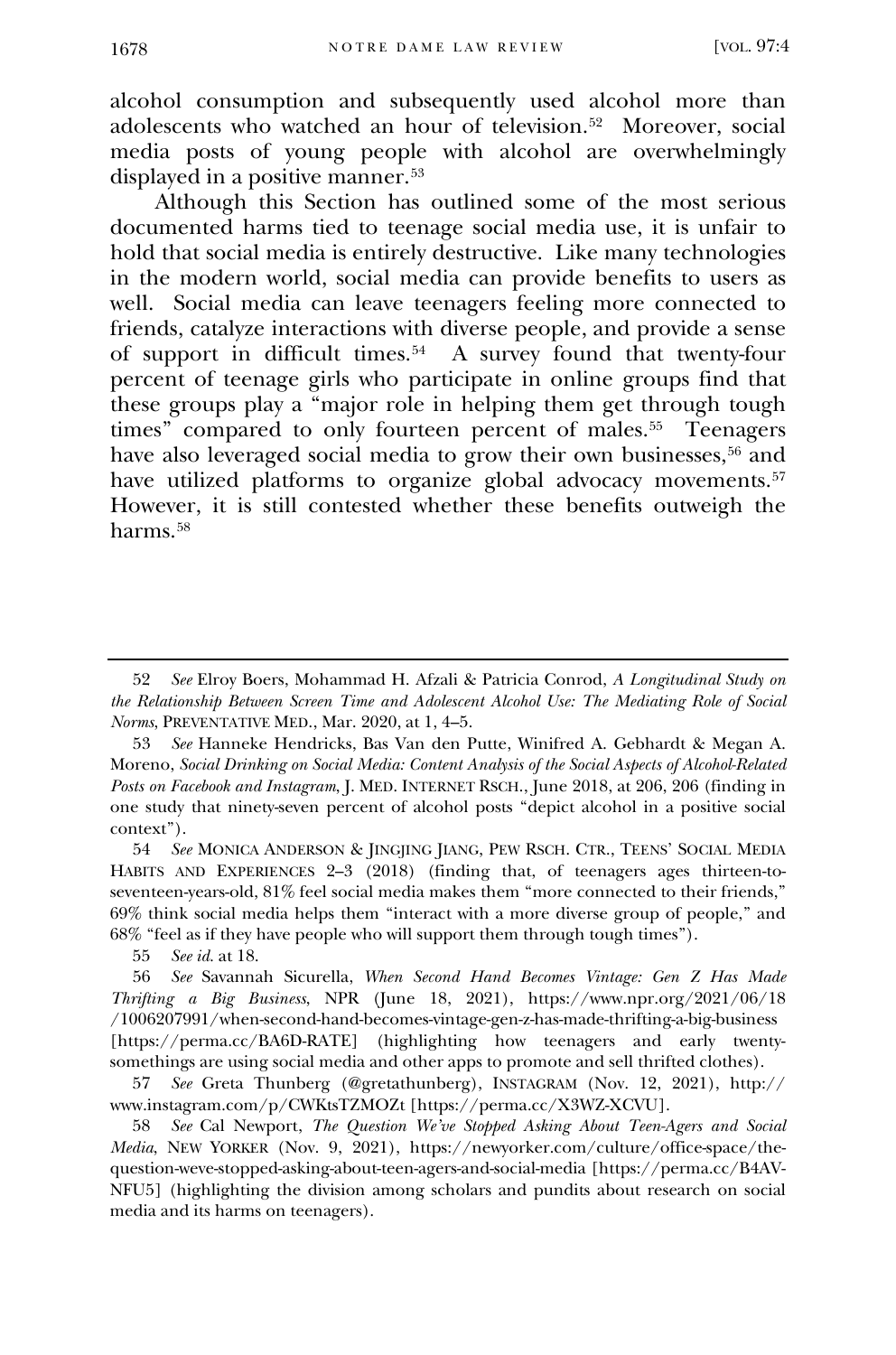# *B. Regulation over "Freedom-of-Choice"*

Lawmakers' assertions that social media platforms should be regulated like Big Tobacco may seem like a drastic step. A simple alternative is to encourage teenagers who do not want to expose themselves to social media's harms to remove themselves from the platforms. After all, no one is *forcing* them to use the product. A similar argument regarding cigarettes emerged from the tobacco industry in the mid 1970s.<sup>59</sup> This "freedom-of-choice" rhetoric emphasizes the value of consumer choice as essential to liberty, and it is a prominent defense that the tobacco companies have also used for decades.[60](#page-10-1) However, such arguments are not as convincing when they are applied to teenage decisionmaking.<sup>61</sup> While some teenagers may have the maturity and capacity to remove themselves from social media and its potentially harmful effects, adolescent biology is working against them. Daniel Aaron, an attorney at the Food and Drug Administration (FDA), summarizes the scientific research on why freedom-of-choice arguments should not apply to teenagers as it pertains to tobacco use:

 Freedom-of-choice arguments become weaker on learning that most tobacco use begins under age 18. It is well accepted that youth do not possess the same levels of self-control, knowledge about the world, or maturity to act in their best interest. Arguably, the reason that most tobacco use starts before age 18 (and especially before age 26) is a fundamentally human and biological lack of brain maturity . . . . During the teenage years and beyond, there are three important brain changes worth highlighting. The first is resistance to peer pressure, which has a critical learning period between the ages 14 and 18. However, this resistance continues to be developed into college years and beyond. The second change is development of the pre-frontal cortex, which is responsible for higher-order thinking, planning, and impulse inhibition; the pre-frontal cortex is only half-developed by age 18. Third, the brain's reward system accelerates in the teenage years and reaches an adult level around age 25.[62](#page-10-3)

<span id="page-11-1"></span><span id="page-11-0"></span>The "Facebook Files" revealed that Facebook is well aware that its products are practically irresistible to teenagers.[63](#page-10-4) A researcher at

<span id="page-11-3"></span><span id="page-11-2"></span><sup>59</sup> *See* Pamela Mejia, Lori Dorfman, Andrew Cheyne, Laura Nixon, Lissy Friedman, Mark Gottlieb & Richard Daynard, *The Origins of Personal Responsibility Rhetoric in News Coverage of the Tobacco Industry*, 104 AM. J. PUB. HEALTH 1048, 1048 (2014).

<span id="page-11-6"></span><span id="page-11-5"></span><span id="page-11-4"></span><sup>60</sup> *See* Daniel G. Aaron, *Tobacco Reborn: The Rise of E-Cigarettes and Regulatory Approaches*, 25 LEWIS & CLARK L. REV. 827, 875–76 (2021).

<sup>61</sup> *See id.* at 878.

<sup>62</sup> *Id.* at 878–79 (footnotes omitted).

<sup>63</sup> *See* Wells et al., *supra* note 8.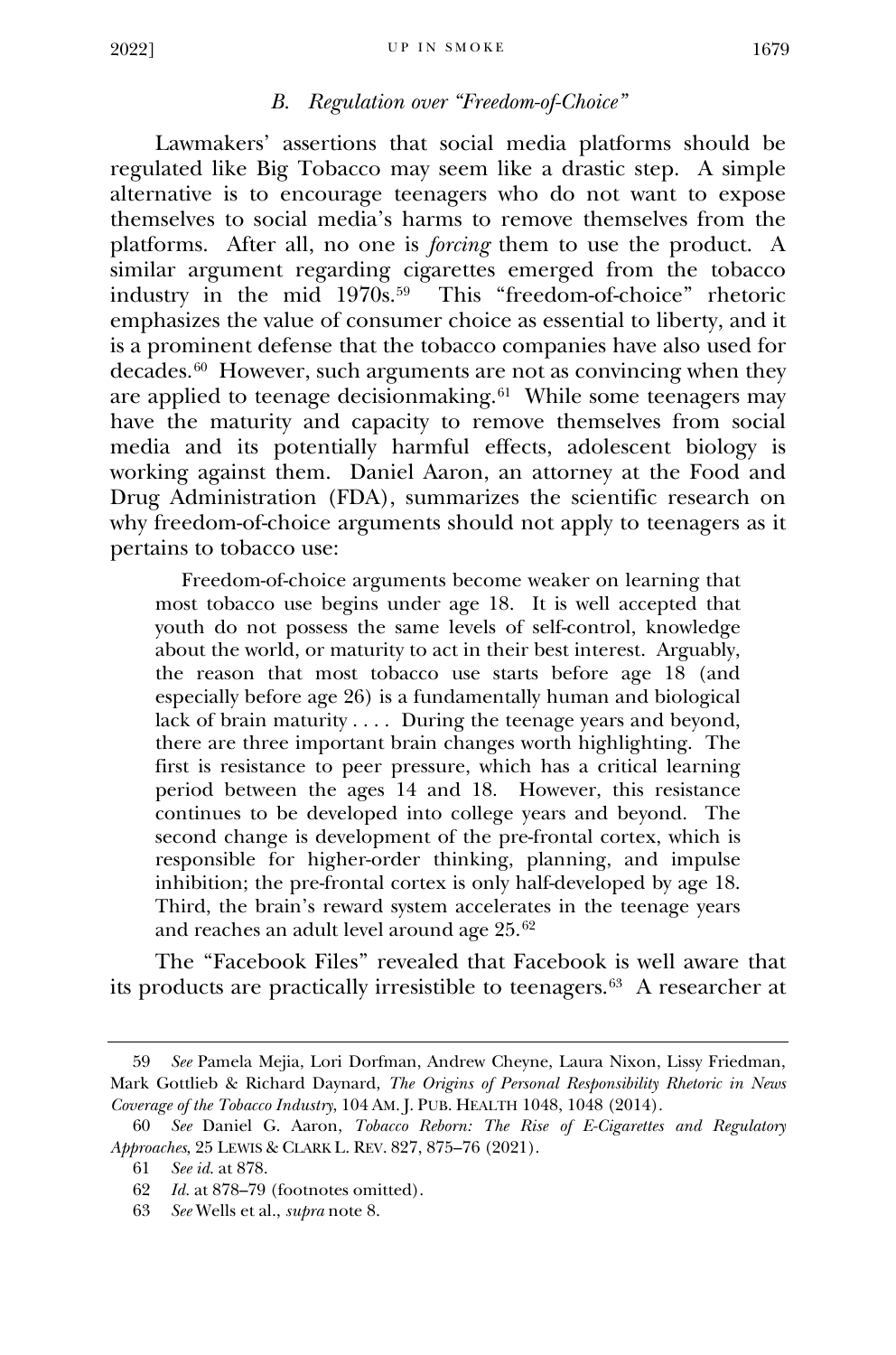Facebook, in summarizing the company's research for fellow colleagues, stated that "[t]eens told us that they don't like the amount of time they spend on the app but feel like they have to be present."[64](#page-11-0) The researcher also noted that teens "often feel 'addicted' and know that what they're seeing is bad for their mental health but feel unable to stop themselves."[65](#page-11-1) Internal Facebook anecdotes like this are especially concerning when coupled with research that demonstrates that adolescents are sixty-six percent more likely to have one "suicide-related" outcome if they spend five hours or more a day on electronic devices as opposed to adolescents who spend one hour a day.<sup>[66](#page-11-2)</sup>

Moreover, social media companies are some of the wealthiest companies in the world, $67$  and their business models rely on inducing users to spend as much time as possible on their platforms.<sup>[68](#page-11-4)</sup> In an interview for the documentary *The Social Dilemma*, Justin Rosenstein a former Facebook Engineer—bluntly said, "[w]e're the product. Our attention is the product, being sold to advertisers." $\hat{\theta}^9$  Sean Parker, the first president of Facebook, was also forthright about Facebook's business model and strategy. He said:

The thought process that went into building these applications . . . was all about: 'How do we consume as much of your time and conscious attention as possible?' . . . [W]e need[ed] to sort of give you a little dopamine hit every once in a while . . . . And that's going to get you to contribute more content .... [We were] exploiting a vulnerability in human psychology.<sup>[70](#page-11-6)</sup>

<span id="page-12-1"></span><span id="page-12-0"></span>Tim Kendall—a former executive at Facebook—explained Facebook's strategy was to "figure out how to get as much of [the user's] attention as we possibly can. How much time can we get you

<span id="page-12-2"></span>68 *See* Kim, *supra* note 46, at 147–48 ("[S]ocial media companies derive profit from having users stay 'engaged' on their platform.... The longer a user stays engaged, the more exposure advertisements receive.").

69 THE SOCIAL DILEMMA 14:11–14:20 (Netflix 2020).

<span id="page-12-6"></span><span id="page-12-5"></span><span id="page-12-4"></span><span id="page-12-3"></span>70 Mike Allen, *Sean Parker Unloads on Facebook: "God Only Knows What It's Doing to Our Children's Brains"*, AXIOS (Nov. 9, 2017), https://www.axios.com/sean-parker-unloads-onfacebook-god-only-knows-what-its-doing-to-our-childrens-brains-1513306792-f855e7b4- 4e99-4d60-8d51-2775559c2671.html [https://perma.cc/2HWW-NAN8] (quoting Sean Parker, former president of Facebook).

<sup>64</sup> *Id.*

<sup>65</sup> *Id.*

<sup>66</sup> *See* Twenge et al., *supra* note 26.

<sup>67</sup> *See* Salvador Rodriguez, *Facebook Closes Above \$1 Trillion Market Cap for the First Time*, CNBC (June 28, 2021), https://www.cnbc.com/2021/06/28/facebook-hits-trilliondollar-market-cap-for-first-time.html [https://perma.cc/TRW2-E2LV]; Jeran Wittenstein, *Snap Hits \$100-Billion Market Value After Doubling in Four Months*, L.A. TIMES (Feb. 22, 2021), https://www.latimes.com/business/story/2021-02-22/snap-hits-100-billion-marketvalue [https://perma.cc/P6WA-AN8N].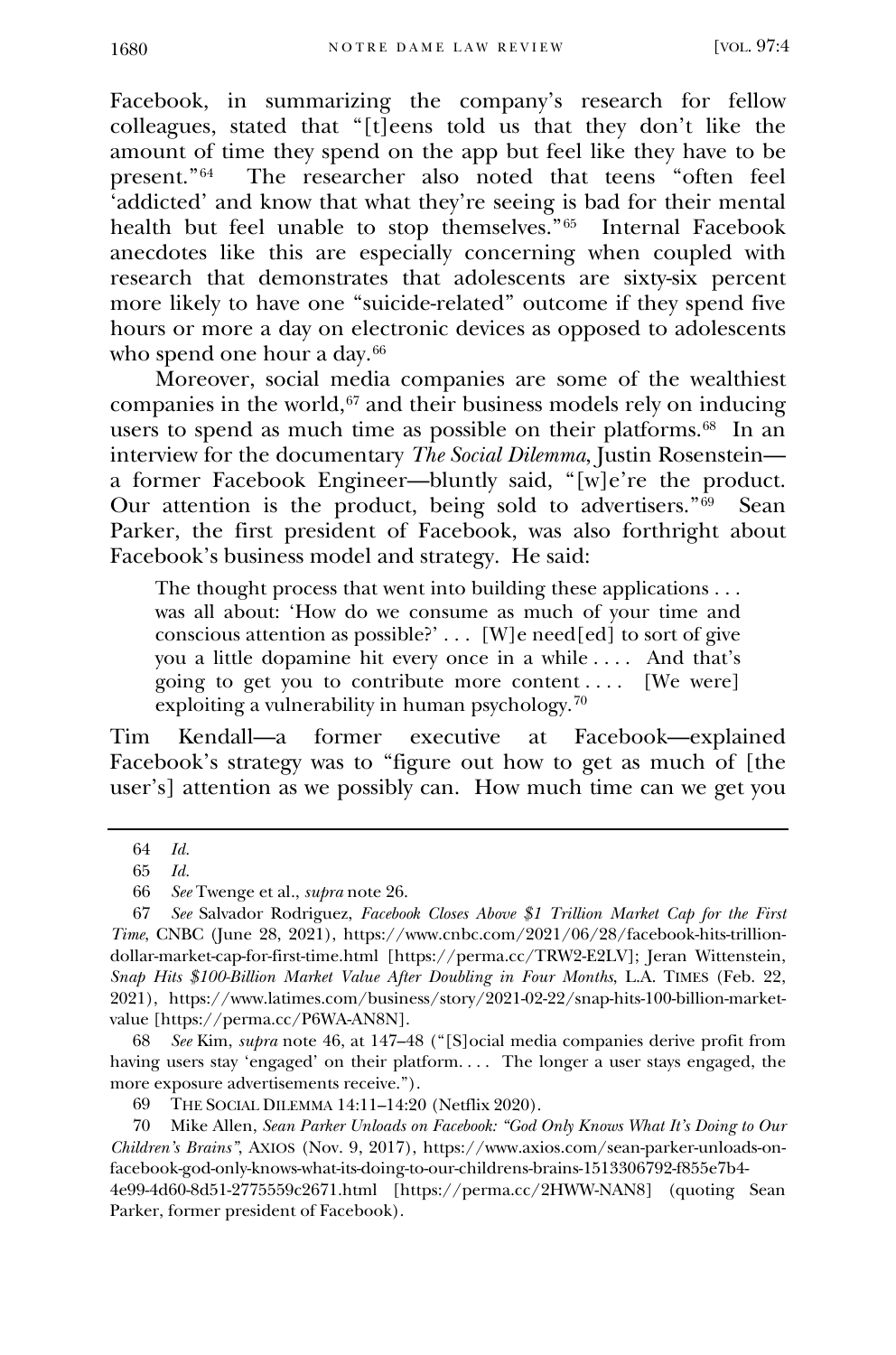to spend? How much of your life can we get you to give to us?"[71](#page-12-0) In order to accomplish this goal, social media companies rely on teams of engineers and designers to leverage behavioral psychology to make their platforms as addicting as possible to users.<sup>72</sup>

Teenagers' diminished ability to resist the addicting features of social media, combined with social media companies' business model, is concerning enough. However, it gets worse. Social media companies like Facebook *need* teenage users and will spend hundreds of millions of dollars in advertising to lure them to their platforms.[73](#page-12-2) According to an internal marketing presentation, Facebook views the loss of teenage users as an "existential threat."[74](#page-12-3) The company even planned to release a version of Instagram for preteens as part of a strategy to introduce Facebook products to younger users before they were enticed by competing platforms like Snapchat or TikTok.[75](#page-12-4) This strategy of targeting young users is also a common strategy for tobacco companies.<sup>76</sup> Tobacco companies understand that it is the youth who "represent the next generation of adult smokers."[77](#page-12-6) Similarly, social media companies understand that getting younger users addicted to their products early is vital to their long-term

<sup>71</sup> THE SOCIAL DILEMMA, *supra* note 69, at 13:52–14:05.

<sup>72</sup> *See id.* at 26:48–27:02 (highlighting a former Google designer explaining how tech companies use behavior psychology to make their platforms as addicting as possible); *see also* Kim, *supra* note 46, at 148 ("To keep users engaged for as long and as frequently as possible, social media platforms want to make their news feeds interesting and relatable to users."); Haley Sweetland Edwards, *You're Addicted to Your Smartphone. This Company Thinks It Can Change That*, TIME (Apr. 13, 2018), https://time.com/5237434/youre-addicted-toyour-smartphone-this-company-thinks-it-can-change-that/ [https://perma.cc/TD5M-HRG2] ("Every major consumer tech company operating today . . . uses some form of persuasive technology. Most of the time, the goal is unambiguous: the companies want to get us to spend as much time as possible on their platforms.").

<span id="page-13-1"></span><span id="page-13-0"></span><sup>73</sup> *See* Sheera Frenkel, Ryan Mac & Mike Isaac, *Instagram Struggles with Fears of Losing Its 'Pipeline': Young Users*, N.Y. TIMES (Oct. 16, 2021), https://www.nytimes.com/2021/10 /16/technology/instagram-teens.html [https://perma.cc/VH25-J5F6]. In 2018, Facebook planned to use almost its entire global marketing budget to target teenagers. *Id.*

<sup>74</sup> *Id.* (quoting an internal Facebook marketing presentation).

<span id="page-13-2"></span><sup>75</sup> *See* Georgia Wells & Jeff Horwitz, *Facebook's Effort to Attract Preteens Goes Beyond Instagram Kids, Documents Show*, WALL ST. J. (Sept. 28, 2021), https://www.wsj.com/articles /facebook-instagram-kids-tweens-attract-11632849667 [https://perma.cc/LYW7-4Y5A]. Facebook went so far as to explore whether "playdates" could be a "growth lever" for their products. *See id.*

<span id="page-13-3"></span><sup>76</sup> *See* Aaron, *supra* note 60, at 884 ("Youth are impressionable. Youth are targeted by tobacco companies. And it is during youth that most tobacco use begins.").

<span id="page-13-4"></span><sup>77</sup> *Id.* at 880; *see also id.* at 880–85 (citing internal tobacco company documents that demonstrate the importance of getting young users addicted to tobacco products and highlighting the importance of marketing traditional and e-cigarettes to young people).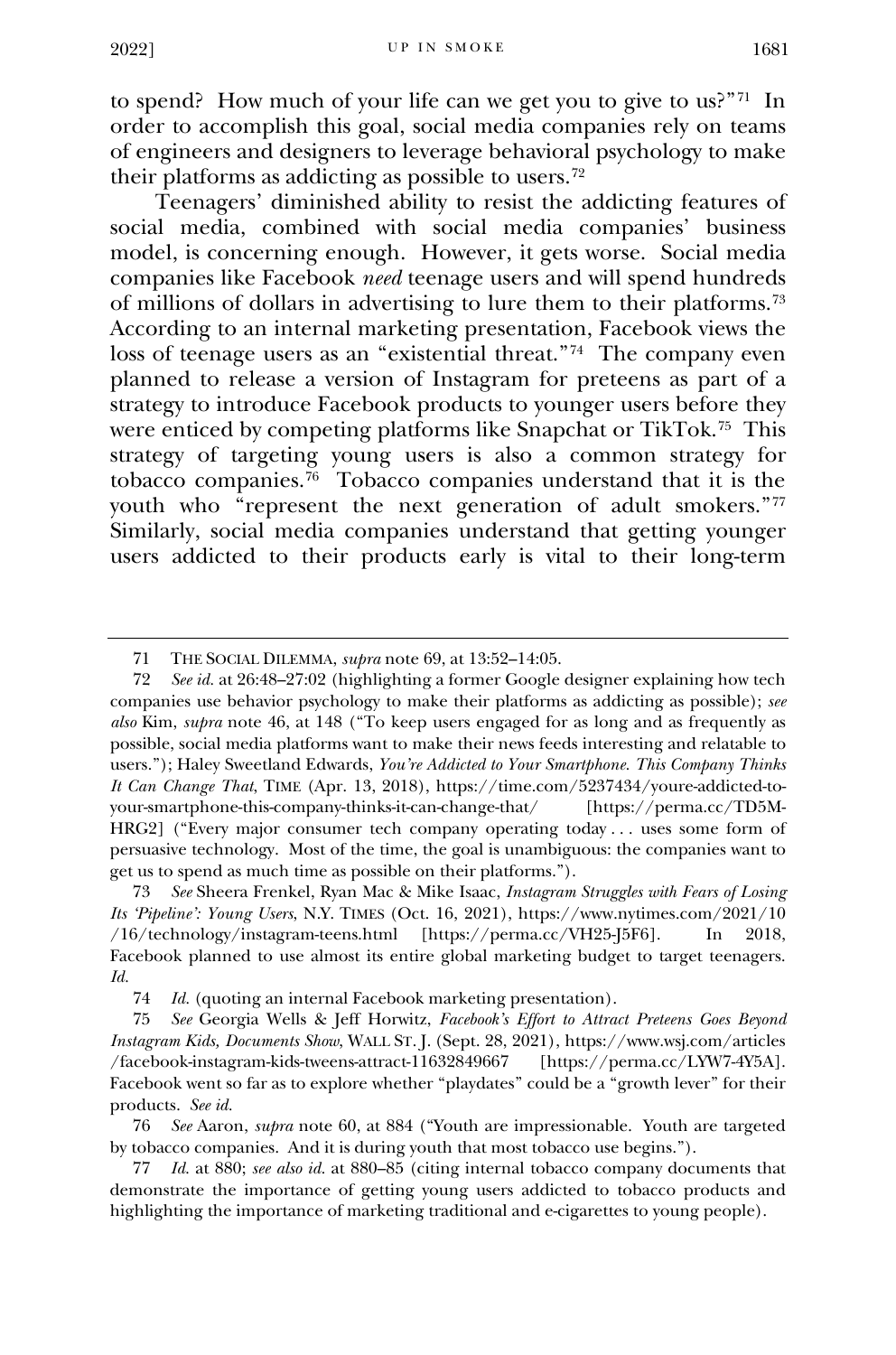financial prosperity.[78](#page-13-0) Because young Americans may not have the capacity to resist using social media platforms—and social media companies have a strong monetary interest ensuring teenagers engage with their products as much as possible despite the potential risks—it is reasonable for lawmakers to pursue a regulatory scheme in order to protect young users from the dangers of social media. But does the tobacco regulatory scheme offer an effective regulatory blueprint, as lawmakers, tech titans, and academics seem to suggest?

### II. THE TOBACCO REGULATORY SCHEME, PAST AND PRESENT

### *A. Federal Tobacco Regulation from 1964 to 1995*

The tobacco regulatory scheme in the United States is both storied and multifaceted.<sup>[79](#page-13-1)</sup> In 1964, after years of scientific debate and efforts by the tobacco industry to undermine medical research,<sup>[80](#page-13-2)</sup> the Surgeon General published *Smoking and Health: Report of the Advisory Committee to the Surgeon General of the Public Health Service*.[81](#page-13-3) The advisory committee, which consisted of ten medical experts, took two years to review comprehensive studies on the effects of smoking and compile the findings into a foundational report.[82](#page-13-4) The committee found that "[c]igarette smoking is causally related to lung cancer . . . the magnitude of the effect of cigarette smoking far

<sup>78</sup> *See* Wells & Horwitz, *supra* note 75 ("Inside [Facebook], teams of employees have for years been laying plans to attract preteens . . . spurred by fear that Facebook could lose a new generation of users critical to its future.").

<sup>79</sup> *See* FDA v. Brown & Williamson Tobacco Corp., 529 U.S. 120, 159 (2000) ("Owing to its unique place in American history and society, tobacco has its own unique political history."), *superseded by* Family Smoking Prevention and Tobacco Control Act, Pub. L. No. 111-31, div. A, 123 Stat. 1776 (2009) (codified in scattered sections of 15 U.S.C. and 21 U.S.C.). *See generally* ALLAN M. BRANDT, THE CIGARETTE CENTURY: THE RISE, FALL, AND DEADLY PERSISTENCE OF THE PRODUCT THAT DEFINED AMERICA (2007) (documenting the development of tobacco regulatory scheme throughout the twentieth century).

<span id="page-14-1"></span><span id="page-14-0"></span><sup>80</sup> *See generally* BRANDT, *supra* note 79, at 159–207 (discussing early medical studies in the 1950s which showed a correlative connection between smoking and disease and the tobacco industry's attempts to undermine such findings).

<span id="page-14-3"></span><span id="page-14-2"></span><sup>81</sup> SURGEON GEN.'S ADVISORY COMM. ON SMOKING AND HEALTH, U.S. DEP'T OF HEALTH, EDUC., & WELFARE, PUB. NO. 1103, SMOKING AND HEALTH: REPORT OF THE ADVISORY COMMITTEE TO THE SURGEON GENERAL OF THE PUBLIC HEALTH SERVICE (1964) [hereinafter SURGEON GENERAL'S REPORT].

<span id="page-14-8"></span><span id="page-14-7"></span><span id="page-14-6"></span><span id="page-14-5"></span><span id="page-14-4"></span><sup>82</sup> *See id.* at 7–9; BRANDT, *supra* note 79, at 219–230 (summarizing the formation and research approach of the advisory committee). The committee explained that the most significant evidence of the effects of smoking on human health were found "through clinical and pathological observations of conditions occurring in men, women, and children in the course of their lives, and by the application of epidemiological and statistical methods by which a *vast* array of information has been assembled and analyzed." SURGEON GENERAL'S REPORT, *supra* note 81, at 6 (emphasis added).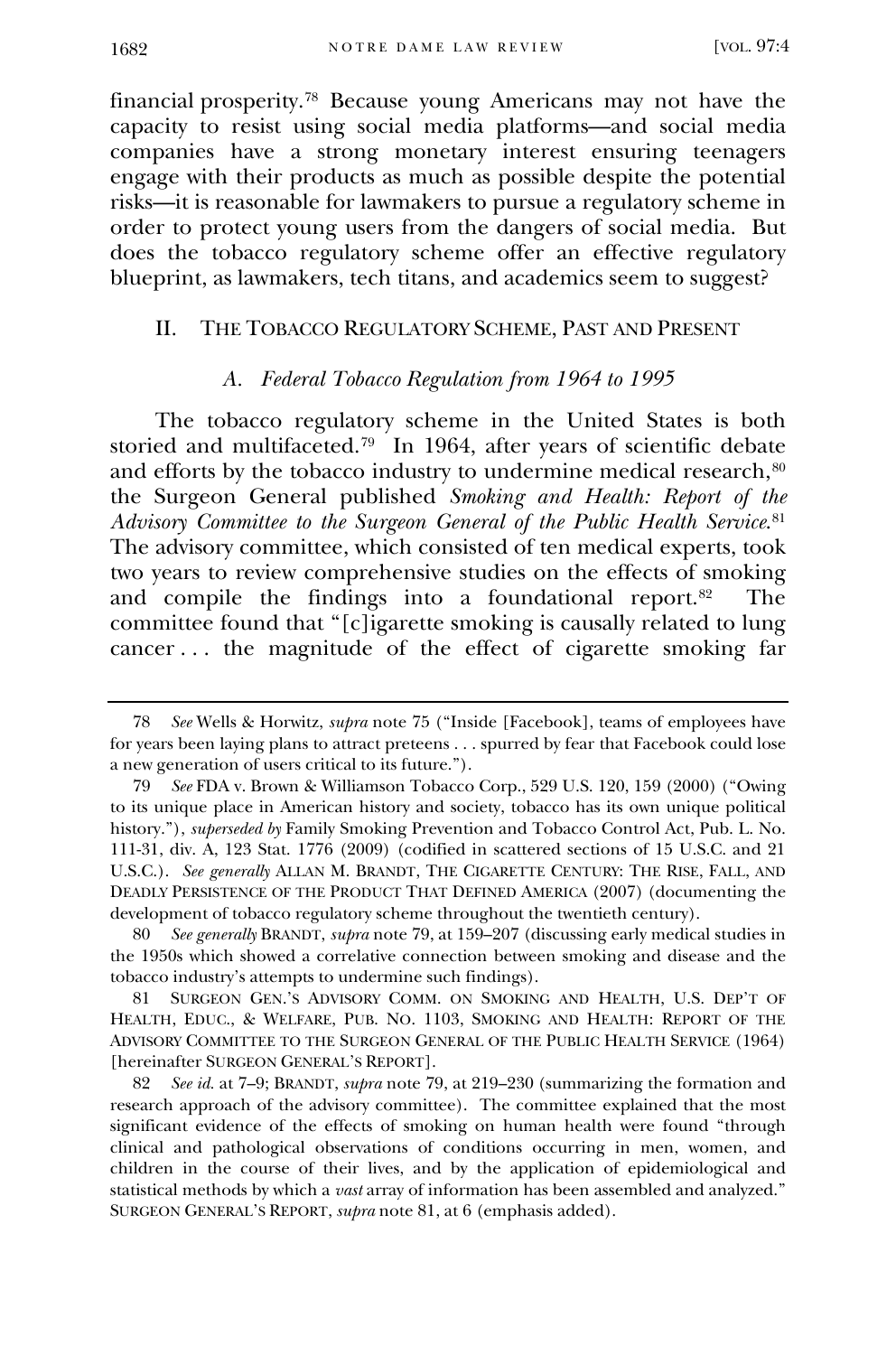$2022$ ] UP IN SMOKE 1683

outweighs all other factors."[83](#page-14-0) Additionally, the report highlighted that smoking causes a plethora of other diseases, including chronic bronchitis, emphysema, cardiovascular diseases, peptic ulcers, and lip and esophagus cancers.[84](#page-14-1) Ultimately, the report declared that "[c]igarette smoking is a health hazard of sufficient importance in the United States to warrant appropriate remedial action."[85](#page-14-2)

A year after the Surgeon General's report, Congress passed the Federal Cigarette Labeling and Advertising Act (FCLAA).<sup>[86](#page-14-3)</sup> The FCLAA declared it "unlawful for any person to manufacture, import, or package for sale or distribution within the United States any cigarettes the package of which fails to bear the following statement: 'Caution: Cigarette Smoking May Be Hazardous to Your Health.'"[87](#page-14-4) The Act required that "[s]uch statement shall be located in a conspicuous place on every cigarette package and shall appear in conspicuous and legible type in contrast by typography, layout, or color with other printed matter on the package."[88](#page-14-5) One of the stated purposes of the FCLAA was to protect "commerce and the national economy" from "diverse, nonuniform, and confusing cigarette labeling and advertising regulations."[89](#page-14-6) Therefore, Congress sought to preempt any state or federal agency from requiring different advertising or labeling restrictions.[90](#page-14-7)

Approximately four years after the passage of the FCLAA, Congress passed the Public Health Cigarette Smoking Act of 1969  $(PHCSA).<sup>91</sup>$  $(PHCSA).<sup>91</sup>$  $(PHCSA).<sup>91</sup>$  Unlike the watered-down warning language of the

85 *Id.* at 33.

88 Federal Cigarette Labeling & Advertising Act of 1965 § 4.

<sup>83</sup> SURGEON GENERAL'S REPORT, *supra* note 81, at 31.

<sup>84</sup> *Id.* at 31–32, 337. The committee found the only benefit that smoking might provide was in the area of contentment as it pertains to mental health. *Id.* at 32. However, the committee found "no basis for a judgment which would weigh benefits against [the] hazards of smoking as it may apply to the general population." *Id.*

<span id="page-15-2"></span><span id="page-15-1"></span><span id="page-15-0"></span><sup>86</sup> *See* Federal Cigarette Labeling & Advertising Act of 1965, Pub. L. No. 89-92, 79 Stat. 282 (codified as amended at 15 U.S.C §§ 1331–1338). However, the tobacco industry had a strong influence throughout the lawmaking process. *See* BRANDT, *supra* note 79, at 256 ("[The FCLAA] emerged from Congress bearing the fingerprints of the tobacco industry and its remarkably able, if heavy handed, lobby.").

<sup>87</sup> Federal Cigarette Labeling & Advertising Act of 1965 § 4. The required language was far less forceful than the findings of the Surgeon General's report. The use of "may be" in the warning "made it a warning in name only, all but officially retracting the findings of the surgeon general's committee." BRANDT, *supra* note 79, at 256.

<sup>89</sup> *Id.* § 2.

<span id="page-15-4"></span><span id="page-15-3"></span><sup>90</sup> *See id.* § 5. This preemption led to the Supreme Court striking down a Massachusetts statute that placed restrictions on the proximity of cigarette advertisements to places such as parks and schools. *See* Lorillard Tobacco Co. v. Reilly, 533 U.S. 525 (2001).

<span id="page-15-6"></span><span id="page-15-5"></span><sup>91</sup> Public Health Cigarette Smoking Act of 1969, Pub. L. No. 91-222, 84 Stat. 87 (1970) (codified as amended at 15 U.S.C. §§ 1331–1339).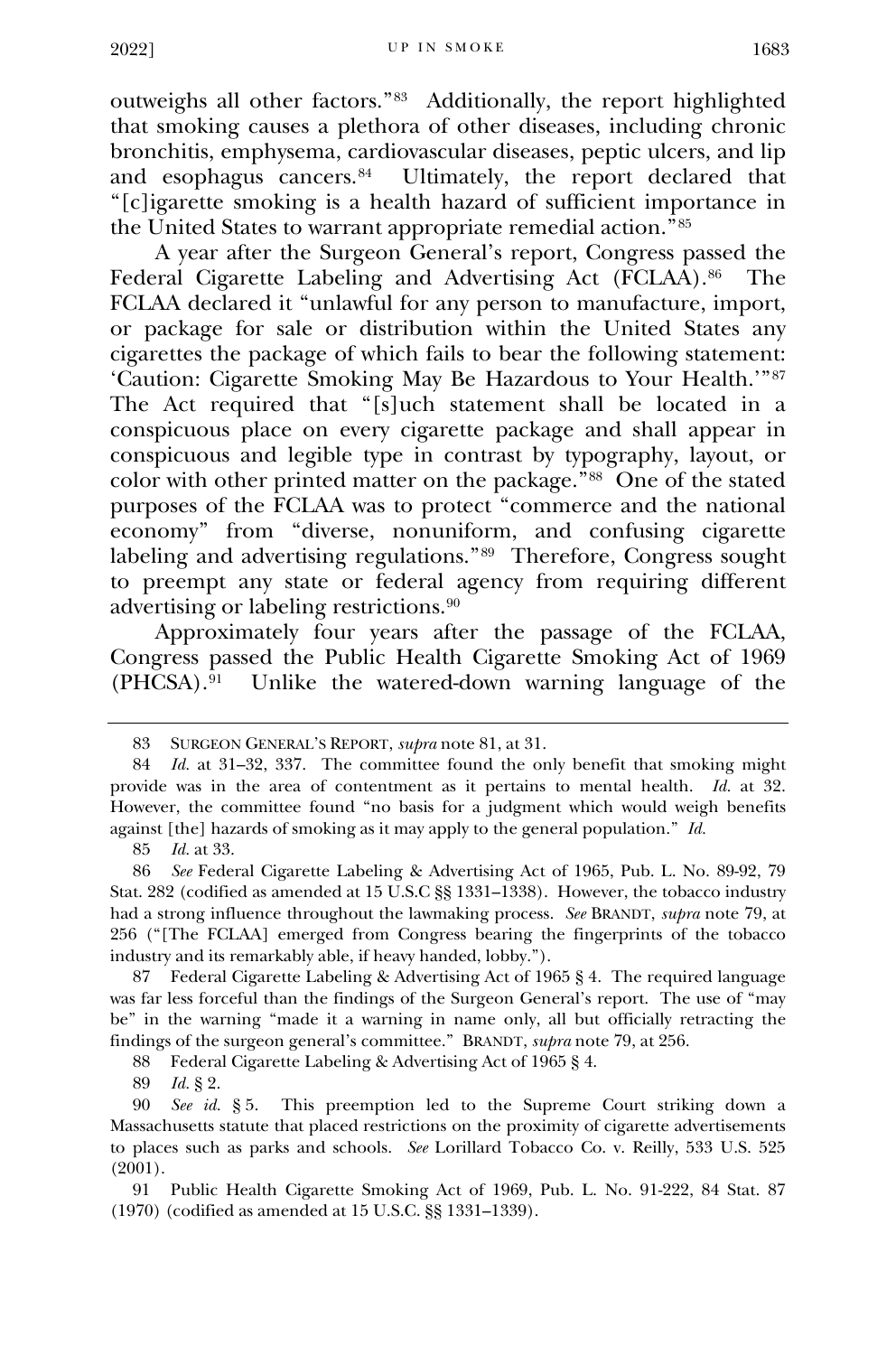FCLAA, the PHCSA mandated that all cigarette packages must be labeled with the phrase: "Warning: The Surgeon General Has Determined That Cigarette Smoking Is Dangerous To Your Health."[92](#page-15-0) However, the PHSCA maintained the FCLAA's mandated style and layout of the warning label.<sup>[93](#page-15-1)</sup>

Over the next two decades, Congress passed a few other notable pieces of federal legislation. Congress enacted the Comprehensive Smoking Education Act of 1984 (CSEA) with the express aim of "making Americans more aware of any adverse health effects of smoking."[94](#page-15-2) Additionally, the CSEA expanded mandated warning labels to both advertisements and to outdoor billboards.<sup>[95](#page-15-3)</sup> In 1986, Congress extended many of the requirements of the CSEA and the FLCAA to smokeless tobacco through the Comprehensive Smokeless Tobacco Health Education Act of 1986.[96](#page-15-4)

The 1990s ushered in increased federal involvement in tobacco regulation at the state level. The Alcohol, Drug Abuse, and Mental Health Administration Reorganization Act of 1992 incentivized states to enforce minimum age requirements on tobacco products by offering grant funding for special prevention programs.[97](#page-15-5) This incentive worked, and by 1993 every U.S. state had increased its minimum age requirement to at least eighteen years old[.98](#page-15-6)

<sup>92</sup> Public Health Cigarette Smoking Act of 1969 § 4.

<sup>93</sup> *Compare* Federal Cigarette Labeling & Advertising Act of 1965 § 4, *with* Public Health Cigarette Smoking Act of 1969 § 4.

<sup>94</sup> Comprehensive Smoking Education Act, Pub. L. No. 98-474, § 2, 98 Stat. 2200, 2200 (1984) (codified as amended at 15 U.S.C. § 1331). The Act funded and streamlined further research on the effects of cigarette smoking and provided cigarette companies with four options for the mandated warning labels on their products. *See* Comprehensive Smoking Education Act  $\S$ § 3(a)–(b), 4(a)(1). The options were: "SURGEON GENERAL'S WARNING: Smoking Causes Lung Cancer, Heart Disease, Emphysema, And May Complicate Pregnancy"; "SURGEON GENERAL'S WARNING: Quitting Smoking Now Greatly Reduces Serious Risks to Your Health"; "SURGEON GENERAL'S WARNING: Smoking By Pregnant Women May Result in Fetal Injury, Premature Birth, And Low Birth Weight"; "SURGEON GENERAL'S WARNING: Cigarette Smoke Contains Carbon Monoxide." Comprehensive Smoking Education Act § 4(a).

<sup>95</sup> *See* Comprehensive Smoking Education Act § 4.

<span id="page-16-0"></span><sup>96</sup> *See* Comprehensive Smokeless Tobacco Health Education Act of 1986, Pub. L. No. 99-252, 100 Stat. 30 (codified as amended at 15 U.S.C §§ 4401–4408).

<span id="page-16-2"></span><span id="page-16-1"></span><sup>97</sup> *See* Alcohol, Drug Abuse, and Mental Health Administration Reorganization Act, Pub. L. No. 102-321, § 202, 106 Stat. 323, 394 (1992) (codified as amended at 42 U.S.C. § 300x-26) ("[T]he Secretary [of Health and Human Services] may make a grant . . . only if the State involved has . . . a law providing that it is unlawful for any manufacturer, retailer, or distributor of tobacco products to sell or distribute any such product to any individual under the age of 18.").

<span id="page-16-5"></span><span id="page-16-4"></span><span id="page-16-3"></span><sup>98</sup> Dorie E. Apollonio & Stanton A. Glantz, *Minimum Ages of Legal Access for Tobacco in the United States from 1863 to 2015*, 106 AM. J. PUB. HEALTH 1200, 1204 (2016).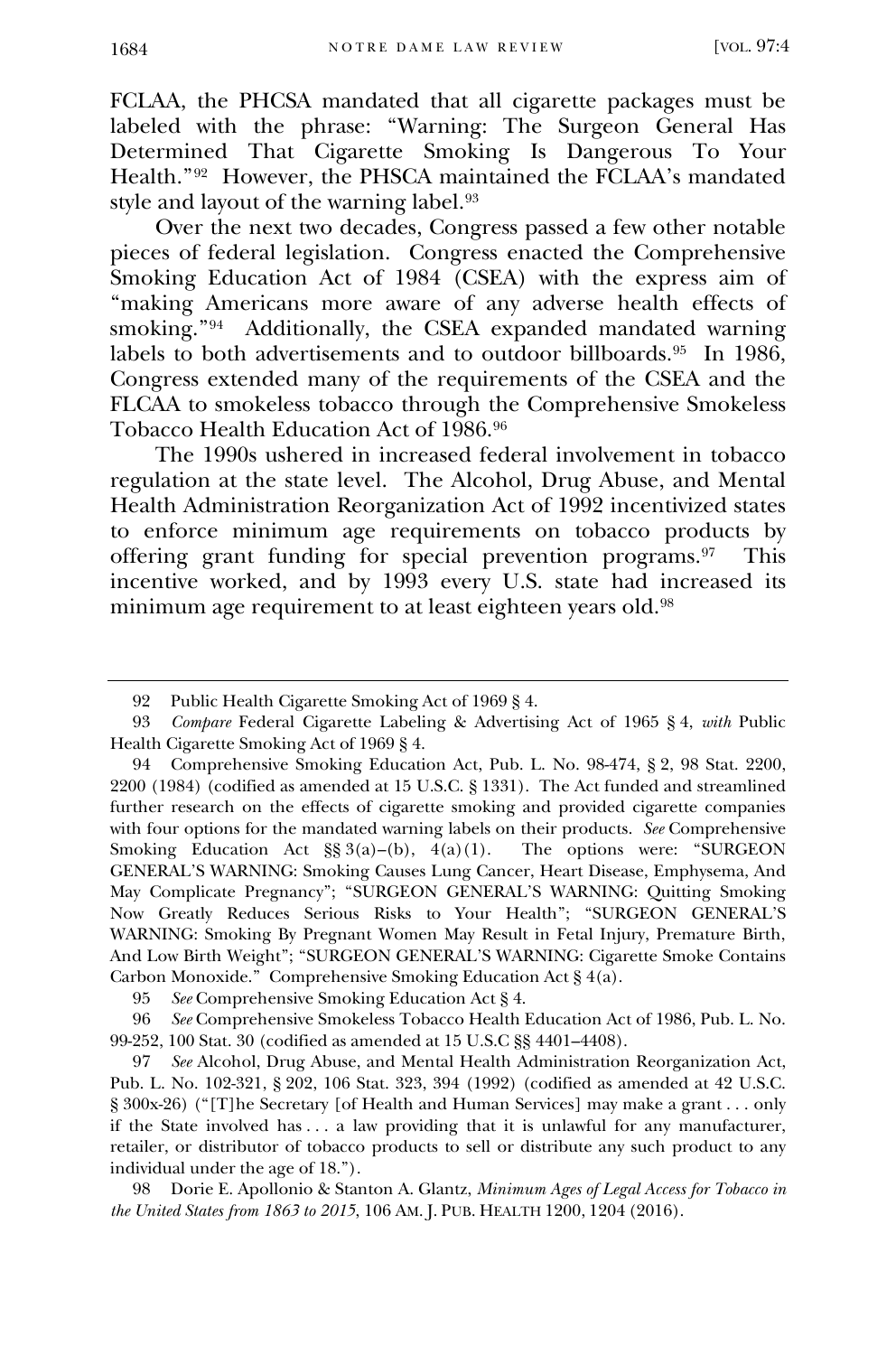# *B. The FDA Attempts to Take Charge*

In 1996, the FDA issued a final rule entitled "Regulations Restricting the Sale and Distribution of Cigarettes and Smokeless Tobacco to Protect Children and Adolescents."[99](#page-16-0) The rule was an attempt by the FDA to assert jurisdiction over tobacco products and tobacco advertisements.[100](#page-16-1) The FDA determined that "cigarettes and smokeless tobacco are intended to affect the structure or function of the body, within the meaning of the [Federal Food, Drug, and Cosmetic Act of 1938's] definitions of 'drug' and 'device.'"[101](#page-16-2)

The final rule prohibited the sale of tobacco products to persons under the age of eighteen, required tobacco retailers to verify a buyer's age by a photo ID, and forbade free samples of tobacco products or the use of vending machines to sell tobacco products in establishments where people under the age of eighteen were allowed.[102](#page-16-3)In justifying its decision to regulate tobacco, the FDA stated that it determined the "restrictions to reduce the use of cigarettes and smokeless tobacco by individuals under the age of 18 while leaving these products on the market for adults—is the available option that is the most consistent with both the [FDCA] and the agency's mission to protect the public health."[103](#page-16-4)

However, the Supreme Court disagreed with the FDA's selfperceived power to regulate tobacco. In *FDA v. Brown & Williamson Tobacco Corp.*, the Court held—in a 5–4 decision—that Congress "clearly precluded the FDA from asserting jurisdiction to regulate tobacco products."[104](#page-16-5) In writing for the majority, Justice O'Connor noted that "Congress, for better or for worse, has created a distinct regulatory scheme for tobacco products . . . and repeatedly acted to preclude any agency from exercising significant policy-making

<span id="page-17-6"></span><span id="page-17-5"></span><span id="page-17-4"></span><span id="page-17-3"></span><span id="page-17-2"></span><span id="page-17-1"></span>102 *See* Regulations Restricting the Sale and Distribution of Cigarettes and Smokeless Tobacco to Protect Children and Adolescents, 61 Fed. Reg. at 44,399.

<sup>99</sup> *See* Regulations Restricting the Sale and Distribution of Cigarettes and Smokeless Tobacco to Protect Children and Adolescents, 61 Fed. Reg. 44,396 (Aug. 28, 1996) (to be codified at 21 C.F.R. pts. 801, 803, 804, 807, 820, 897).

<sup>100</sup> *Id.* at 44,396–97.

<span id="page-17-0"></span><sup>101</sup> *Id.* at 44,397; *see also* Federal Food, Drug, and Cosmetic Act, Pub. L. No. 75-717, 52 Stat. 1040 (1938) (codified as amended in scattered sections of 21 U.S.C.); FDA v. Brown & Williamson Tobacco Corp., 529 U.S. 120, 127–29 (1999) (summarizing the FDA's approach and justification for establishing its final rule to regulate tobacco), *superseded by* Family Smoking Prevention and Tobacco Control Act, Pub. L. No. 111-31, 123 Stat. 1776 (2009) (codified in scattered sections of 15 U.S.C. and 21 U.S.C.); C. STEPHEN REDHEAD & VANESSA BURROWS, CONG. RSCH. SERV., RL32619, FDA REGULATION OF TOBACCO PRODUCTS: A POLICY AND LEGAL ANALYSIS 5 (2007) (outlining the statutory justification that the FDA relied on in its issuance of the final rule in 1996).

<sup>103</sup> *Id.* at 44,398.

<span id="page-17-8"></span><span id="page-17-7"></span><sup>104</sup> *Brown & Williamson*, 529 U.S. at 126.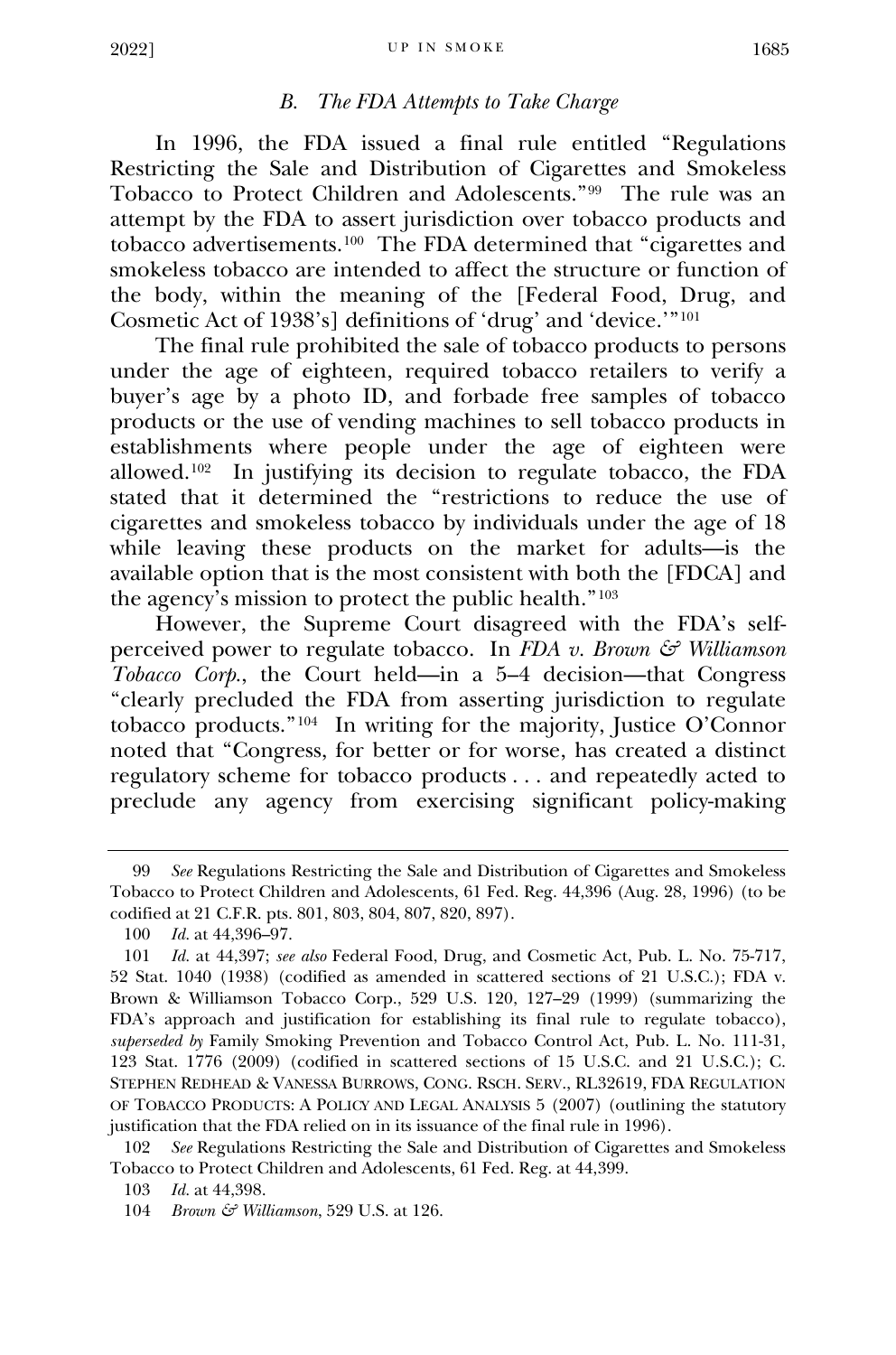authority in the area."[105](#page-17-0) The Court found that Congress had enacted six statutes since 1965 concerning tobacco regulation "against the backdrop of the FDA's consistent and repeated statements that it lacked authority" to regulate tobacco.<sup>[106](#page-17-1)</sup> Moreover, Congress had rejected bills that would have given the FDA jurisdiction over tobacco regulation.<sup>107</sup> After the Supreme Court eviscerated the FDA's perceived power to regulate the tobacco industry, it became clear that it would be the responsibility of Congress to spearhead any amendments to the federal regulatory scheme.<sup>[108](#page-17-3)</sup>

Nine years after the Supreme Court's decision in *FDA v. Brown & Williamson Tobacco Corp.*, Congress finally responded by passing the Family Smoking Prevention and Tobacco Control Act (TCA) in June 2009.[109](#page-17-4) The TCA explicitly provides the FDA with the authority to regulate tobacco products pursuant to the Federal Food, Drug, and Cosmetic Act and recognized the agency as "the primary Federal regulatory authority with respect to the manufacture, marketing, and distribution of tobacco products."[110](#page-17-5) Congress's intent to prevent young people from using tobacco is unequivocal. The first stated finding of the TCA reads, "[t]he use of tobacco products by the Nation's children is a pediatric disease of considerable proportions that results in new generations of tobacco-dependent children and adults."[111](#page-17-6) Moreover, the second stated purpose of the Act was to ensure that the FDA "has the authority to address issues of particular concern to public health officials, especially the use of tobacco by young people."[112](#page-17-7) Congress noted that reducing minors' tobacco use by fifty percent would prevent "10,000,000 of today's children from becoming regular, daily smokers, saving over  $3,000,000$  of them from premature death" and save over seventy-five billion dollars in healthcare costs.<sup>[113](#page-17-8)</sup> The passage of the TCA marked a significant new assertion of tobacco regulation by the federal government and its

<span id="page-18-6"></span><span id="page-18-5"></span>113 *Id.* § 2(14).

<sup>105</sup> *Id.* at 159–160.

<sup>106</sup> *Id.* at 144.

<span id="page-18-0"></span><sup>107</sup> *See id.*; *see also id.* at 125 ("Regardless of how serious the problem an administrative agency seeks to address, however, it may not exercise its authority 'in a manner that is inconsistent with the administrative structure that Congress enacted into law.'" (quoting ETSI Pipeline Project v. Missouri, 484 U.S. 495, 517 (1988))).

<span id="page-18-2"></span><span id="page-18-1"></span><sup>108</sup> *See* REDHEAD & BURROWS, *supra* note 101, at 10 (noting that no new authority to regulate tobacco will be granted to the FDA "unless Congress enacts legislation to give the agency unambiguous statutory authority over such products").

<span id="page-18-4"></span><span id="page-18-3"></span><sup>109</sup> Family Smoking Prevention and Tobacco Control Act, Pub. L. No. 111-31, 123 Stat. 1776 (2009) (codified in scattered sections of 15 U.S.C. and 21 U.S.C.).

<sup>110</sup> *Id.* § 3(1).

<sup>111</sup> *Id.* § 2(1).

<sup>112</sup> *Id.* § 3(2).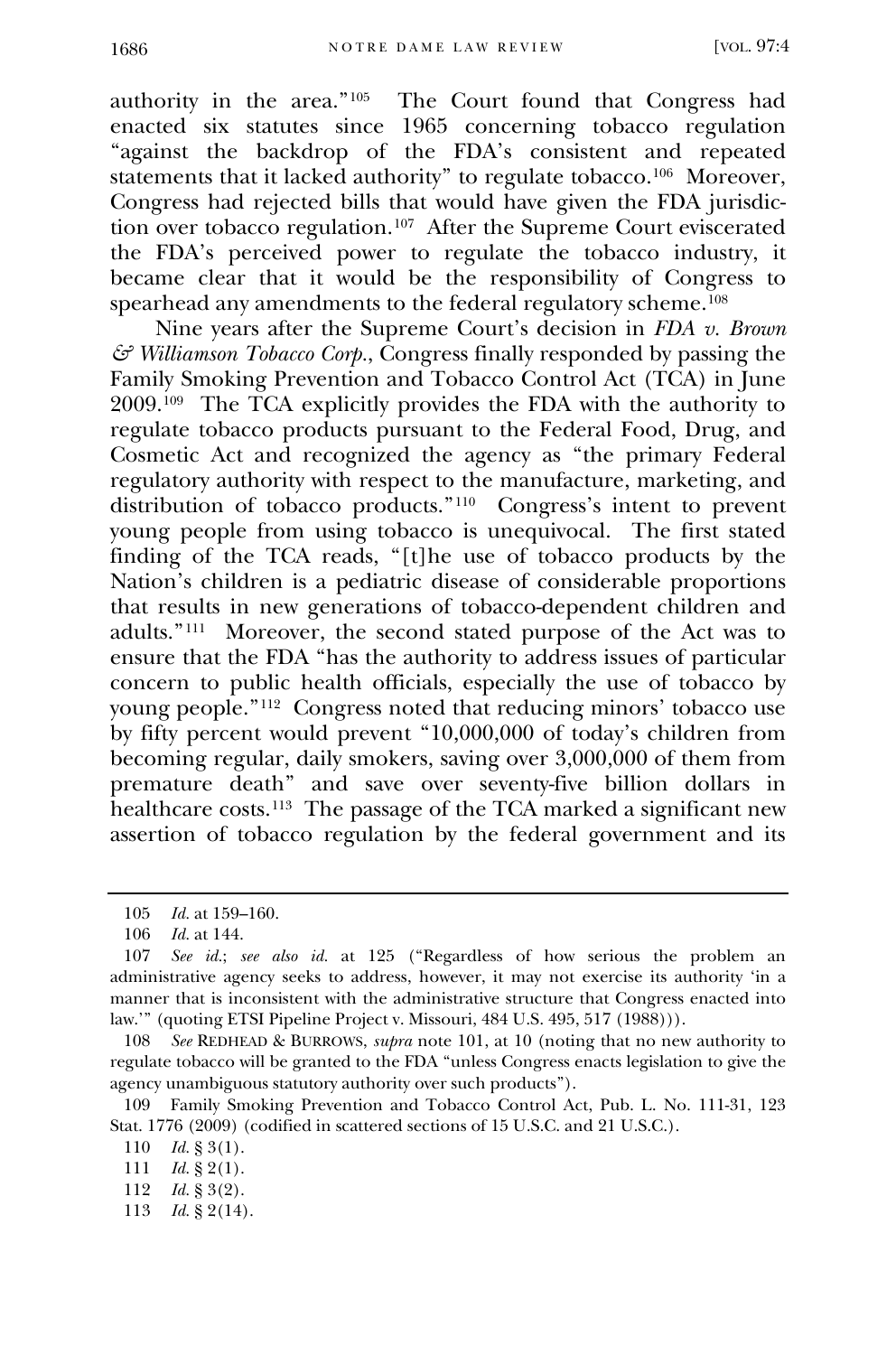executive agency, the  $FDA<sup>114</sup>$  $FDA<sup>114</sup>$  $FDA<sup>114</sup>$  The TCA is a culmination of decades of legislation and litigation,[115](#page-18-1) and supplements tobacco legislation from the latter half of the twentieth century in order to create a comprehensive regulatory scheme[.116](#page-18-2)

## *C. The Current Regulatory Landscape*

The main provisions of the federal tobacco regulatory scheme are found in 15 U.S.C. §§ 1331–1341 and 21 U.S.C. §§ 387–387u. There are four main categories of the current federal tobacco regulatory scheme intended to prevent minors from using tobacco products that could also apply to a social media regulatory scheme: (1) age restrictions on access, (2) mandated health warnings, (3) research and mandated information collection, and (4) product safety standards.<sup>117</sup> For the purposes of this paper, I will analyze the technical and legal implications of the first two categories.[118](#page-18-4)

### 1. Age Restrictions on Tobacco Use

Pursuant to its granted authority under the TCA, the FDA established rules "in order to reduce the number of children and adolescents who use [tobacco] products."[119](#page-18-5) Under the FDA's rule, tobacco retailers play a major role as intermediaries in preventing minors from accessing tobacco.<sup>[120](#page-18-6)</sup> The FDA requires that no retailer

<sup>114</sup> *See* Ricardo Carvajal, David Clissold & Jeffrey Shapiro, *The Family Smoking Prevention and Tobacco Control Act: An Overview*, 64 FOOD & DRUG L.J. 717, 717 (2009) ("[T]he [TCA] marks a dramatic shift in the relationship between the federal government and the tobacco industry."); Arlen W. Langvardt, *Tobacco Advertising and the First Amendment: Striking the Right Balance*, 5 WM. & MARY BUS. L. REV. 331, 411 (2014) ("[T]he TCA marked a significant expansion and ramping-up of the government's regulatory regime.").

<sup>115</sup> *See* Aaron, *supra* note 60, at 833 ("The [TCA] was the culmination of a decadelong legal battle over the future of tobacco." (footnote omitted)).

<sup>116</sup> *See* Langvardt, *supra* note 114, at 411 (explaining that the TCA was not the government's first attempt to regulate health warnings and advertisements).

<span id="page-19-1"></span><span id="page-19-0"></span><sup>117</sup> Each state also has its own tobacco regulations—especially as it pertains to taxation on tobacco products. *See The Tax Burden on Tobacco, 1970–2019*, CDC, https:// chronicdata.cdc.gov/Policy/The-Tax-Burden-on-Tobacco-1970-2019/7nwe-3aj9/data

<span id="page-19-3"></span><span id="page-19-2"></span><sup>[</sup>https://perma.cc/QGP3-S5VE] (compiling the tax burden on tobacco in all fifty states from 1970 to 2019).

<span id="page-19-5"></span><span id="page-19-4"></span><sup>118</sup> Analyzing the other two provisions would be impractical given the current lack of evidence establishing the government's interest in regulating social media to protect teenagers as I will demonstrate in Part III. Moreover, instead of analyzing the third category, I recommend that this category should be the first step in bolstering the government's social media regulatory scheme as demonstrated in Part IV.

<sup>119</sup> 21 C.F.R. § 1140.2 (2021).

<span id="page-19-9"></span><span id="page-19-8"></span><span id="page-19-7"></span><span id="page-19-6"></span><sup>120</sup> *See id.* § 1140.14(a)(1).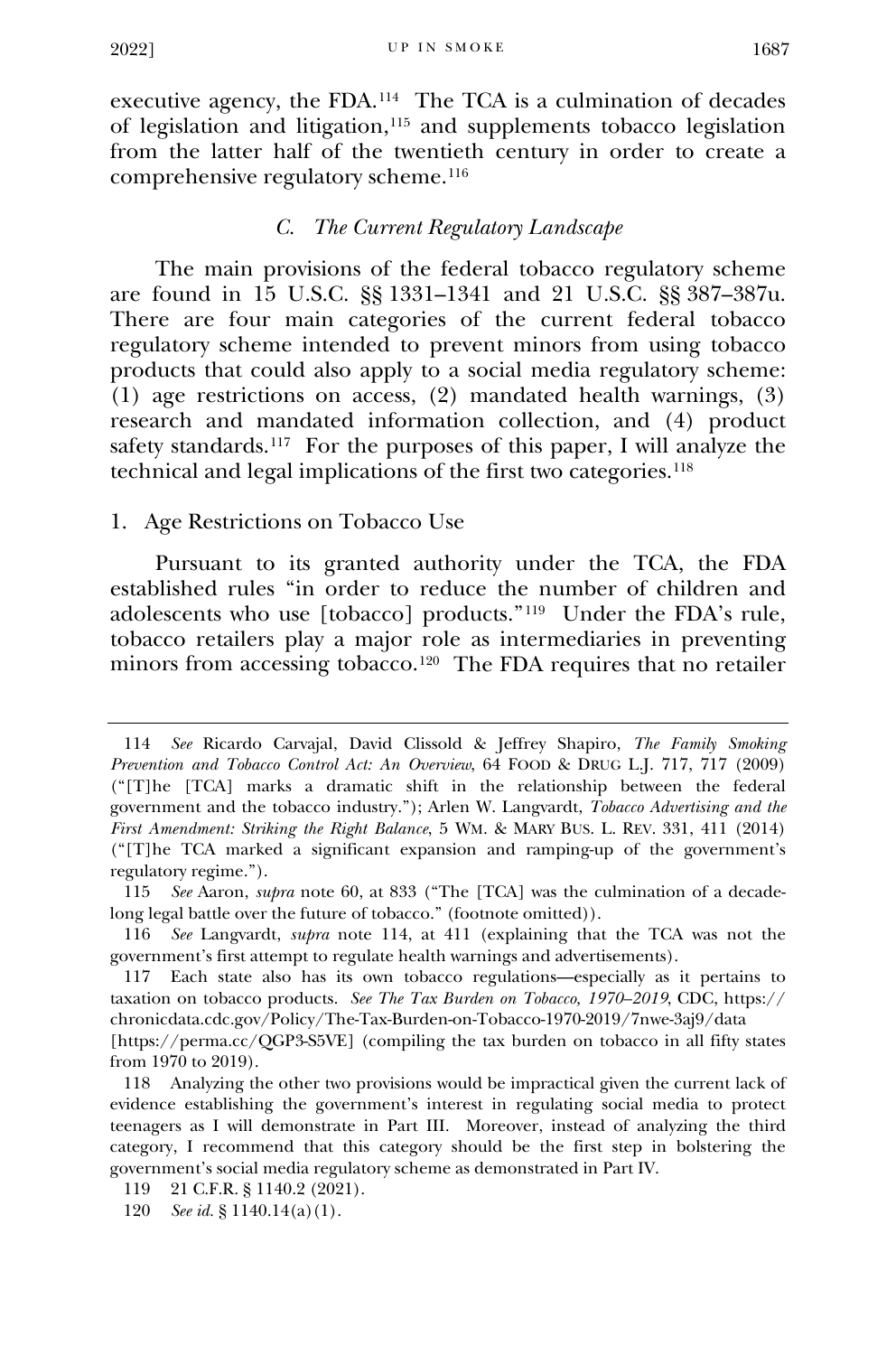sell tobacco products to anyone under eighteen,<sup>[121](#page-19-0)</sup> and retailers must also verify a purchaser's age through valid photo identification that includes a date of birth for any purchaser who looks under the age of twenty-six.[122](#page-19-1) Additionally, the FDA requires that retailers may only sell cigarettes "face-to-face . . . without the assistance of any electronic or mechanical device."[123](#page-19-2) In 2019, Congress raised the mandatory minimum age to twenty-one years old, making it illegal for any American under the age of twenty-one to buy *any* tobacco products including hookah, e-cigarettes, and cigars.[124](#page-19-3)

## 2. Mandated Health Warnings

Perhaps the most controversial portions of the tobacco regulatory scheme are its restrictions on labeling.[125](#page-19-4) The TCA requires tobacco manufacturers to place one of nine warning labels on tobacco packaging, and the Act mandates that these warnings rotate quarterly.[126](#page-19-5) Tobacco companies are also required to submit a plan to the Secretary of Health and Human Services on how they will rotate the different warning labels.<sup>127</sup> In addition to new warnings, the TCA established even more specific display requirements for the mandated labels and for advertisements[.128](#page-19-7) Among the mandates, the TCA establishes exact font sizes for warning labels and advertisements, the color of the font and background of the labels, and the proportion of the space on a package or label that must be dedicated to the warning.[129](#page-19-8) The TCA also requires the inclusion of "color graphics depicting the negative health consequences of smoking to accompany the label statements," and the content of these graphics are at the discretion of the FDA.[130](#page-19-9)

129 *See id.* § 1333(a)(2), (b)(2).

<sup>121</sup> *See id.* The age limit was raised to twenty-one in 2019. *See infra* note 124.

<sup>122 21</sup> C.F.R § 1140.14(a)(2)(i)–(ii).

<span id="page-20-1"></span><span id="page-20-0"></span><sup>123</sup> *Id.* § 1140.14(a)(3). There is an exception to this rule for establishments that never allow minors to enter the premises. *See id.* § 1140.16(c)(2)(ii).

<sup>124</sup> *See* Further Consolidated Appropriations Act, 2020, Pub. L. No. 116-94, § 603(a), 133 Stat. 2534, 3123 (2019) (codified at 21 U.S.C. § 387f(d)).

<sup>125</sup> *See* Carvajal et al., *supra* note 114, at 731 ("The statutory restrictions [of the TCA] so impinge upon a manufacturer's ability to market and promote new tobacco products . . . that they have prompted litigation challenging their constitutionality.").

<sup>126</sup> *See* 15 U.S.C. § 1333(a)(1), (c)(2) (2018); Langvardt, *supra* note 114, at 347 ("These warnings preserve the general thrust of the rotating warnings previously required, but the new list expands the number of warnings in the rotation.").

<sup>127</sup> *See* 15 U.S.C. § 1333(c)(2).

<sup>128</sup> *See id.* § 1333(a)(2), (b)(1)–(3), (c)(1)–(2), (d).

<span id="page-20-2"></span><sup>130</sup> *See id.* § 1333(d). These graphics became a significant factor in challenging the legality of these warning and advertising mandates. *See* R.J. Reynolds Tobacco Co. v. FDA, 696 F.3d 1205, 1219 (D.C. Cir. 2012) (finding that the FDA did not provide sufficient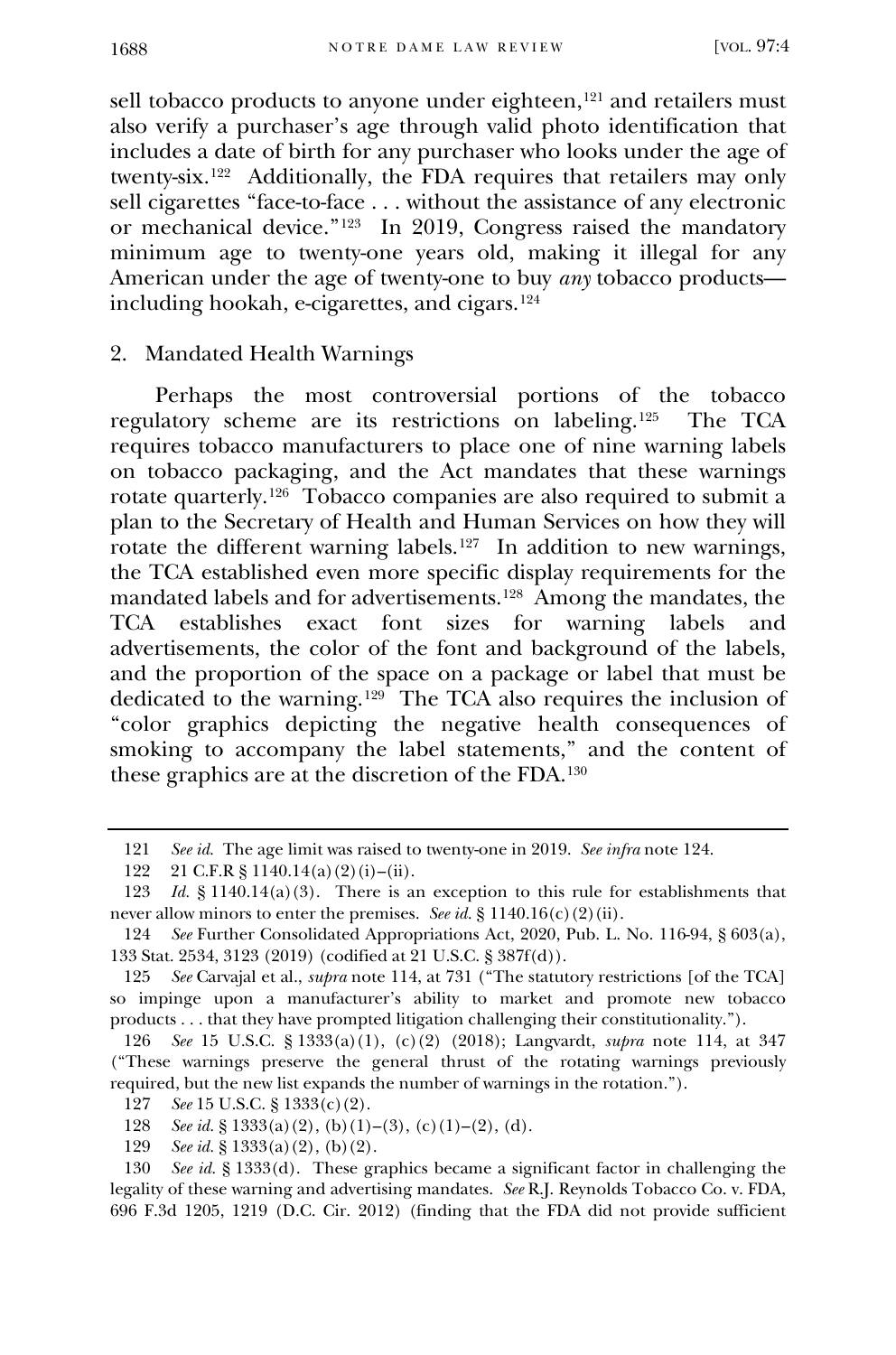The next Part explores the technical possibilities and legal challenges of applying these two categories of the tobacco regulatory scheme to social media companies for the purpose of protecting American adolescents.

# III. ADOPTING A SOCIAL MEDIA REGULATORY FRAMEWORK BASED ON THE TOBACCO REGULATORY SCHEME

Regarding tobacco regulations, Congress maintains that it is imperative that "commerce and the national economy may be (A) protected to the maximum extent consistent with this declared policy and (B) not impeded by diverse, nonuniform, and confusing cigarette labeling and advertising regulations with respect to any relationship between smoking and health."[131](#page-20-0) An effective social media regulatory scheme would also likely have to be federal in nature. With fifty distinct state jurisdictions in the United States, a patchwork approach would likely undermine the statutory schemes of states that attempt to regulate teenage social media use.[132](#page-20-1) For instance, through a virtual private network (VPN), a teenager in state *X*, where there are strict social media regulations for teenagers, could access a social media site by pretending to be in state *Y*, rendering state *X*'s regulatory scheme virtually meaningless.[133](#page-20-2) Therefore, this analysis will focus solely on a federal regulatory scheme.

[H]igher taxes do not address a growing problem—increasing sales through mail order of cigarettes and tobacco products, especially over the Internet. These sales raise two profound concerns: uncontrolled youth access and evasion of state taxes. The access problem is obvious—many children have easy access to the Internet, and our investigations . . . have shown that Internet tobacco sales outlets almost never make a meaningful effort to enforce age restrictions. In addition, these outlets generally neither sell properly taxed cigarettes nor properly report their sales to state taxing authorities. While it is unclear how many children are ordering cigarettes over the Internet, we know anecdotally how easily kids can purchase them. We also know that some illegal bulk Internet purchasers have made their untaxed purchases for the purpose of illegal resale, and those persons are likely to be just as willing to sell to minors as they are to break other laws.

<span id="page-21-4"></span><span id="page-21-3"></span><span id="page-21-2"></span><span id="page-21-1"></span>Richard Blumenthal, Commentary, *Tobacco Control: A State Perspective*, 3 YALE J. HEALTH POL'Y, L., & ETHICS 151, 154 (2002).

133 *See* Max Eddy, *What Is a VPN, and Why You Need One*, PCMAG (Aug. 12, 2021), https://www.pcmag.com/how-to/what-is-a-vpn-and-why-you-need-one [https://perma.cc /AEV8-CZH6] ("With a VPN, you can connect to a server in a different country and spoof

evidence that graphic images would reduce smoking); *see infra* notes 210–24 and accompanying text.

<sup>131</sup> *See* 15 U.S.C. § 1331(2).

<span id="page-21-0"></span><sup>132</sup> Senator Blumenthal, when he was the Attorney General of Connecticut, recognized the difficulty that the internet imposed on state-level enforcement regimes regarding adolescent tobacco use. He argued that: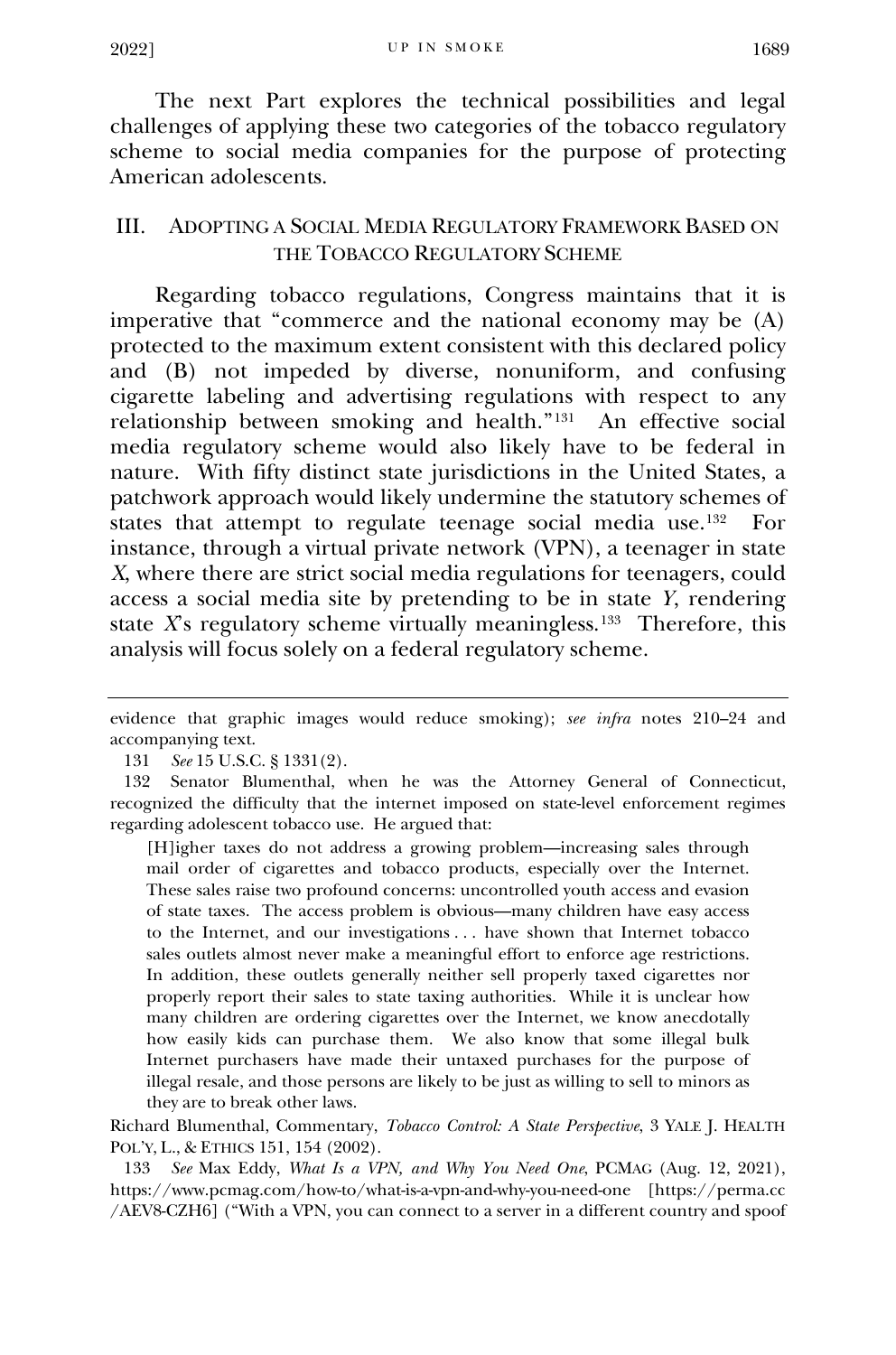### *A. Barring Teenage Access to Social Media*

In order to prevent teenagers from accessing and consuming tobacco products, the tobacco regulatory scheme requires purchasers to present valid government identification.[134](#page-21-0) If a purchaser is not twenty-one, they are completely forbidden from purchasing tobacco in the United States.[135](#page-21-1) While effective for preventing access to a physical product like tobacco, applying a similar age restriction to social media is more complicated. Major social media companies allow a user to choose their age when making an account and do not verify that the user is telling the truth.[136](#page-21-2) Therefore, in order to create an effective restriction on social media access for teenagers, social media companies will need to institute a more robust age verification process. However, doing so could create both technical and legal challenges.

Requiring social media users to verify their age through official forms of identification is the most analogous to the tobacco regulatory scheme. From a technical perspective, verifying a user's age in order to restrict access to social media platforms is now possible.[137](#page-21-3) Unlike the tobacco regulatory scheme—which places the responsibility on the intermediary-retailer to enforce age restrictions on tobacco access—an age restriction on social media would likely be enforced by the social media companies themselves.[138](#page-21-4) Other

137 *See* David McCabe, *Anonymity No More? Age Checks Come to the Web*, N.Y. TIMES (Oct. 27, 2021), https://www.nytimes.com/2021/10/27/technology/internet-age-checkproof.html [https://perma.cc/K7KB-S3G3].

<span id="page-22-8"></span><span id="page-22-7"></span><span id="page-22-6"></span><span id="page-22-5"></span><span id="page-22-4"></span><span id="page-22-3"></span><span id="page-22-2"></span><span id="page-22-1"></span><span id="page-22-0"></span>138 Under the Children's Online Privacy Protection Act (COPPA), social media platforms already must regulate based on the age of users. *See* 15 U.S.C. §§ 6501–6506 (2018). However, instead of verifying the age of users under thirteen and following the provisions of COPPA, some social media companies simply restrict users under thirteen from using any of their services. *See* Shannon Finnegan, Comment, *How Facebook Beat the Children's Online Privacy Protection Act: A Look into the Continued Ineffectiveness of COPPA and How to Hold Social Media Sites Accountable in the Future*, 50 SETON HALL L. REV. 827, 828 (2020) ("[Facebook has] effectively managed to circumvent the requirements imposed on websites under COPPA by simply banning users under the age of thirteen from their websites. This restriction does not adequately prevent children from accessing their

your location. If you're outside the US, you can VPN back to a familiar location and access the internet (mostly) as usual. You can also do it in reverse. From the comfort of your home, you can pop over to a far-away VPN server, perhaps to access streaming video unavailable in the US.").

<sup>134</sup> *See supra* notes 121–23 and accompanying text.

<sup>135</sup> *See supra* note 124 and accompanying text.

<sup>136</sup> *See* Pavni Diwanji, *How Do We Know Someone Is Old Enough to Use Our Apps?*, META (July 27, 2021), https://about.fb.com/news/2021/07/age-verification/ [https:// perma.cc/9WKR-667G]; *see also* FACEBOOK, https://www.facebook.com/signup [https:// perma.cc/8WUN-PTQW]; TIKTOK, https://www.tiktok.com/signup/phone-or-email [https://perma.cc/4KXY-J3SL].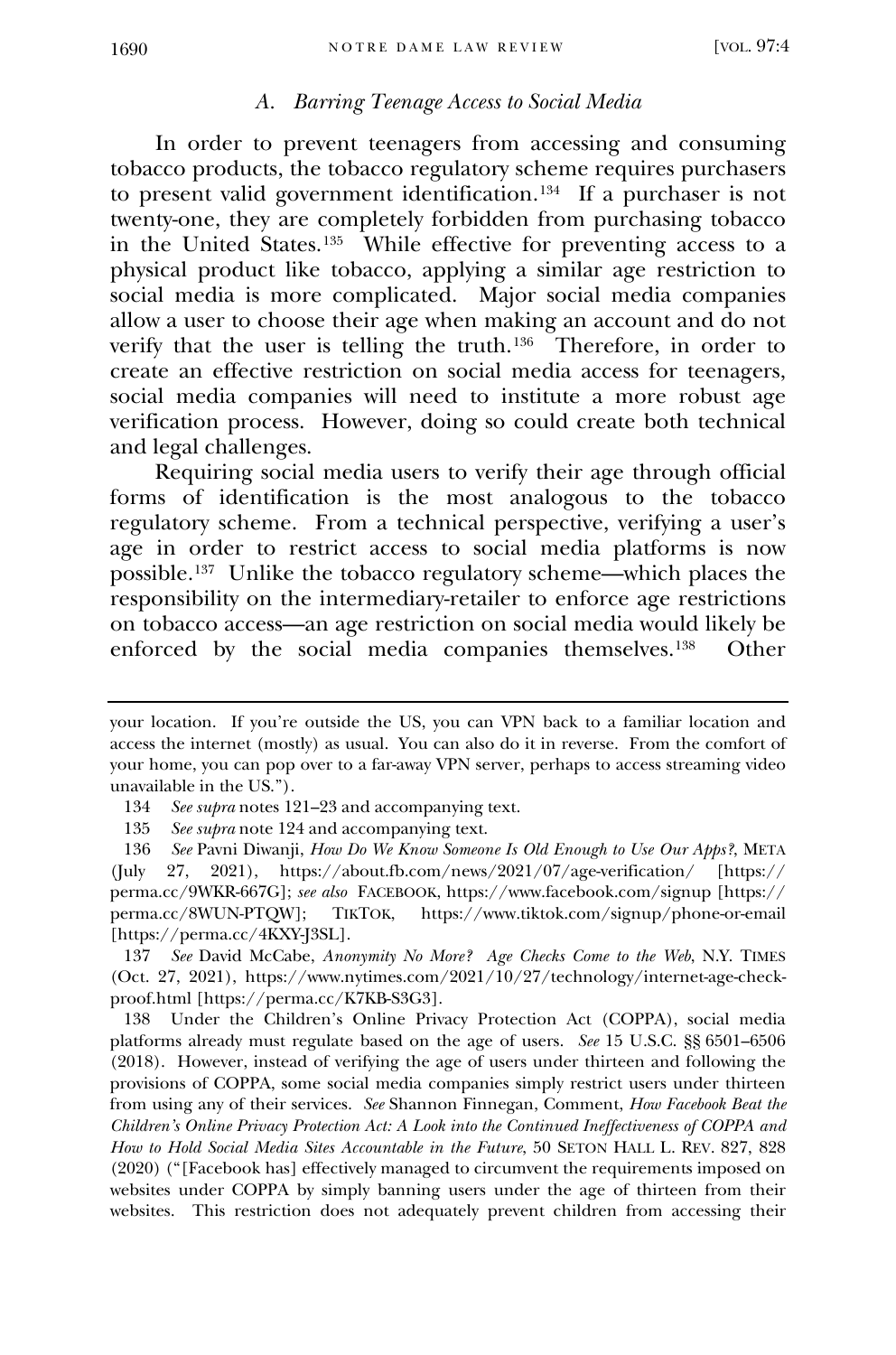countries already require that certain websites verify a user's age through government identification.[139](#page-22-0) American companies like Google and Tinder are complying with these mandates abroad.<sup>[140](#page-22-1)</sup>

 $\rm Meta^{141}$  $\rm Meta^{141}$  $\rm Meta^{141}$  has created a mechanism through Instagram to verify and store the identification of suspicious users.<sup>142</sup> The company verifies accounts that it deems to be suspicious by requesting government issued identification, or a combination of other identifying material, in order to authenticate a user's identity.[143](#page-22-4) Instagram explains that in most cases a user will "need to provide [Instagram] a copy of something with your full name and photo on it or something that includes your full name and indicates your age."[144](#page-22-5) While assuring users that it doesn't intend for identity verification to impact more than a small number of its users,<sup>[145](#page-22-6)</sup> Instagram's policy proves that it is capable of collecting and verifying the identities and ages of its users. However, Meta also announced that instead of collecting and verifying users' IDs, it is pursuing a verification scheme built on artificial intelligence.[146](#page-22-7) According to the company, this technology will scan for multiple signals that a user is under eighteen years old despite the age they reported when they made their account.<sup>[147](#page-22-8)</sup>

139 *See* McCabe, *supra* note 137 (highlighting the use of mandated age verification to view certain adult material in countries like United Kingdom, Germany, and France).

140 *Id.* (demonstrating how Google has implemented age verification for adult material on YouTube in the United Kingdom and Tinder requires age verification in Japan pursuant to Japanese law).

<span id="page-23-0"></span>141 Facebook changed its name to "Meta" in October 2021. *See* Mike Isaac, *Facebook Renames Itself Meta*, N.Y. TIMES (Nov. 10, 2021), https://www.nytimes.com/2021/10/28 /technology/facebook-meta-name-change.html [https://perma.cc/22M5-JKMF].

<span id="page-23-1"></span>142 *See Introducing New Authenticity Measures on Instagram*, INSTAGRAM (Aug. 13, 2020), https://about.instagram.com/blog/announcements/introducing-new-authenticitymeasures-on-instagram/ [https://perma.cc/XM6W-CRGU].

<span id="page-23-6"></span><span id="page-23-5"></span><span id="page-23-4"></span><span id="page-23-3"></span><span id="page-23-2"></span>143 *See id.*; *What Types of ID Does Instagram Accept?*, INSTAGRAM, https:// help.instagram.com/271237319690904/ [https://perma.cc/9WFR-837L].

<span id="page-23-9"></span><span id="page-23-8"></span><span id="page-23-7"></span>147 *Id.*

websites." (footnote omitted)). *But see Hearing Before the Subcomm. on Consumer Prot., Product Safety & Data Sec. of the S. Comm. on Com., Sci. & Transp.*, 117th Cong. (Oct. 26. 2021) (statement of Michael Beckerman, Vice President and Head of Pub. Pol'y, Americas, TikTok) [hereinafter Written Statement of Michael Beckerman] ("[I]f an individual registers for TikTok as under the age of 13, they are directed to TikTok for Younger Users, a curated viewing experience with stringent safeguards and privacy protections . . . .") (this hearing has not been officially published yet, but both the video recording of the hearing and Mr. Beckerman's written statement can be found at https:// www.commerce.senate.gov/2021/10/protecting-kids-online-snapchat-tiktok-and-youtube [https://perma.cc/T48B-7J7T]).

<sup>144</sup> *What Types of ID Does Instagram Accept?*, *supra* note 143.

<sup>145</sup> *See Introducing New Authenticity Measures on Instagram*, *supra* note 142.

<sup>146</sup> *See* Diwanji, *supra* note 136.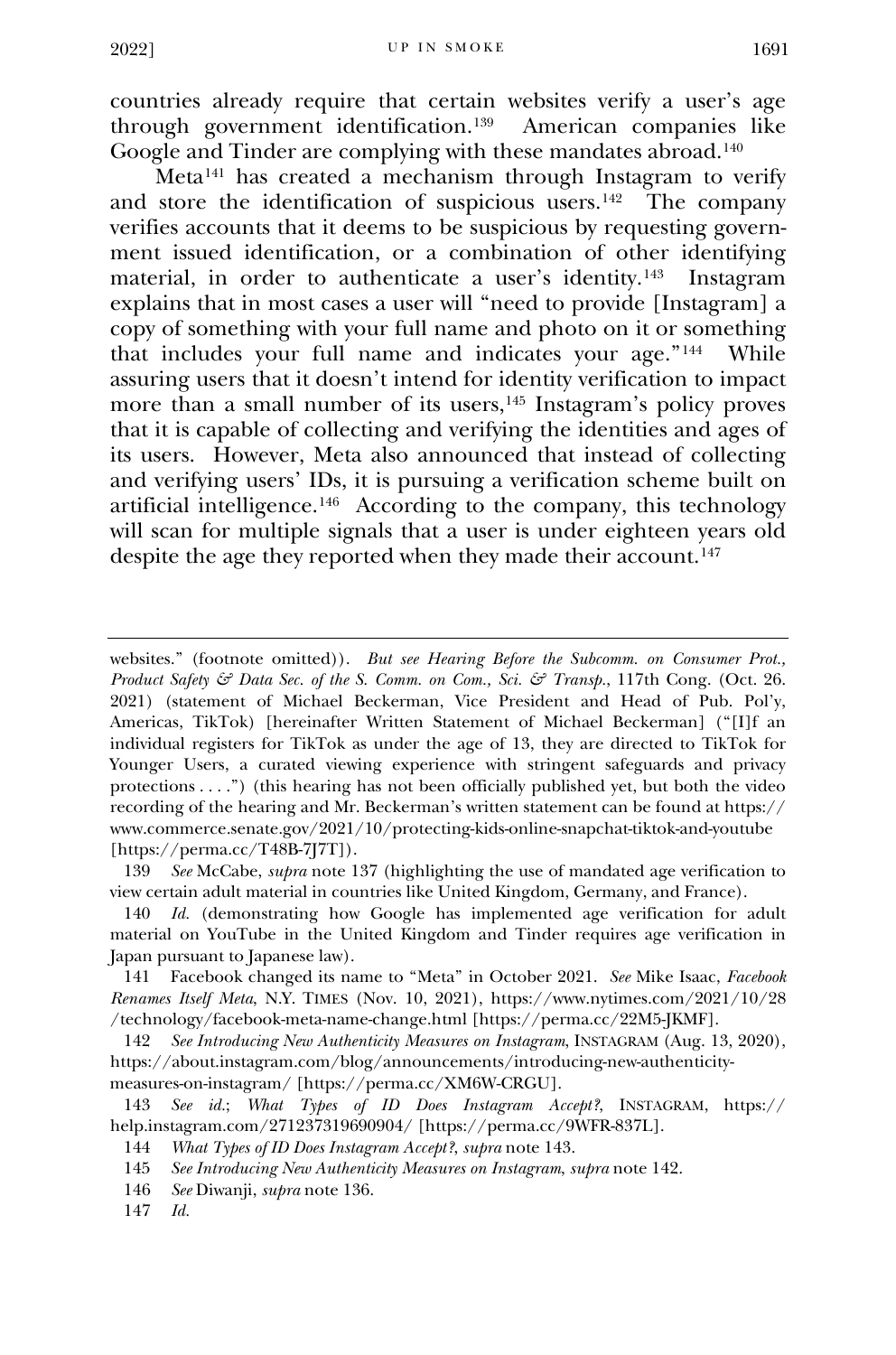While age verification is technically possible, absolute restrictions on teenage access to social media (similar to an absolute restriction on tobacco) may violate the First Amendment. Unlike access to tobacco, freedom of speech is a constitutionally protected right.[148](#page-23-0) There is no doubt that social media platforms are now a massive forum for the exchange of ideas and general communication.[149](#page-23-1) In *Packingham v. North Carolina*, the Supreme Court held that a North Carolina statute completely barring sex offenders from accessing and using social media platforms violated their First Amendment rights.<sup>[150](#page-23-2)</sup> Justice Kennedy, writing for the majority, reasoned that "to foreclose access to social media altogether is to prevent the user from engaging in the legitimate exercise of First Amendment rights."[151](#page-23-3)

In reaching its conclusion, the *Packingham* Court assumed that banning sex offenders from accessing social media was a content neutral restriction on speech; therefore, intermediate scrutiny applied.<sup>152</sup> But for a statute to survive intermediate scrutiny, it "must" not 'burden substantially more speech than is necessary to further the government's legitimate interests.'"[153](#page-23-5) Moreover, it is the government's burden to prove that statute is "necessary or legitimate" to government's purpose.[154](#page-23-6) The Court recognized that child sex abuse is a serious crime, and the North Carolina legislature had a legitimate interest in protecting children from sexual assault.<sup>[155](#page-23-7)</sup> However, the "assertion of a valid governmental interest 'cannot, in every context, be insulated from all constitutional protections.'"[156](#page-23-8)

*Packingham* established some degree of a First Amendment right to access social media.[157](#page-23-9) But the Court only held that a *complete ban* on access was unconstitutional, "leaving open the questions of how

<sup>148</sup> *See* U.S. CONST. amend. I.

<span id="page-24-1"></span><span id="page-24-0"></span><sup>149</sup> *See* Packingham v. North Carolina, 137 S. Ct. 1730, 1737 (2017) ("[Social Media] websites can provide perhaps the most powerful mechanisms available to a private citizen to make his or her voice heard. They allow a person with an Internet connection to 'become a town crier with a voice that resonates farther than it could from any soapbox.'" (quoting Reno v. ACLU, 521 U.S. 844, 870 (1997))).

<sup>150</sup> *Id.*

<span id="page-24-2"></span><sup>151</sup> *Id.*

<sup>152</sup> *Id.* at 1736.

<sup>153</sup> *Id.* (quoting McCullen v. Coakley, 573 U.S. 464, 486 (2014)).

<sup>154</sup> *Id.* at 1737.

<sup>155</sup> *See id.* at 1736.

<sup>156</sup> *Id.* (quoting Stanley v. Georgia, 394 U.S. 557, 563 (1969)).

<span id="page-24-6"></span><span id="page-24-5"></span><span id="page-24-4"></span><span id="page-24-3"></span><sup>157</sup> *See* Kate Klonick, *The New Governors: The People, Rules, and Processes Governing Online Speech*, 131 HARV. L. REV. 1598, 1611 (2018) (highlighting that *Packingham* may serve as a "new basis to argue that [social media] platforms perform quasi-municipal functions").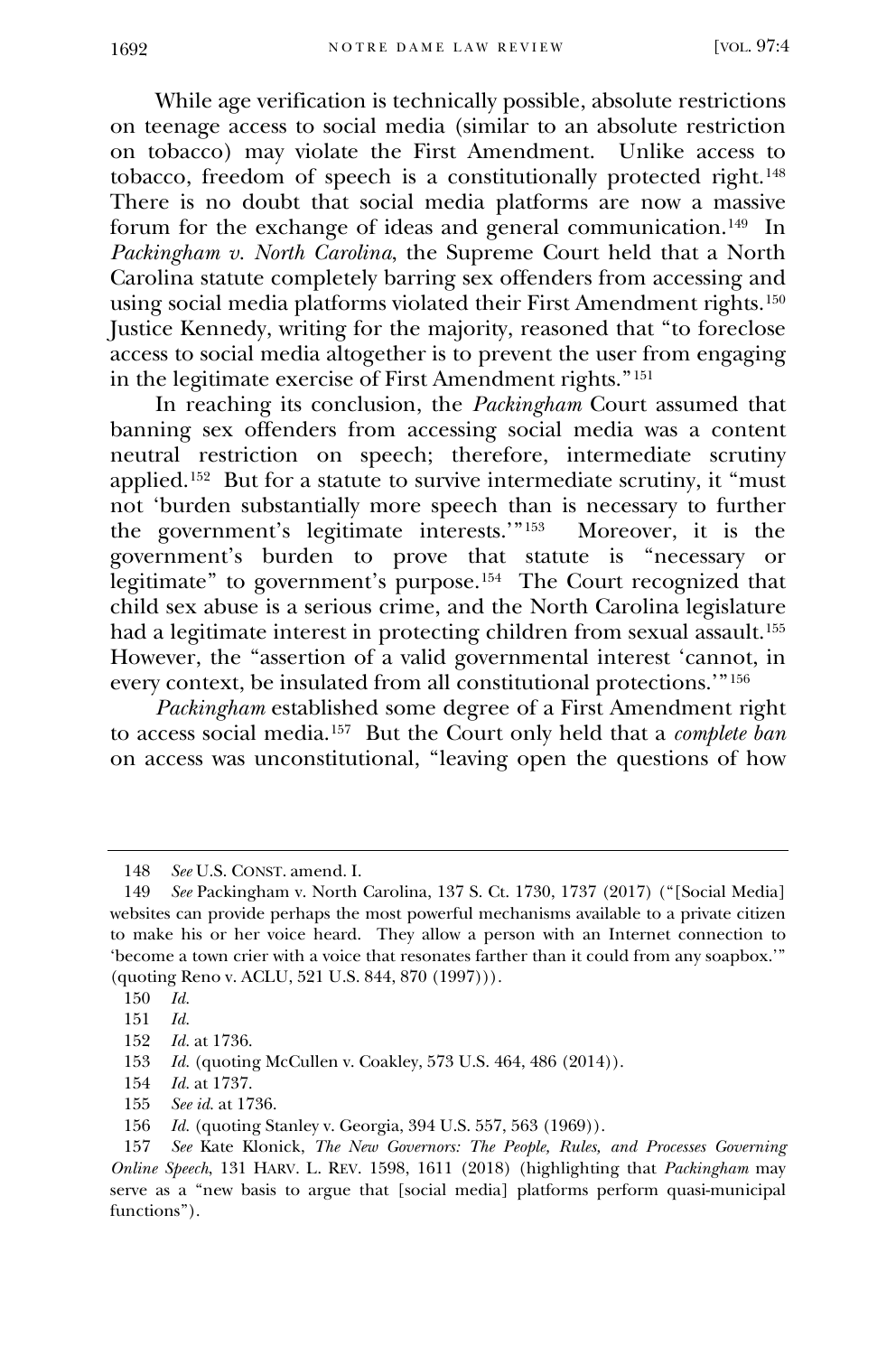robust that access must be or where in the internet pipeline a choke point must lie in order to abridge a First Amendment right."[158](#page-24-0)

Like the North Carolina statute analyzed in *Packingham*, a statute that completely excluded teenagers from accessing social media platforms would likely be constitutionally challenged. The *Packingham* Court found that the statute enacted "a prohibition" unprecedented in the scope of First Amendment speech it burdens."[159](#page-24-1) If a statute that banned twenty thousand people in a single state from social media access was considered an unprecedented prohibition,<sup>160</sup> it is not unreasonable to assume that a statute that prohibits over seventy *million* Americans under the age of eighteen from any type of access to social media would raise significant constitutional issues.<sup>[161](#page-24-3)</sup> Moreover, unlike North Carolina's substantial government interest in preventing child sex crimes, the government has yet to demonstrate that (1) social media *causes* serious harms to teenagers<sup>[162](#page-24-4)</sup> and  $(2)$  the government has a substantial interest in preventing those harms. Even if the government possessed a legitimate interest in restricting social media use, a *complete ban* on teenage access—like a complete ban on tobacco products—would likely burden far more speech than necessary to advance the government's interest. As noted above, social media can be beneficial to teenagers in certain circumstances<sup>163</sup>—unlike tobacco use—and a complete ban would "bar[] access to what for many are the principal sources for knowing current events... speaking and listening in the modern public square, and otherwise exploring the vast realms of human thought and knowledge."[164](#page-24-6)

162 *See supra* notes 25–26 and accompanying text; *infra* note 229.

<span id="page-25-1"></span><span id="page-25-0"></span>163 *See supra* notes 54–58 and accompanying text; *see also Hearing Before the Subcomm. on Consumer Prot., Product Safety & Data Sec. of the S. Comm. on Com., Sci. & Transp.*, 117th Cong. (Sept. 30. 2021) (statement of Antigone Davis, Glob. Head of Safety, Facebook) [hereinafter Written Statement of Antigone Davis] ("Among those teenage girls who said they had felt sadness in the past month, 57% said Instagram made things better, and 34% said Instagram had no impact. 9% said Instagram made it worse.") (this hearing has not been officially published yet, but both the video recording of the hearing and Ms. Davis's written statement can be found at https://www.commerce.senate.gov/2021/9/protectingkids-online-facebook-instagram-and-mental-health-harms [https://perma.cc/R44P-655M]).

<span id="page-25-8"></span><span id="page-25-7"></span><span id="page-25-6"></span><span id="page-25-5"></span><span id="page-25-4"></span><span id="page-25-3"></span><span id="page-25-2"></span>164 *Packingham*, 137 S. Ct. at 1737.

<sup>158</sup> *Id.*; *see also Packingham*, 137 S. Ct. at 1737 ("[T]his opinion should not be interpreted as barring a State from enacting more specific laws than the one at issue.").

<sup>159</sup> *Packingham*, 137 S. Ct. at 1737.

<sup>160</sup> *See id.* at 1734.

<sup>161</sup> *See Population Under 18 Years by Age*, U.S. CENSUS BUREAU, https://data.census.gov /cedsci/table?q=under%2018&tid=ACSSE2019.K200102 (last visited Feb. 12, 2022) (demonstrating the number of Americans under the age of eighteen as of 2019).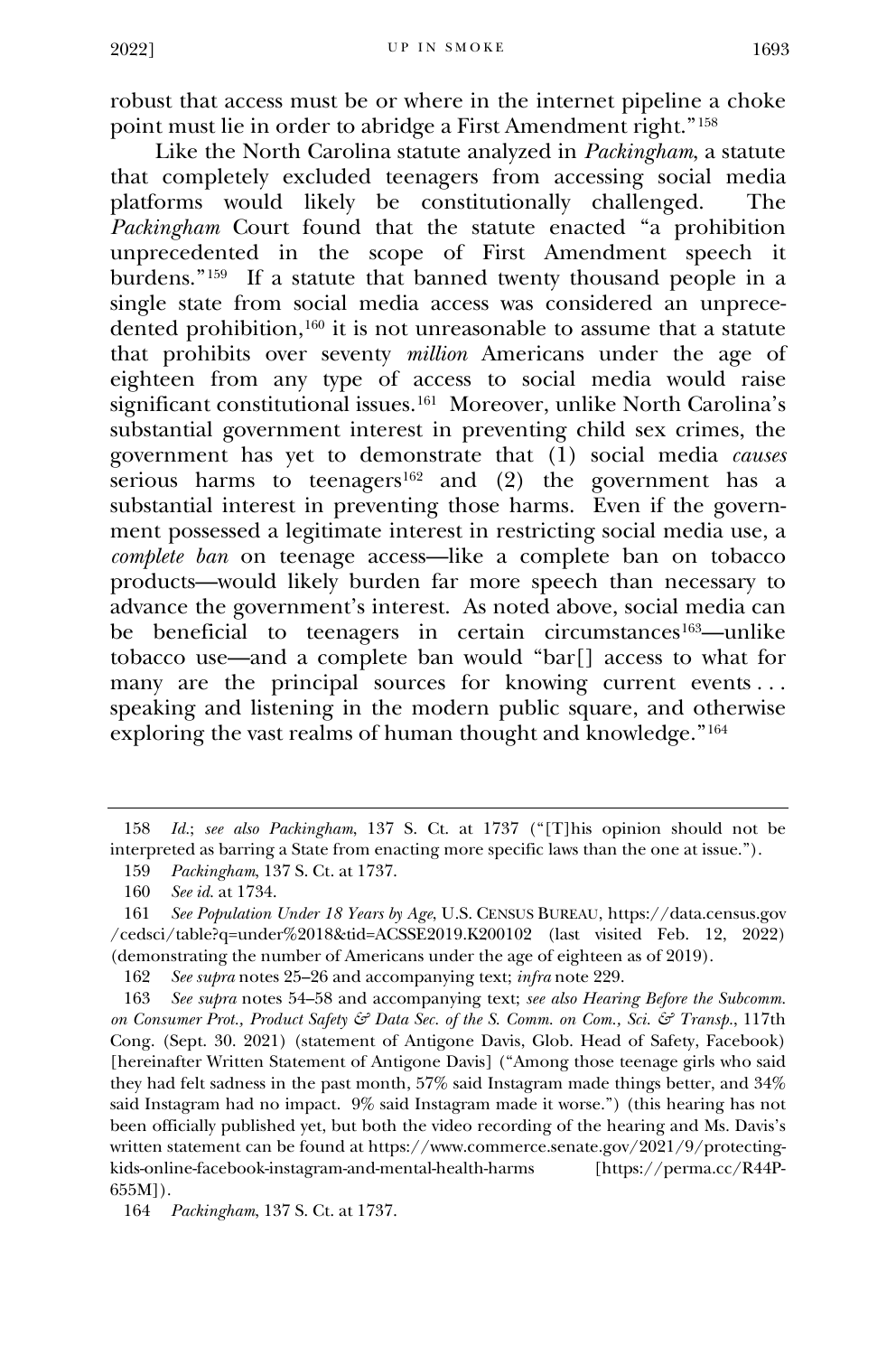However, there is well-established precedent that American children are not guaranteed the same level of First Amendment protections as adults. As the Supreme Court held in *Prince v. Massachusetts*, the government's power "to control the conduct of children reaches beyond the scope of its authority over adults."[165](#page-25-0) If the government seeks to only restrict social media access for Americans under the age of eighteen, this precedent potentially bolsters the government's interest in restricting social media use for all minors.[166](#page-25-1)

In *Ginsberg v. New York*, the Supreme Court held that a New York statute barring the sale of sexually explicit material to minors under the age of seventeen did not violate the First Amendment.[167](#page-25-2) While the statute effectively limited minors' access to certain speech, the Court found that there were two prevailing interests that justified the state's power to regulate for "[t]he well-being of its children."<sup>[168](#page-25-3)</sup> First, the Court held that parents have the authority to "direct the rearing of their children" and a restriction on access to obscene material could properly advance the interest of caretakers responsible for a child's well-being.[169](#page-25-4) Second, the Court found the government also possesses "an independent interest in the well-being of its youth."[170](#page-25-5) This interest allows the government to "'protect the welfare of children' and to see that they are 'safeguarded from abuses' which might prevent their 'growth into free and independent well-developed men [and women] and citizens.'"[171](#page-25-6)

The *Ginsberg* Court determined it only had to analyze whether it was rational for the New York legislature to conclude that banning access to obscene material would prevent the "abuse" of the youth.<sup>[172](#page-25-7)</sup> The Court was incredibly deferential to the New York legislature.[173](#page-25-8) In justifying the restriction, the Court reasoned it was not necessary to prove by "scientific fact" that obscene material would impair "the

<sup>165</sup> Prince v. Massachusetts, 321 U.S. 158, 170 (1944).

<span id="page-26-1"></span><span id="page-26-0"></span><sup>166</sup> *But see* Am. Amusement Mach. Ass'n v. Kendrick, 244 F.3d 572, 577 (7th Cir. 2001) ("Now that eighteen-year-olds have the right to vote, it is obvious that they must be allowed the freedom to form their political views on the basis of uncensored speech *before* they turn eighteen, so that their minds are not a blank when they first exercise the franchise.").

<sup>167</sup> 390 U.S. 629, 637 (1968).

<sup>168</sup> *Id.* at 639.

<span id="page-26-6"></span><span id="page-26-5"></span><span id="page-26-4"></span><span id="page-26-3"></span><span id="page-26-2"></span><sup>169</sup> *See id.* ("The legislature could properly conclude that parents and others, teachers for example, who have this primary responsibility for children's well-being are entitled to the support of laws designed to aid discharge of that responsibility.").

<sup>170</sup> *Id.* at 640.

<sup>171</sup> *Id.* at 640–41 (quoting Prince v. Massachusetts, 321 U.S. 158, 165 (1944)).

<sup>172</sup> *See id.* at 641.

<span id="page-26-9"></span><span id="page-26-8"></span><span id="page-26-7"></span><sup>173</sup> *See id.* at 641–43.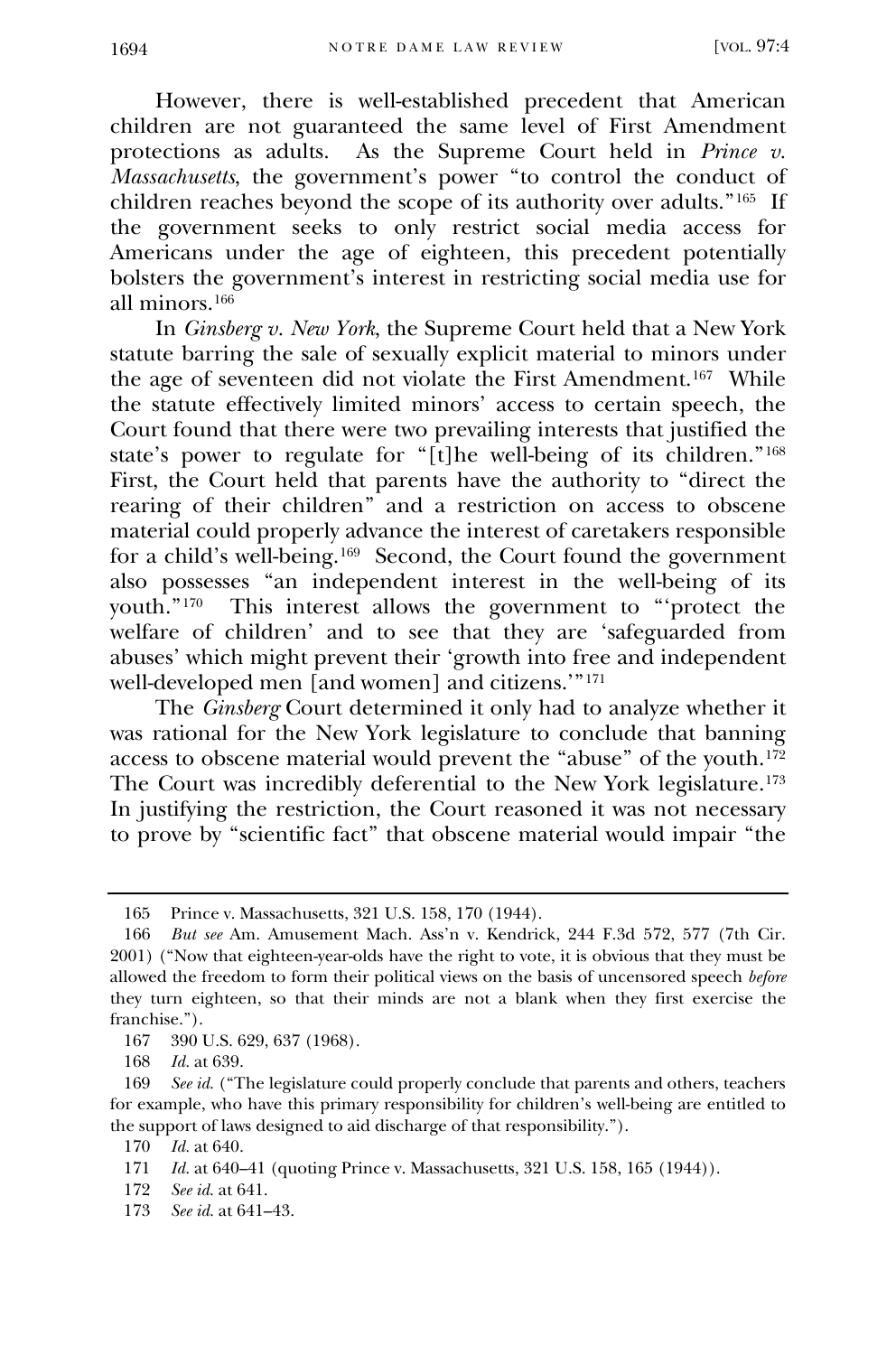$2022$ ] UP IN SMOKE 1695

ethical and moral development" of young people and create a "clear and present danger" to New Yorkers.<sup>[174](#page-26-0)</sup> Furthermore, the Court was untroubled that there were no causative findings that obscene material harmed children.[175](#page-26-1) The majority noted that the "growing consensus of commentators is that 'while these studies all agree that a causal link [between obscene material and harm to children] has not been demonstrated, they are equally agreed that a causal link has not been disproved either.'["176](#page-26-2) Instead, the Court noted that—unlike the content in *Meyer v. Nebraska*[177—](#page-26-3)exposing minors to "sex material" could reasonably be found to be harmful.[178](#page-26-4)

While *Ginsberg* may provide the government with more leeway to inhibit minors' access to social media, that leeway may be significantly restrained by marked differences between the New York statute in *Ginsberg* and a federal statute barring access to social media. First, the *Ginsberg* Court analyzed a law that addressed obscene material—a category of content that is not protectable under the First Amendment.[179](#page-26-5) A regulation barring minors' access to social media—like the complete restriction on tobacco purchases—would also limit a minor's access to content that is reasonably not obscene.[180](#page-26-6) Moreover, the New York law *Ginsberg* analyzed only prohibited obscene material that was "utterly without redeeming social importance for minors."<sup>181</sup> While there is obscene material on social media,<sup>[182](#page-26-8)</sup> a complete restriction would also prohibit minors from accessing content that arguably has tremendous "redeeming social importance." For instance, banning all minors from social media would prevent them from conveniently interacting with the content from social advocates like Greta Thunberg<sup>[183](#page-26-9)</sup> or Malala

<sup>174</sup> *Id.* at 641 (quoting N,Y. PENAL LAW § 484-e (McKinney 1965)).

<sup>175</sup> *See id.* at 641–43.

<span id="page-27-1"></span><span id="page-27-0"></span><sup>176</sup> *Id.* at 642 (quoting C. Peter Magrath, *The Obscenity Cases: Grapes of* Roth, 1966 SUP. CT. REV. 7, 52.)

<span id="page-27-2"></span><sup>177</sup> 262 U.S. 390, 400 (1923) (holding that children's exposure to the German language "cannot reasonably be regarded as harmful").

<sup>178</sup> *Ginsberg*, 390 U.S. at 641.

<span id="page-27-3"></span><sup>179</sup> *See id.*; Miller v. California, 413 U.S. 15, 23 (1973) ("This much has been categorically settled by the Court, that obscene material is unprotected by the First Amendment.").

<sup>180</sup> For an example of content that is reasonably not obscene, see Geordi La Corgi & Scotty (@lacorgi), INSTAGRAM, https://www.instagram.com/lacorgi/ [https://perma.cc /87DJ-CAJ5] (featuring hundreds of photos of cute Corgis).

<sup>181</sup> *Ginsberg*, 390 U.S. at 646.

<sup>182</sup> *See supra* notes 49–51 and accompanying text.

<span id="page-27-7"></span><span id="page-27-6"></span><span id="page-27-5"></span><span id="page-27-4"></span><sup>183</sup> *See* Greta Thunberg (@gretathunberg), INSTAGRAM, https://www.instagram.com /gretathunberg/ [https://perma.cc/MG9W-9CQ4] (documenting the advocacy efforts of a teenage climate activist).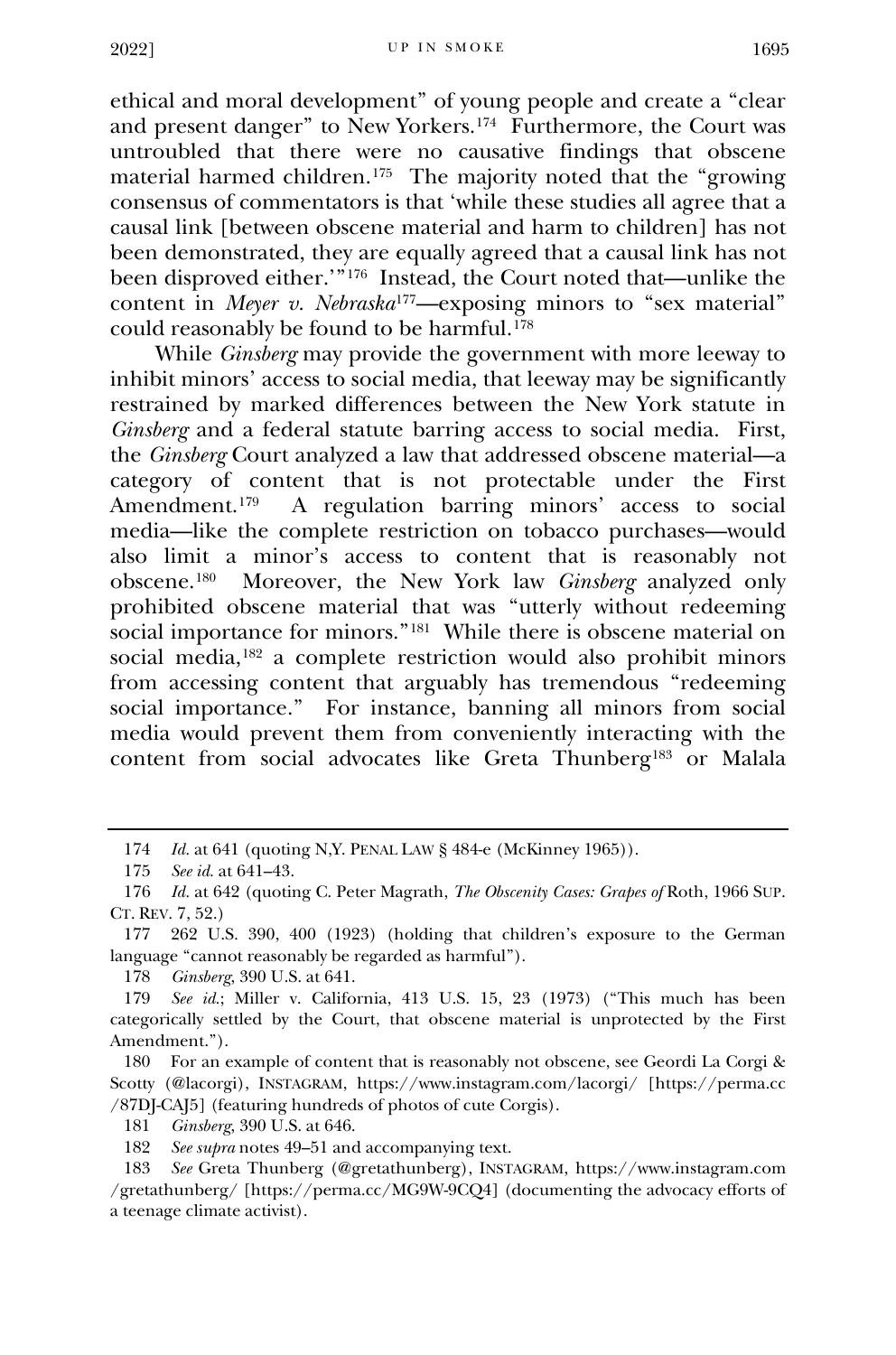Yousafzai.[184](#page-27-0) The *Ginsberg* Court also recognized that prohibiting sales of sexually explicit material to minors did not ban parents from purchasing the material for their children and giving it to them.[185](#page-27-1) If Congress enacted a complete access restriction to social media for minors and did not allow parents to give their children access, that would be a marked difference from the New York statute and could be viewed unfavorably by the courts.[186](#page-27-2)

Furthermore, requiring a robust age verification mechanism on social media sites could impact American adults' access to social media. If every adult must input a government ID to verify their age, it could restrict many citizens who, for whatever reason, do not have proper identification for accessing social media sites.[187](#page-27-3) Moreover, VPNs allow minors to access social media platforms from other countries, therefore social media companies would likely have to verify *every* user in *every* country in order to restrict American minors' access. This could have a significant, negative impact on marginalized populations around the globe.[188](#page-27-4) In *Butler v. Michigan*, a case decided over a decade before *Ginsberg*, the Court struck down a Michigan statute that limited adult access to constitutionally protected material[.189](#page-27-5) The Court held that by limiting adults' access to constitutionally protected speech, the law went too far in its efforts to protect children[.190](#page-27-6) As the *Butler* Court said, "[s]urely, this is to burn the house to roast the pig."[191](#page-27-7) Requiring *every* user to verify their age on social media is akin to burning down the house to roast

185 *Ginsberg*, 390 U.S. at 639.

<span id="page-28-5"></span><span id="page-28-4"></span><span id="page-28-3"></span>[https://perma.cc/4X23-EW3K] (highlighting studies conducted by the World Bank that find that an estimated one billion people do not have any type of identification).

190 *See id.* at 383–84.

191 *Id.* at 383.

<sup>184</sup> *See* Malala (@malala), INSTAGRAM, https://www.instagram.com/malala/ [https:// perma.cc/8HE5-YVJ5] (documenting the advocacy efforts of a girls' education advocate).

<sup>186</sup> *See* Reno v. ACLU, 521 U.S. 844, 865 (1997) (finding that the Communications Decency Act differed from the New York statute analyzed in *Ginsberg* in numerous ways, one being that it impacted the communications and conduct between parents and their children).

<span id="page-28-0"></span><sup>187</sup> This could disproportionately harm minorities in America. *See* BRENNAN CTR. FOR JUST., CITIZENS WITHOUT PROOF: A SURVEY OF AMERICANS' POSSESSION OF DOCUMENTARY PROOF OF CITIZENSHIP AND PHOTO IDENTIFICATION 3 (2006) (finding that 25% of votingage African American citizens did not possess a government-issued ID compared to 8% of white voting-age citizens).

<span id="page-28-2"></span><span id="page-28-1"></span><sup>188</sup> *See* Diwanji, *supra* note 136 ("ID collection isn't a fair or equitable solution, nor is it foolproof. Access to government IDs varies depending on where you live in the world, as does the information contained in an ID such as a birthday."); Vyjayanti T. Desai, Anna Diofasi & Jing Lu, *The Global Identification Challenge: Who Are the 1 Billion People Without Proof of Identity?*, WORLD BANK: VOICES (Apr. 25, 2018), https://blogs.worldbank.org /voices/global-identification-challenge-who-are-1-billion-people-without-proof-identity

<sup>189</sup> *See* 352 U.S. 380, 382–84 (1957).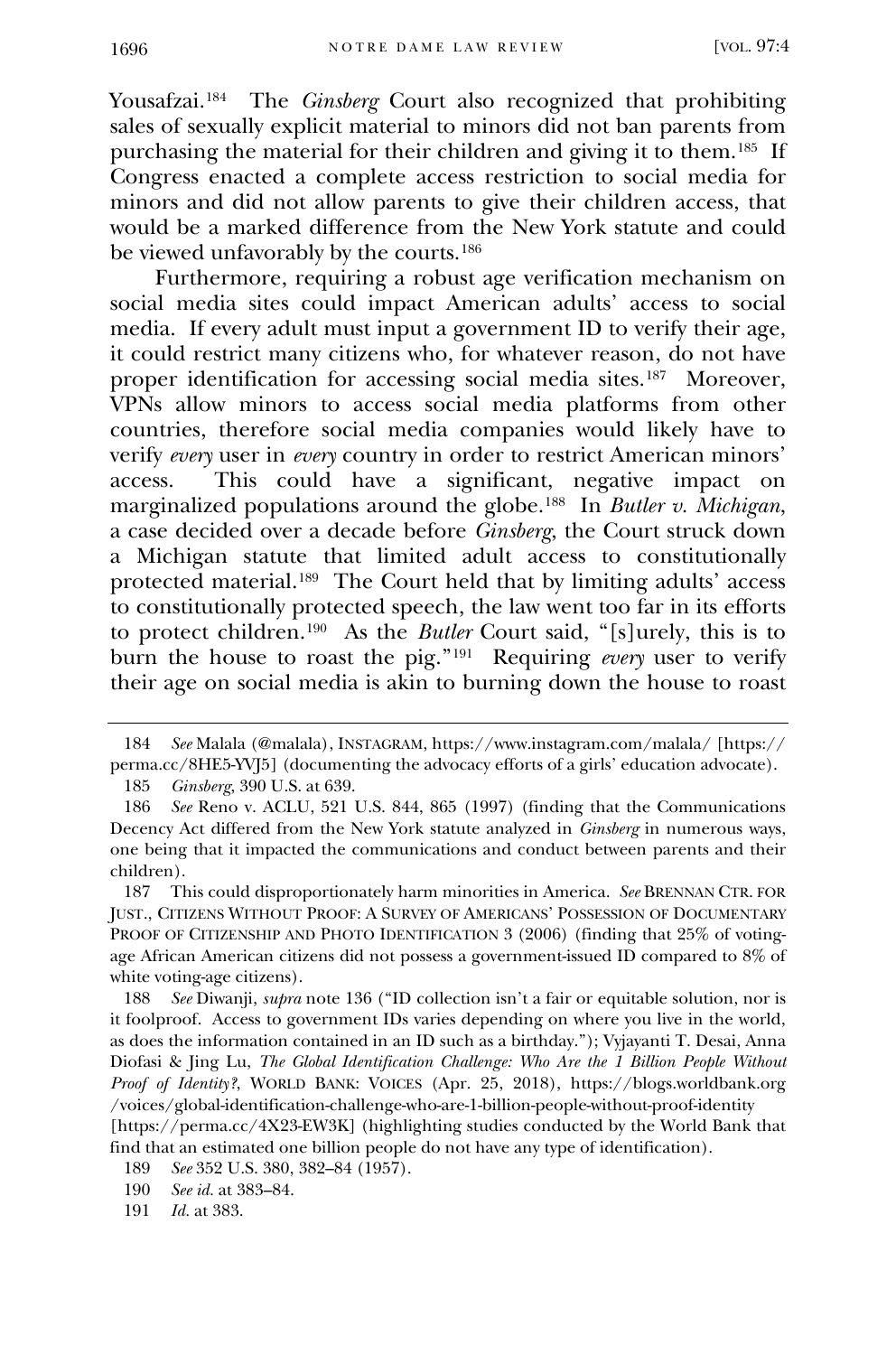$2022$ ] UP IN SMOKE 1697

the pig, especially given that the government has yet to establish that social media use poses a significant threat to teenager well-being.<sup>[192](#page-28-0)</sup> The holding in *Butler*—coupled with *Packingham*'s recognition of some degree of a First Amendment right to access social media could create significant legal issues for a regulatory scheme because it would likely require social media companies to verify *all* users, regardless of their age.

# *B. Mandated Warning Labels on Social Media Products*

One of the most visible results of the tobacco regulatory scheme is the proliferation of warning labels on tobacco products and advertisements. From a technical perspective, it is possible to place warning labels on a social media platform. Social media companies could code their products to present a required warning label before the user begins consuming content or even in while viewing content.[193](#page-28-1) In October 2021, Douyin, the Chinese version of TikTok, began inserting mandatory pauses in users' video feeds.[194](#page-28-2) During the pause, video messages appear "which remind users to 'put down the phone', 'go to bed' or  $[\hat{that}$  they have 'work tomorrow.'"<sup>195</sup> The videos last for five seconds and cannot be skipped.[196](#page-28-4) Moreover, unlike tobacco warning labels that are printed on packaging and released into the stream of commerce, social media warning labels could be dynamic and leverage the data social media companies collect in order to target users with an applicable and impactful warning message.[197](#page-28-5) Social media companies tout how their products

<sup>192</sup> *See supra* notes 25–26 and accompanying text; *infra* note 232.

<span id="page-29-0"></span><sup>193</sup> Social media companies could treat a mandatory warning like an advertisement and insert the warning into a user's feed in a similar manner as an advertisement.

<sup>194</sup> *See* Tracy Qu, *TikTok's China Sibling Douyin Launches Mandatory Five-Second Pauses in Video Feed to Curb User Addiction*, S. CHINA MORNING POST (Oct. 22, 2021), https:// www.scmp.com/tech/policy/article/3153292/tiktoks-china-sibling-douyin-launchesmandatory-five-second-pauses [https://perma.cc/B6SZ-ZSMJ].

<sup>195</sup> *Id.*

<sup>196</sup> *See id.*

<span id="page-29-5"></span><span id="page-29-4"></span><span id="page-29-3"></span><span id="page-29-2"></span><span id="page-29-1"></span><sup>197</sup> *See* Leslie K. John, Tami Kim & Kate Barasz, *Ads That Don't Overstep*, HARV. BUS. REV., Jan.–Feb. 2018, at 62, 62–64, ("Research has shown that digital targeting meaningfully improves the response to advertisements and that ad performance declines when marketers' access to consumer data is reduced."); *see also* Written Statement of Antigone Davis, *supra* note 163, at 2–3 (explaining how Facebook and Instagram can tailor content based on the age of the user); Written Statement of Michael Beckerman, *supra* note 138, at 2 (explaining how TikTok can automatically direct users who search suicide on the app to specific resources to support them). *See generally Small Business: Advertise*, META, https://www.facebook.com/business/small-business/advertise [https:// perma.cc/44LA-2NU3 ] (highlighting how Facebook can collect data on users in order to deliver impactful messaging and advertising).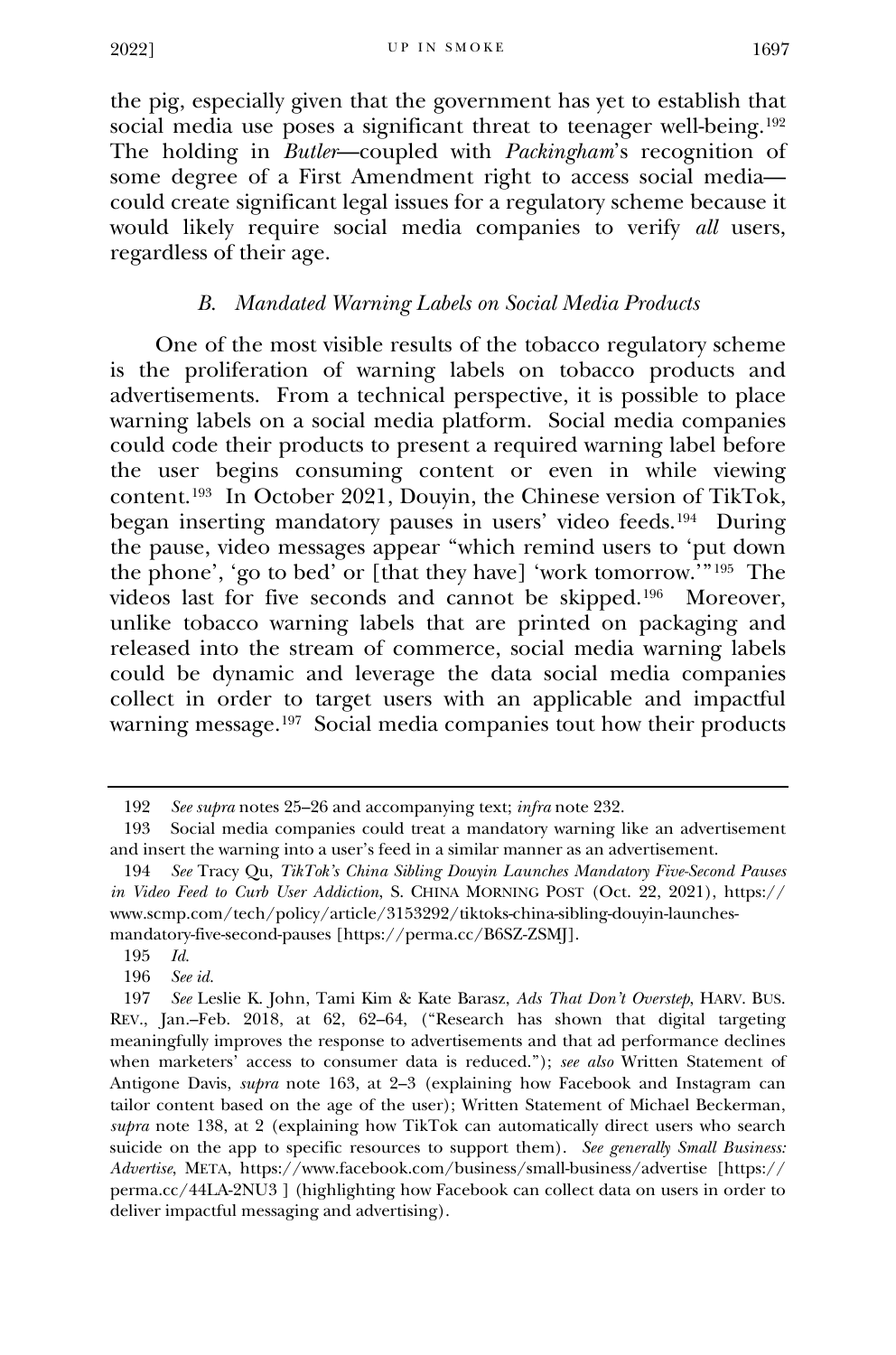give advertisers robust analytics regarding the effectiveness of their ad purchases.[198](#page-29-0) Similarly, social media companies would be able to track the deterrent effect of warning labels rather quickly, compared to complex longitudinal studies of tobacco warning labels which can lead to spurious results.[199](#page-29-1)

While technologically possible, requiring warning labels on social media products will be legally onerous. Two tobacco-related cases highlight the difficulty regulators will face if they attempt to enforce a mandatory disclosure regime for social media companies. After the passage of the TCA, tobacco companies asserted that the Act's provision requiring persuasive graphics about the dangers of smoking on cigarette packaging was a violation of their First Amendment rights. The two cases, *Discount Tobacco City & Lottery*, *Inc. v United States*<sup>[200](#page-29-2)</sup> and *R.J. Reynolds Tobacco Co. v. FDA*,<sup>[201](#page-29-3)</sup> led to a circuit split over which commercial speech test should apply ultimately leading one circuit to hold that the provision was legal and the other to hold the provision was unconstitutional.

In *Discount Tobacco City & Lottery, Inc. v. United States*, the Sixth Circuit Court of Appeals determined that the Supreme Court's test articulated in *Zauderer v. Office of Disciplinary Counsel*[202](#page-29-4) was applicable to the mandated graphics on cigarette packaging.[203](#page-29-5) Under *Zauderer*,

199 *See* CTRS. FOR DISEASE CONTROL & PREVENTION, U.S. DEP'T OF HEALTH & HUM. SERVS., PREVENTING TOBACCO USE AMONG YOUTH AND YOUNG ADULTS: A REPORT OF THE SURGEON GENERAL 716–19 (2012) (highlighting numerous studies of the effectiveness of warning labels on deterring youth tobacco consumption); *see also* R.J. Reynolds Tobacco Co. v. FDA, 696 F.3d 1205, 1219 (D.C. Cir. 2012), *overruled in part by* Am. Meat Inst. v. U.S. Dep't of Agric., 760 F.3d 18 (D.C. Cir. 2014) (disparaging Canadian and Australian studies on the effectiveness of graphic warnings on tobacco packaging by finding that these studies only demonstrated that they could be correlative rather than causative). The results from digital social media studies could also be spurious but with the ability to track behavior in real time on social media platforms, researchers could gain a better understanding into how delivered warnings impact a user in the immediate moments after exposure and whether repeated exposure leads to less usage of their accounts.

200 674 F.3d 509 (6th Cir. 2012).

201 696 F.3d 1205.

202 *See* 471 U.S. 626 (1985).

<span id="page-30-9"></span><span id="page-30-8"></span><span id="page-30-7"></span><span id="page-30-6"></span><span id="page-30-5"></span><span id="page-30-4"></span><span id="page-30-3"></span><span id="page-30-2"></span><span id="page-30-1"></span><span id="page-30-0"></span>203 *Discount Tobacco*, 674 F.3d at 561. The court emphasized that it did not analyze the actual content of the graphics chosen by the FDA; instead it analyzed whether any type of required disclosure in the form of graphics could be legal. *See id.* at 558–59.

<sup>198</sup> *See* TIKTOK FOR BUS., https://www.business-tiktok.com/retargetvisitor/ [https:// perma.cc/U9AC-4YVH] ("TikTok Ads Manager offers you an unmissable opportunity to engage with your target audience while running [Return On Investment] focussed [sic] campaigns."); *View Results on Your Facebook Ad in Ads Manager*, META, https:// www.facebook.com/business/tools/ads-manager [https://perma.cc/98XH-NF9Y] (select "Learn more" under "Get real-time insights") (highlighting all the performance metrics that Facebook and Instagram can measure, including how an advertisement performs based on a user's age and gender).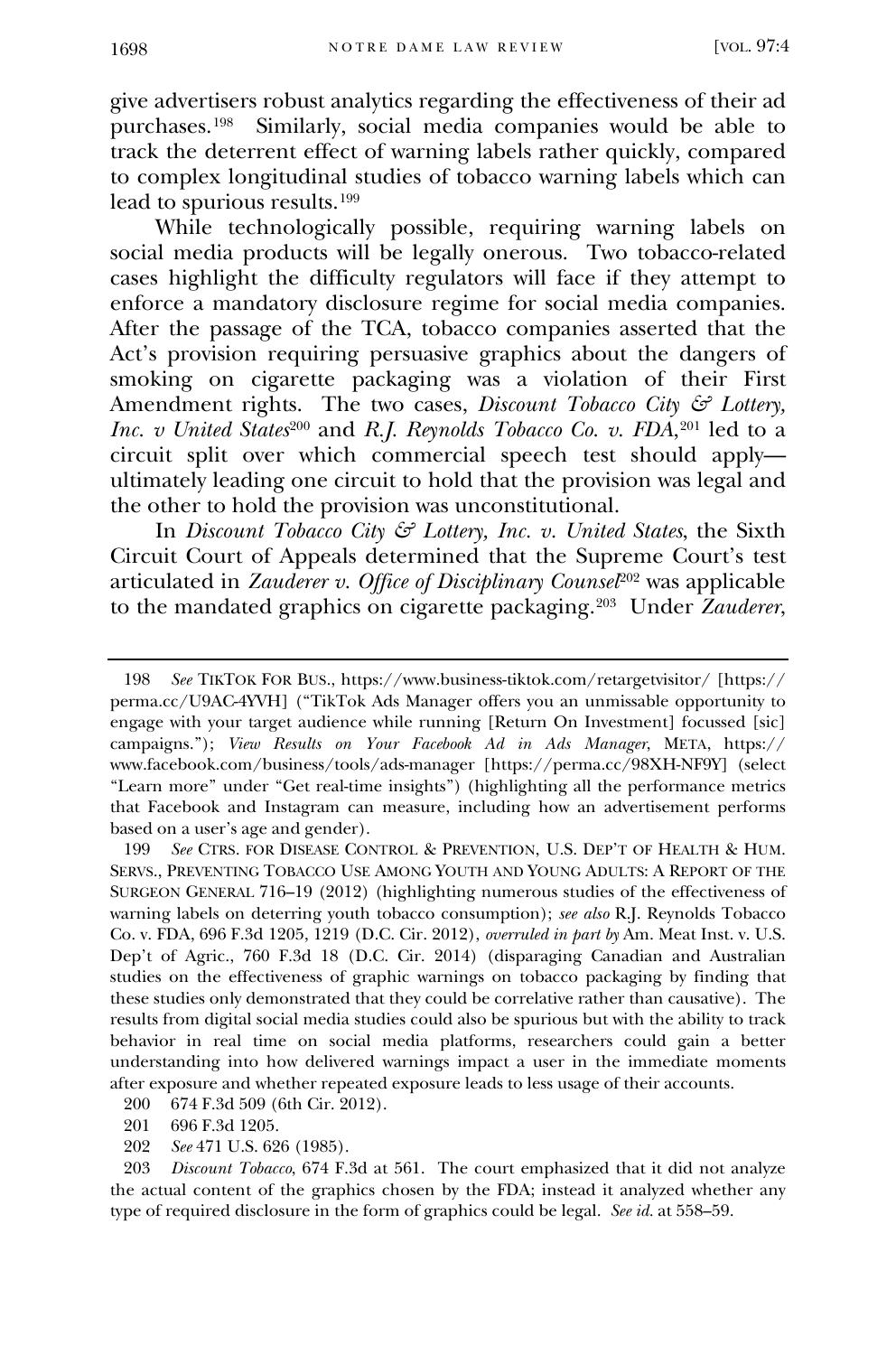in order for a required disclosure to be constitutional it must concern "purely factual and uncontroversial information" and the disclosure requirements must be "reasonably related to the State's interest in preventing deception of consumers."[204](#page-30-0) First, the *Discount Tobacco*  court determined that graphic warnings about the harms of tobacco use could "clearly be a factual and accurate disclosure."[205](#page-30-1) Next, the court addressed the second step required under *Zauderer*: whether "graphic and textual warnings that convey factual information about the health risks of tobacco use are reasonably related to the purpose of preventing consumer deception."[206](#page-30-2) In finding that the graphic warnings were reasonably related, the *Discount Tobacco* court highlighted the "decades-long" campaign by tobacco companies to deceive users about the risks of tobacco use.[207](#page-30-3) The majority also pointed to studies that showed traditional warning labels were no longer as effective in warning users about the dangers of smoking.<sup>[208](#page-30-4)</sup> Moreover, the court pointed to studies in other countries which had adopted graphic warnings and found "substantial evidence to support the conclusion that larger warnings incorporating graphics would promote greater public understanding of the health risks of using tobacco."[209](#page-30-5)

Just four months after the Sixth Circuit upheld the TCA's required disclosures, the D.C. Circuit struck down the disclosures on First Amendment grounds in *R.J. Reynolds Tobacco Co. v. FDA*.[210](#page-30-6) Unlike the Sixth Circuit, the *R.J. Reynolds* court determined that the *Zauderer* test was not applicable because the graphic warnings did not "constitute the type of 'purely factual and uncontroversial' information . . . to which the *Zauderer* standard may be applied."[211](#page-30-7) Instead, the court found that the graphics did not convey "*any* warning information" and were "unabashed attempts to evoke emotion  $\ldots$  and browbeat [tobacco] consumers into quitting."<sup>[212](#page-30-8)</sup> Therefore, the D.C. Circuit opted to analyze the required disclosures under the more stringent *Central Hudson* test.[213](#page-30-9)

<sup>204</sup> *Zauderer*, 471 U.S. at 651.

<sup>205</sup> *Discount Tobacco*, 674 F.3d at 559.

<sup>206</sup> *See id.* at 562.

<sup>207</sup> *Id.*

<span id="page-31-6"></span><span id="page-31-5"></span><span id="page-31-4"></span><span id="page-31-3"></span><span id="page-31-2"></span><span id="page-31-1"></span><span id="page-31-0"></span><sup>208</sup> *See id.* at 563. The court noted that the warning label text had not been updated since 1984 and the warnings are "easily overlooked." *Id.*

<sup>209</sup> *Id.* at 566.

<sup>210</sup> *See* 696 F.3d 1205, 1222 (D.C. Cir. 2012).

<span id="page-31-11"></span><span id="page-31-10"></span><span id="page-31-9"></span><span id="page-31-8"></span><span id="page-31-7"></span><sup>211</sup> *Id.* at 1216 (quoting Zauderer v. Off. of Disciplinary Couns., 471 U.S. 626, 651 (1985)); *see also id.* ("The disclosures approved in *Zauderer* . . . were clear statements that were both indisputably accurate and not subject to misinterpretation by consumers.").

<sup>212</sup> *Id.* at 1216–17.

<span id="page-31-12"></span><sup>213</sup> *See id.* at 1217.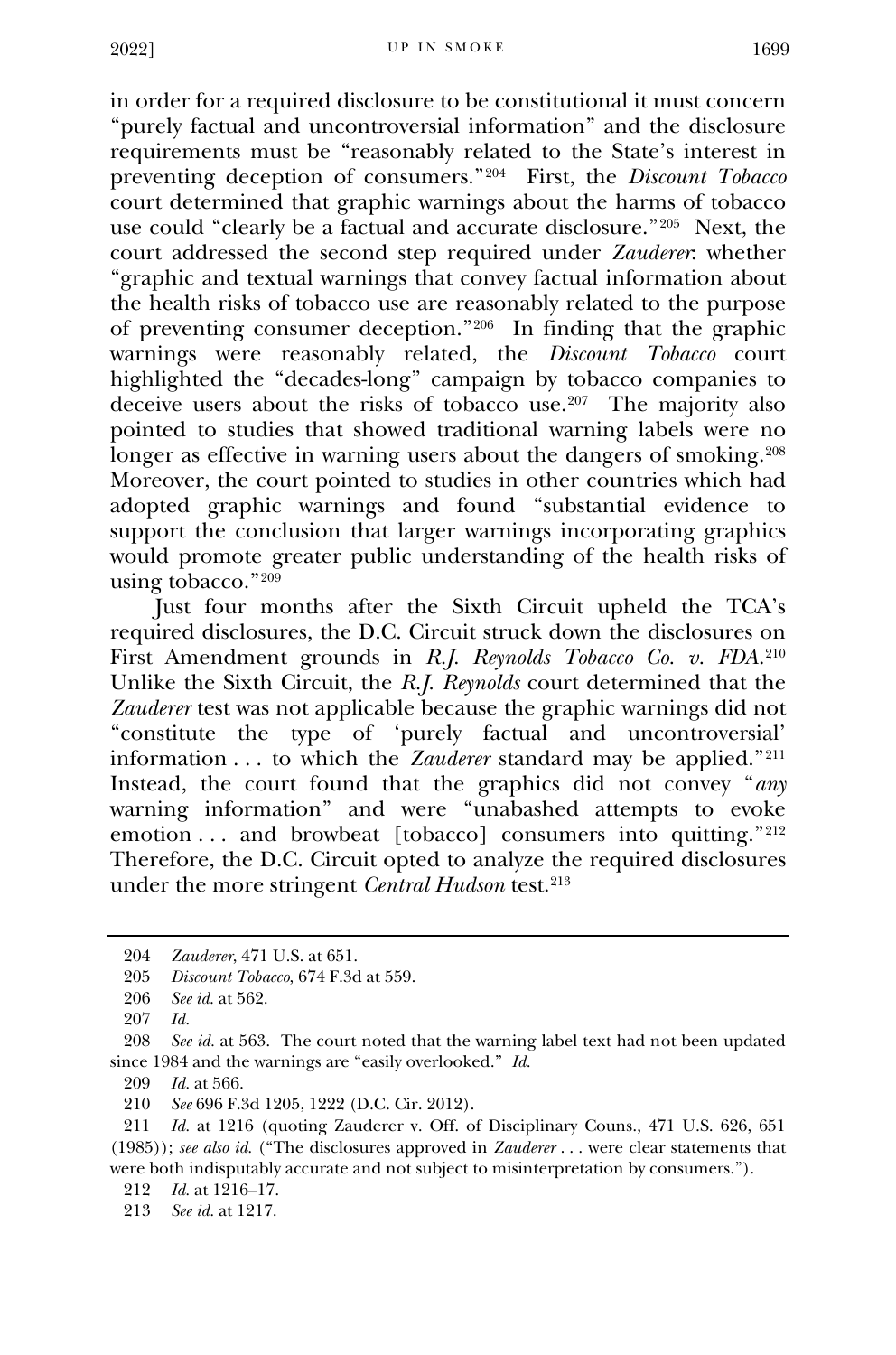In *Central Hudson Gas & Electric Corp. v. Public Service Commission*, the Supreme Court articulated a four-part test to determine whether certain commercial speech is protected from government interference by the First Amendment.[214](#page-31-0) First, the commercial speech must concern lawful activity and not be misleading.<sup>[215](#page-31-1)</sup> Second, the government's interest in regulating the commercial speech must be substantial.<sup>[216](#page-31-2)</sup> If both elements are satisfied, courts must determine "whether the regulation directly advances the governmental interest asserted."[217](#page-31-3) Finally, the regulation cannot be "more extensive than is necessary to serve that interest."[218](#page-31-4)

Under a *Central Hudson* analysis, the D.C. Circuit found that the FDA's regulations could be assumed to be substantial.<sup>[219](#page-31-5)</sup> However, the *R.J. Reynolds* court found that the FDA failed to demonstrate that the graphic warning requirements would "directly advance the asserted interest."[220](#page-31-6) The majority noted that it was the government's burden to justify a restriction on commercial speech.<sup>221</sup> The court found, however, that the FDA did not provide a "shred of evidence" that graphic warnings would "'directly advance' its interest in reducing the number of Americans who smoke."[222](#page-31-8) Moreover, the FDA did not show that graphic warnings "have *directly caused* a material decrease in smoking rates,"[223](#page-31-9) and the court criticized the FDA's reliance on Canadian and Australian studies that did not demonstrate that graphic warnings "*actually* led to a reduction in smoking rates."<sup>224</sup> Following the D.C. Circuit's decision, the FDA delayed the implementation of the mandated graphics and conducted new studies.[225](#page-31-11) New graphics have yet to be implemented.[226](#page-31-12)

<span id="page-32-9"></span><span id="page-32-8"></span><span id="page-32-7"></span><span id="page-32-6"></span><span id="page-32-5"></span>226 *See* Order at 1, R.J. Reynolds Tobacco Co. v. FDA, No. 20-cv-00176 (E.D. Tex. Nov. 12, 2021), ECF No. 93 (delaying the implementation of new graphics until January 9, 2023).

<sup>214</sup> 447 U.S. 557, 566 (1980).

<sup>215</sup> *Id.*

<sup>216</sup> *Id.*

<sup>217</sup> *Id.*

<sup>218</sup> *Id.*

<sup>219</sup> *See* R.J. Reynolds Tobacco Co. v. FDA, 696 F.3d 1205, 1218 (D.C. Cir. 2012).

<sup>220</sup> *See id.* at 1219.

<sup>221</sup> *See id.* at 1218.

<sup>222</sup> *Id.* at 1219.

<sup>223</sup> *Id.*

<sup>224</sup> *See id.*

<span id="page-32-4"></span><span id="page-32-3"></span><span id="page-32-2"></span><span id="page-32-1"></span><span id="page-32-0"></span><sup>225</sup> *See* Gregory Curfman, *Graphic Cigarette Warning Labels, the First Amendment, and Public Right to Accurate Public Health Information: Graphic Cigarette Warning Labels Back Under Legal Scrutiny*, JAMA HEALTH F., Sept. 2021, at 1, 4 ("[I]n response to the opinion of the DC Circuit, the FDA has undertaken further extensive studies to create, in collaboration with a professional medical illustrator, 13 new graphic warning labels.").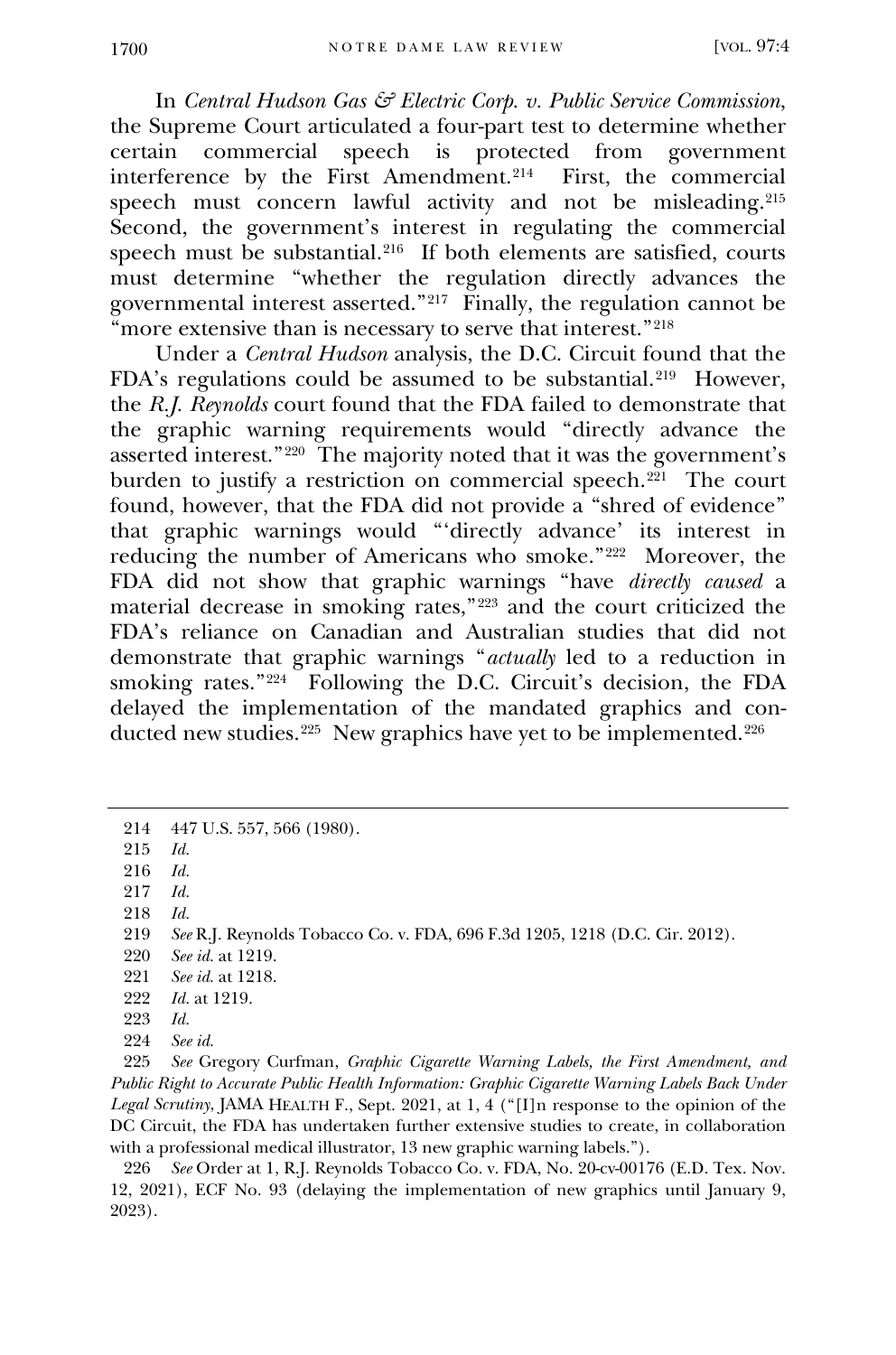Mandatory warnings disclosing the harms of teenage social media use would likely fail both the *Zauderer* test and the *Central Hudson* test. First, under *Zauderer*, the government would have to demonstrate that the required warning disclosure contained "purely factual and uncontroversial information."[227](#page-32-0) Unlike research on tobacco use,[228](#page-32-1) there is a dearth of factual findings that social media use *causes* harm.[229](#page-32-2) Studies have only demonstrated a correlative relationship between adolescent social media use and its harmful effects.[230](#page-32-3) In contrast, it is unequivocal that tobacco use is harmful, and that finding is supported by decades of research.[231](#page-32-4) Not only is it not "purely factual" that adolescent social media use causes harms, it is not "uncontroversial."[232](#page-32-5) In response to a comparison between the Big Tobacco and social media companies, Andy Stone, a Facebook spokesperson, called the comparison "absurd" and argued that "[s]ocial media helps people connect and small businesses thrive. Instead of making false equivalencies, the focus should be on updated regulation to address privacy, data portability, content standards and elections."[233](#page-32-6) Therefore, a hypothetical disclosure that appeared on a teenager's social media feed that read "WARNING: SOCIAL MEDIA USE IS HARMFUL TO YOUR HEALTH" would not be purely factual nor uncontroversial pending research that firmly established causation.

Moreover, required disclosure must be "reasonably related to the State's interest in preventing deception of consumers.["234](#page-32-7) The *Discount Tobacco* court held that the required disclosure "has to advance the purpose only slightly."[235](#page-32-8) However, in *Discount Tobacco*, the required graphics' purpose was "to prevent consumers from being misled about the health risks of using tobacco."<sup>[236](#page-32-9)</sup> Without

<sup>227</sup> Zauderer v. Off. of Disciplinary Couns., 471 U.S. 626, 651 (1985).

<sup>228</sup> *See supra* notes 81–85 and accompanying text.

<span id="page-33-0"></span><sup>229</sup> *See* Amy Orben & Andrew K. Przybylski, *Screens, Teens, and Psychological Well-Being: Evidence from Three Time-Use-Diary Studies*, 30 PSYCH. SCI. 682, 682 (2019) ("There is little clear-cut evidence that screen time decreases adolescent well-being.").

<sup>230</sup> *See id.*; *supra* notes 25–26 and accompanying text.

<sup>231</sup> *See* SURGEON GENERAL'S REPORT, *supra* note 81. *See generally* CTRS. FOR DISEASE CONTROL & PREVENTION, *supra* note 199, at 13–111.

<sup>232</sup> *See* Orben & Przybylski, *supra* note 229, at 682 (arguing that studies that have demonstrated screen-time decreases adolescent well-being "are based on single-country, exploratory studies that rely on inaccurate but popular self-report measures").

<sup>233</sup> Cecilia Kang, *Lawmakers See Path to Rein in Tech, but It Isn't Smooth*, N.Y. TIMES (Oct. 12, 2021), https://www.nytimes.com/2021/10/09/technology/facebook-bigtobacco-regulation.html [https://perma.cc/85BH-UQKJ].

<sup>234</sup> Zauderer v. Off. of Disciplinary Couns., 471 U.S. 626, 651 (1985).

<span id="page-33-4"></span><span id="page-33-3"></span><span id="page-33-2"></span><span id="page-33-1"></span><sup>235</sup> Discount Tobacco City & Lottery, Inc. v. United States, 674 F.3d 509, 557 (6th Cir. 2012).

<span id="page-33-5"></span><sup>236</sup> *Id.* at 561.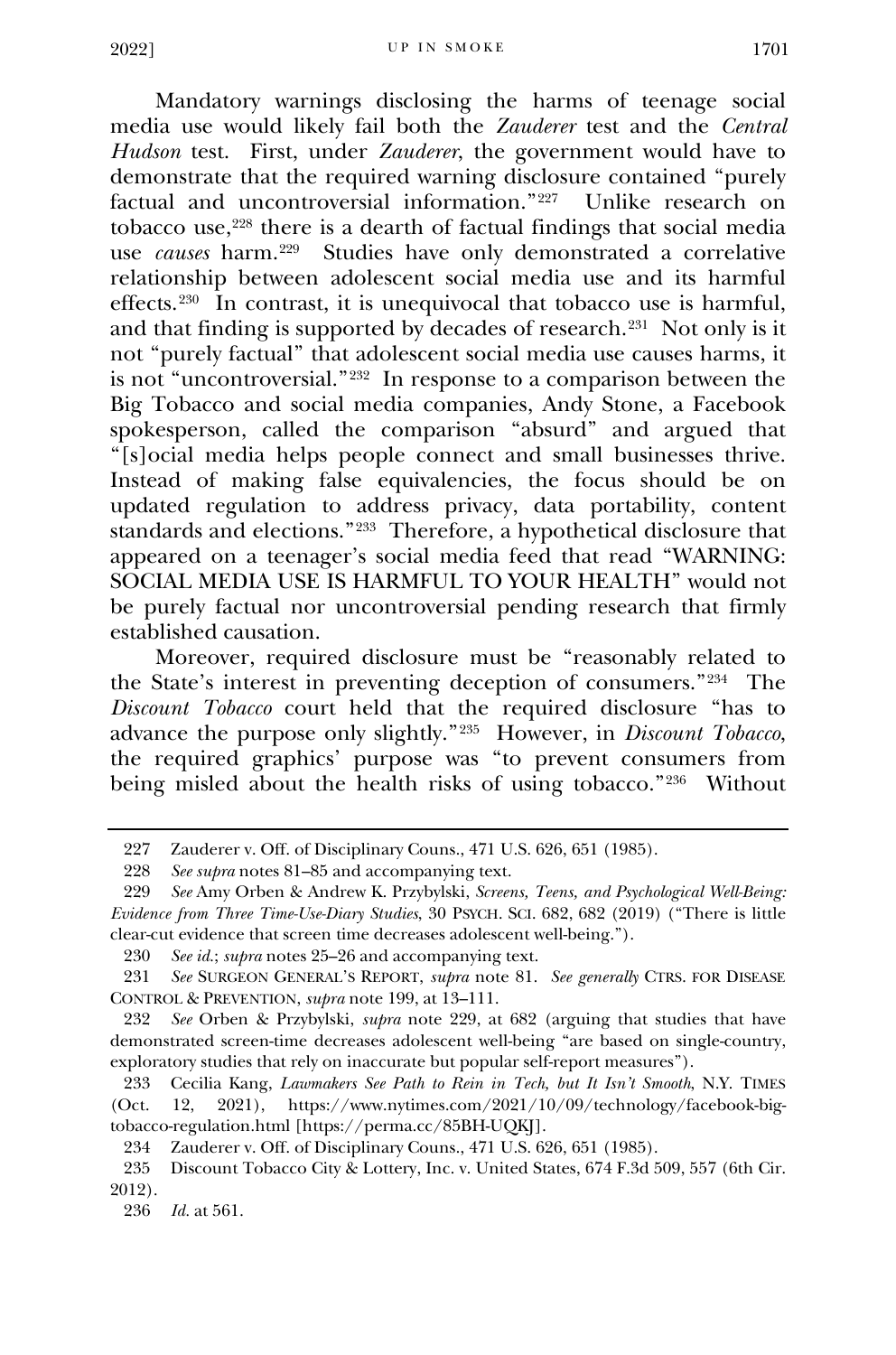findings that social media use causes significant harms to teenagers, the government does not have an interest in preventing users from being misled because there is not enough evidence that they are actually being misled.[237](#page-33-0)

As of now, a mandated social media disclosure would not contain purely factual and uncontroversial information. Therefore, the required speech would likely be subject to a *Central Hudson*  analysis.[238](#page-33-1) The social media mandate would likely fail immediately. Whereas in *R.J. Reynolds* the court could assume that the government had a substantial interest in regulating speech, given the harms of tobacco and the stated purposes of the TCA, such a substantial interest does not exist yet for regulating social media.[239](#page-33-2) As the *R.J. Reynolds* court asserted, "[t]he government bears the burden of justifying its attempt to restrict commercial speech and its burden is not light."[240](#page-33-3) Under a *Central Hudson* analysis, the court cannot "supplant the precise interests put forward by the State with other suppositions."<sup>241</sup> Therefore, the government must demonstrate that it has a substantial interest in regulating teenage social media use in order to compel social media companies to place a warning on their products. Moreover, like the TCA empowered the FDA to create the actual content of the required disclosures, $242$  it is likely that the content and method of delivery of a mandatory disclosure on social media would be delegated to a federal agency. If a federal agency were to establish the required disclosures, that would trigger 5 U.S.C.

<sup>237</sup> Other circuits have found that the purpose of the disclosure does not need to be solely about preventing consumer deception. The Second Circuit, in addressing whether a mandatory warning that lamps containing mercury must be labeled as such, held that a disclosure does not need to prevent customer deception per se. *See* Nat'l Elec. Mfrs. Ass'n v. Sorrell, 272 F.3d 104, 107, 115 (2d Cir. 2001). The court found that the purpose of the mandate was to reduce the amount of mercury in the environment and that the disclosure was "inextricably intertwined with the goal of increasing consumer awareness of the presence of mercury in a variety of products." *Id.* at 115. Therefore, the "reasonable relationship [was] plain." *Id.* In that case, however, it was factual that certain lamps contained mercury. *See id.* at 107. Even if a mandated social media warning was "inextricably intertwined with the goal of increasing consumer awareness," without establishing that there were harms that needed to be mitigated, and that consumers needed to be aware of those harms, there is no reasonable relationship between the state's interest and a mandated disclosure.

<sup>238</sup> *See* R.J. Reynolds Tobacco Co. v. FDA, 696 F.3d 1205, 1217 (D.C. Cir. 2012) (discussing why compelled speech that is not purely factual and uncontroversial cannot be analyzed under *Zauderer* and why a *Central Hudson* analysis is appropriate).

<span id="page-34-1"></span><span id="page-34-0"></span><sup>239</sup> *See id.* at 1218 (highlighting the demonstrated and evidence-backed purposes of the TCA and FDA graphic regulations).

<sup>240</sup> *Id.* at 1218 (citation omitted) (citing Edenfield v. Fane, 507 U.S. 761, 770 (1993)).

<sup>241</sup> *Edenfield*, 507 U.S. at 768.

<span id="page-34-4"></span><span id="page-34-3"></span><span id="page-34-2"></span><sup>242</sup> *See supra* note 130 and accompanying text.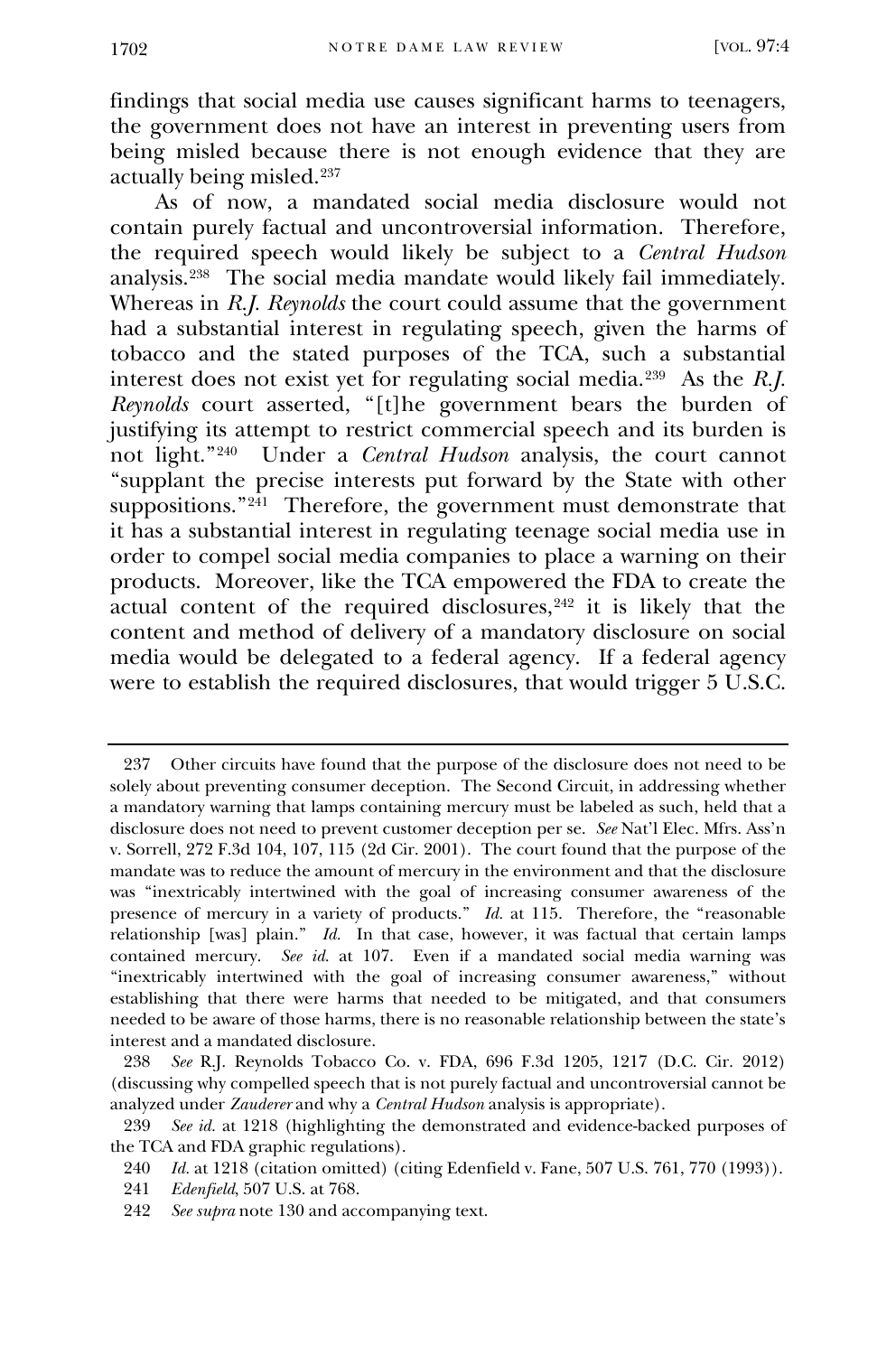§ 706 on judicial review of the agency's actions.[243](#page-34-0) Whatever agency is tasked with crafting social media warnings would have to prove that the agency's action was "supported by substantial evidence."<sup>[244](#page-34-1)</sup> Again, without substantial evidence that social media use causes harms, the government will fail to show that there is a compelling government interest in regulating social media through compelled

Moreover, even if there was found to be a compelling government interest in regulating social media, the government would need to prove that the mandated warning "directly advances the governmental interest asserted."[245](#page-34-2) The Supreme Court has held that the *Central Hudson* test places a heavy burden on the government to prove *both* its substantial interest *and* that its regulation is an effective way to address that interest:

[T]he Government carries the burden of showing that the challenged regulation advances the Government's interest "in a direct and material way." That burden "is not satisfied by mere speculation or conjecture; rather, a governmental body seeking to sustain a restriction on commercial speech *must demonstrate that the harms it recites are real* and that its restriction will in fact alleviate them to a material degree."<sup>[246](#page-34-3)</sup>

Once again, the government does not possess the evidence it needs in order to justify that the "harms it recites are real" and that social media warnings will "alleviate them to a material degree."

For the foregoing reasons, a social media regulatory scheme will likely not overcome constitutional hurdles until the government can establish that it has a substantial government interest. Without this substantial government interest, attempts to restrict American adolescents' access to social media and/or mandating warning disclosures regarding the harms of social media use will likely be successfully challenged by social media companies who have a vested interest in attracting young users and keeping them as engaged as possible.[247](#page-34-4)

speech.

<sup>243</sup> *See* 5 U.S.C. § 706 (2018) ("To the extent necessary to decision and when presented, the reviewing court shall decide all relevant questions of law, interpret constitutional and statutory provisions, and determine the meaning or applicability of the terms of an agency action.").

<span id="page-35-0"></span><sup>244</sup> *See id.* § 706(2)(E) ("The reviewing court shall . . . hold unlawful and set aside agency action, findings, and conclusions found to be . . . unsupported by substantial evidence . . . .").

<sup>245</sup> Cent. Hudson Gas & Elec. Corp. v. Pub. Serv. Comm'n, 447 U.S. 557, 566 (1980).

<span id="page-35-3"></span><span id="page-35-2"></span><span id="page-35-1"></span><sup>246</sup> Rubin v. Coors Brewing Co., 514 U.S. 476, 487 (1995) (emphasis added) (citation omitted) (quoting *Edenfield*, 507 U.S. at 767, 770–771).

<span id="page-35-4"></span><sup>247</sup> *See supra* notes 68–72 and accompanying text.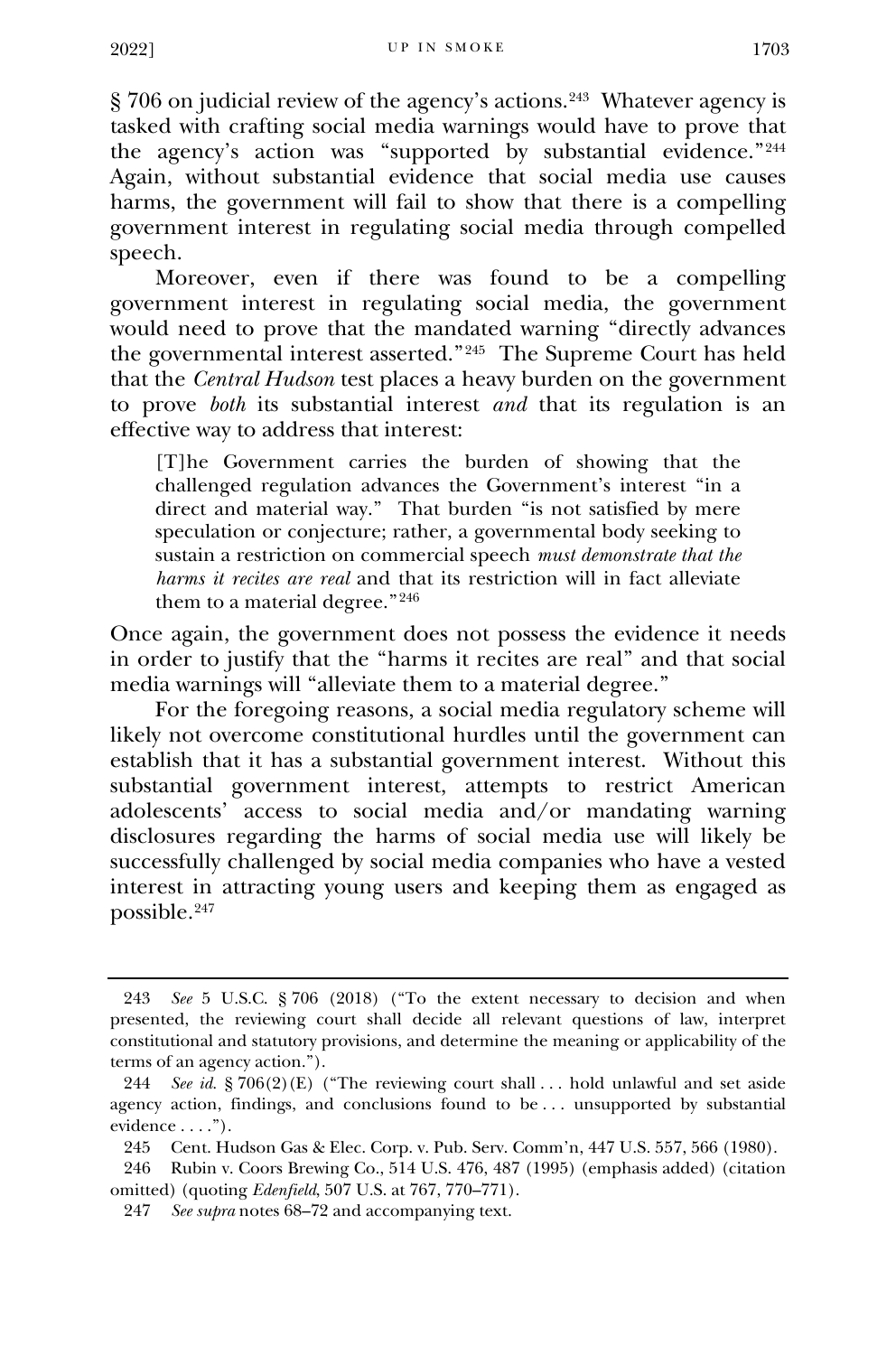### IV. WHERE DO LAWMAKERS GO FROM HERE?

With the above-mentioned regulatory provisions likely to be challenged, where do regulators go from here? It is evident from the discussion above that the federal government likely does not have enough data or causative findings to demonstrate that social media use is harmful to teenagers.<sup>[248](#page-35-0)</sup> While there are plenty of correlative studies and anecdotal accounts of the harms that social media poses, there has yet to be a landmark report like the 1964 Surgeon General's *Smoking & Health* report.<sup>249</sup> That report definitively catalyzed the beginning of the tobacco regulatory scheme.[250](#page-35-2) Similarly, regulators should pursue a comprehensive report regarding social media products.

Frances Haugen, during her congressional testimony, lamented the lack of insight that the government has into the operations and data compiled by social media companies.[251](#page-35-3) Unlike tobacco products that can be independently tested, Ms. Haugen argued that it is currently impossible to verify the claims companies like Facebook make about their products. She said:

When the tobacco companies claimed that filtered cigarettes were safer for consumers, it was possible for scientists to independently invalidate that marketing message and confirm that in fact they posed a greater threat to human health. But today we can't make this kind of independent assessment of Facebook. We have to just trust what Facebook says is true—and they have repeatedly proved that they do not deserve our blind faith.[252](#page-35-4)

If the federal government is interested in pursuing a more robust social media regulatory scheme, it should start with aggressive research. The TCA provides a blueprint for mandating information from private companies regarding the effects their products have on users. In order to keep Congress informed, tobacco companies must provide the federal government with "[a]ny or all documents . . .

<sup>248</sup> *See* Laurence Steinberg, Opinion, *Does Instagram Harm Girls? No One Actually Knows*, N.Y. TIMES (Oct. 10, 2021), https://www.nytimes.com/2021/10/10/opinion /instagram-facebook-mental-health-study.html [https://perma.cc/KEY6-39UW] ("[The] correlation between Instagram use and self-reported psychological distress is concerning. But such a finding should be used as a starting point for research, not as a conclusion. Psychological research has repeatedly shown that we often don't understand ourselves as well as we think we do.").

<sup>249</sup> *See* SURGEON GENERAL'S REPORT, *supra* note 81.

<span id="page-36-5"></span><span id="page-36-4"></span><span id="page-36-3"></span><span id="page-36-2"></span><span id="page-36-1"></span><span id="page-36-0"></span><sup>250</sup> *See* BRANDT, *supra* note 79, at 242–43 (highlighting the lack of tobacco regulation before the 1964 Surgeon General's report and noting that the first regulations appeared because of the report).

<sup>251</sup> *See* Written Statement of Frances Haugen, *supra* note 7, at 3.

<sup>252</sup> *Id.* (footnote omitted).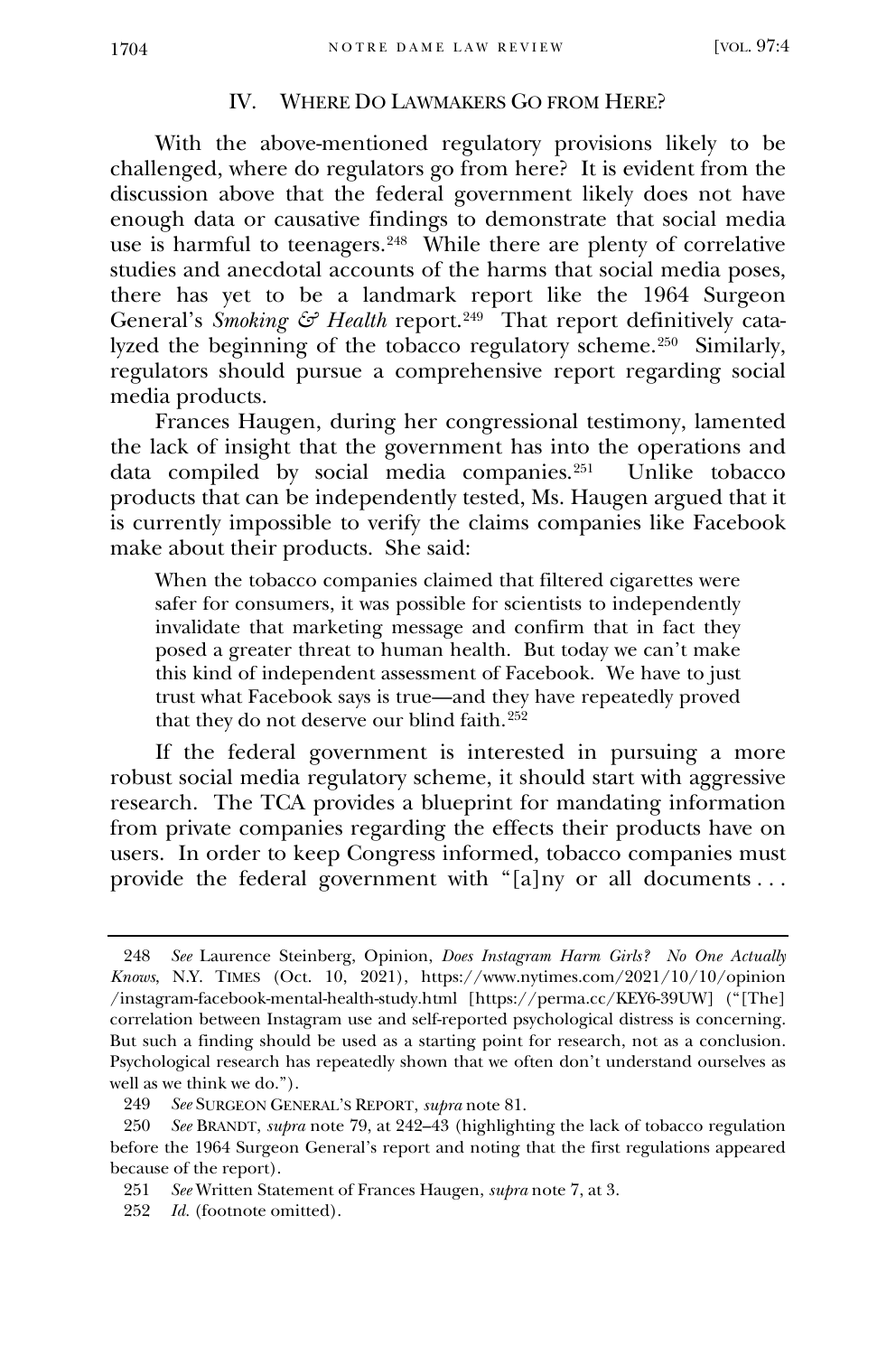relating to research activities, and research findings, conducted, supported, or possessed by the manufacturer ... on the health, toxicological, behavioral, or physiologic effects of tobacco<br>products."<sup>253</sup> Tobacco manufacturers are now also required to Tobacco manufacturers are now also required to register annually with the FDA.[254](#page-36-1) Additionally, tobacco companies must maintain records and "provide such information, as the Secretary [of Health and Human Services] may by regulation reasonably require to ... protect public health. $"^{255}$  Generally speaking, a social media regulatory scheme could start with similar requirements. By gaining access to the plethora of data that social media companies possess, the government will have the verifiable information needed to test the hypothesis that social media use endangers teenagers' health. Moreover, the information may prove that there are only negligible harms to teenagers and, therefore, a regulatory scheme is not necessary.

Recently, the Surgeon General issued an advisory regarding social media platforms' amplification of vaccine and COVID-19 misinformation.[256](#page-36-3) In the advisory he called on social media platforms to "[g]ive researchers access to useful data to properly analyze the spread and impact of misinformation."[257](#page-36-4) While the Surgeon General was only focused on a single harmful effect of social media, the advisory signals that the Surgeon General may be treating social media as a harmful product that must be studied in order to protect the public's health. Lawmakers could explicitly empower the Surgeon General with the authority to pursue further research on the harmful effects of social media.<sup>[258](#page-36-5)</sup> Furthermore, empowering the Surgeon General would put social media companies on notice and may lead to companies pursuing a more effective self-regulatory scheme to stave off federal regulations.

257 *Id.* at 12.

258 Another interesting approach would be to leverage the information privacy regulatory regime in order to effectuate more protections for teenage social media users. By increasing the minimum age under COPPA, social media companies would likely have to be more diligent about how it protects its teenage users. A Senate bill introduced in 2019 proposed increasing the minimum age to sixteen. *See* S. 748, 116th Cong. § 3(a)(19) (2019). While beyond the scope of this Note, a later version of this work may investigate the effectiveness of this approach.

<sup>253</sup> *See* 21 U.S.C. § 387d(b)(1) (2018).

<sup>254</sup> *See id.* § 387e(b).

<sup>255</sup> *See id.* § 387i(a).

<sup>256</sup> *See* U.S. SURGEON GEN., CONFRONTING HEALTH MISINFORMATION: THE U.S. SURGEON GENERAL'S ADVISORY ON BUILDING A HEALTHY INFORMATION ENVIRONMENT (2021).